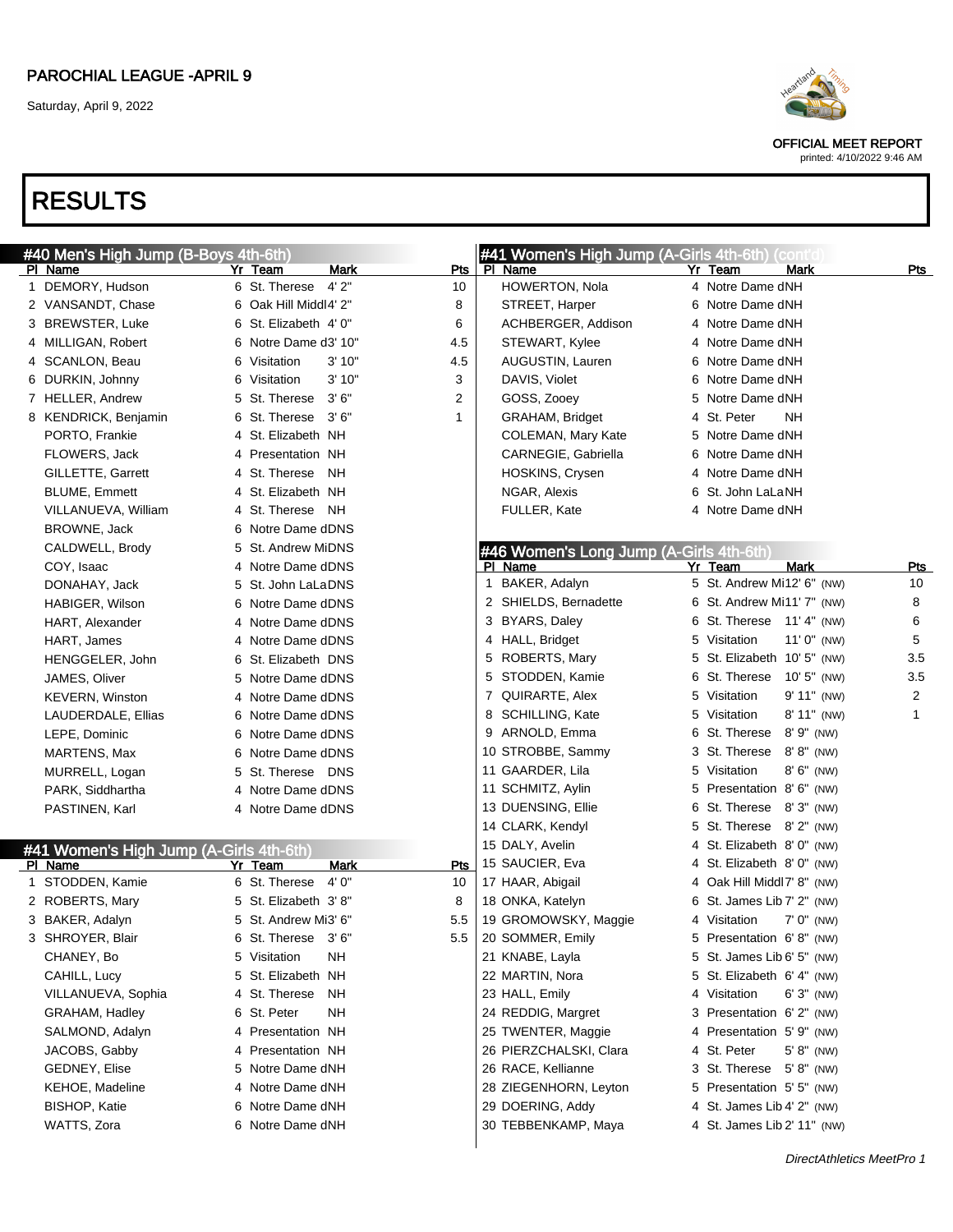

OFFICIAL MEET REPORT printed: 4/10/2022 9:46 AM

| #46 Women's Long Jump (A-Girls 4th-6th) | (cont'd)                                             |            | #44 Men's Long Jump (B-Boys 4th-6th) (cont'd |                                        |                        |     |
|-----------------------------------------|------------------------------------------------------|------------|----------------------------------------------|----------------------------------------|------------------------|-----|
| PI Name                                 | Yr Team<br>Mark                                      |            | Pts   PI Name                                | Yr Team                                | Mark                   | Pts |
| DAVIS, Violet                           | 6 Notre Dame dNM (NW)                                |            | 29 FONTANA, Marco                            | 4 St. Peter                            | 6' $3\frac{1}{2}$ (NW) |     |
| AUGUSTIN, Lauren                        | 6 Notre Dame dDNS (NW)                               |            | 30 JENKINS, Robert                           | 6 St. Therese $6'2'$ (NW)              |                        |     |
| CELIO, Ginna                            | 3 St. Regis Aca DNS (NW)                             |            | 31 GREGORY, Chase                            | 5 Oak Hill Middl6' 1" (NW)             |                        |     |
| <b>BREWSTER, Francesca</b>              | 8 St. Elizabeth DNS (NW)                             |            | 32 VALENCIA, Rocco                           | 6 Presentation 5' 5" (NW)              |                        |     |
| DALY, Ciara                             | 7 St. Elizabeth DNS (NW)                             |            | 33 BERLING, Jude                             | 5 St. James Lib 4' $9\frac{1}{2}$ (NW) |                        |     |
| <b>MORRISON, Zara</b>                   | 4 St. Elizabeth DNS (NW)                             |            | 34 VALENCIA, Roman                           | 3 Presentation 4'2" (NW)               |                        |     |
| MUDD, Anna                              | 6 St. Peter<br>DNS (NW)                              |            | HURST, Hudson                                | 5 Oak Hill MiddlDNS (NW)               |                        |     |
| NGAR, Alexis                            | 6 St. John LaLaDNS (NW)                              |            | BANHART, Jimmy                               | 6 St. Peter                            | DNS (NW)               |     |
| NYBERG, Abby                            | 4 St. James Lib DNS (NW)                             |            | <b>BJORNSON, Mikkel JT</b>                   | 6 St. John LaLaDNS (NW)                |                        |     |
| O'BRIEN, Gracelyn                       | 4 St. John LaLaDNS (NW)                              |            | BRANDT, Hank                                 | 4 St. Therese DNS (NW)                 |                        |     |
| PETERSON, Allie                         | 6 St. Therese DNS (NW)                               |            | BROWNE, Jack                                 | 6 Notre Dame dDNS (NW)                 |                        |     |
| POIRY, Fiona                            | DNS (NW)<br>5 Visitation                             |            | DONAHAY, Matt                                | 3 St. John LaLaDNS (NW)                |                        |     |
| SCHROFF, Ava                            | 5 St. Peter<br>DNS (NW)                              |            | GANAWAY, Ayden                               | 3 St. Regis Aca DNS (NW)               |                        |     |
| SCOTT, June                             | 5 Oak Hill MiddlDNS (NW)                             |            | HABIGER, Wilson                              | 6 Notre Dame dDNS (NW)                 |                        |     |
| MOORES, Grace                           | 8 St. Elizabeth DNS (NW)                             |            | HART, Alexander                              | 4 Notre Dame dDNS (NW)                 |                        |     |
|                                         |                                                      |            | HART, James                                  | 4 Notre Dame dDNS (NW)                 |                        |     |
| #44 Men's Long Jump (B-Boys 4th-6th)    |                                                      |            | LEPE, Dominic                                | 6 Notre Dame dDNS (NW)                 |                        |     |
| PI Name                                 | Yr Team<br>Mark                                      | <b>Pts</b> | JAMES, Oliver                                | 5 Notre Dame dDNS (NW)                 |                        |     |
| 1 BRIER, Kallen                         | 6 St. James Lib 12' $4\frac{1}{2}$ (NW)              | 10         | JOHNSON, Henry                               | 3 St. John LaLaDNS (NW)                |                        |     |
| 2 BREWSTER, Luke                        | 6 St. Elizabeth 12' 3" (NW)                          | 8          | <b>KEVERN, Winston</b>                       | 4 Notre Dame dDNS (NW)                 |                        |     |
| 3 WILLIAMS, Ty                          | 6 Visitation<br>12' $2\frac{1}{2}$ (NW)              | 6          | KHALIF, Mohamed                              | 5 Oak Hill MiddlDNS (NW)               |                        |     |
| 4 CURTIS, Elijah                        | 6 St. Regis Aca 11' 8" (NW)                          | 5          | LANDES, Rory                                 | 5 St. Peter                            | DNS (NW)               |     |
| 5 TOMELDAN, Alex                        | 5 Oak Hill Middl11' 6" (NW)                          | 4          | LAUDERDALE, Ellias                           | 6 Notre Dame dDNS (NW)                 |                        |     |
| 6 BARR, Nolan                           | 5 Presentation 11'0" (NW)                            | 2.5        | MYRE, Jack                                   | 6 Visitation                           | DNS (NW)               |     |
| 6 SMITH, Evan                           | 5 St. Andrew Mi11' 0" (NW)                           | 2.5        | MARTENS, Max                                 | 6 Notre Dame dDNS (NW)                 |                        |     |
| 8 KETCHUM, Beau                         | 6 Visitation<br>10' $9\frac{1}{2}$ (NW)              | 1          | MULLER, Will                                 | 4 St. John LaLaDNS (NW)                |                        |     |
| 9 JANSEN, Michael                       | 4 St. Elizabeth 10' 5" (NW)                          |            | PICKENS, Brody                               | 5 Oak Hill MiddlDNS (NW)               |                        |     |
| 10 ARENA, John Richard                  | 6 St. Therese 10' 1" (NW)                            |            | PASTINEN, Karl                               | 4 Notre Dame dDNS (NW)                 |                        |     |
| 10 MILLIGAN, Robert                     | 6 Notre Dame d10' 1" (NW)                            |            | WEIST, Sawyer                                | 4 St. Therese DNS (NW)                 |                        |     |
| 12 HOTOP, Garrett                       | 5 Presentation 9'10" (NW)                            |            | AREVALO-TOVAR, Justin                        | 5 Nativity of Ma FOUL (NW)             |                        |     |
| 12 VANSANDT, Chase                      | 6 Oak Hill Middl9' 10" (NW)                          |            |                                              |                                        |                        |     |
| 14 KIRCHNER, Louis                      | 5 St. Peter<br>$9'7''$ (NW)                          |            | #54 Softball Throw (A-Girls 4th-6th)         |                                        |                        |     |
| 14 PRICE, James "Jaxâ€                  | 4 St. Therese 9'7" (NW)                              |            | PI Name                                      | Yr Team                                | <b>Mark</b>            | Pts |
| 16 SEELBREDE, Mithchell                 | 5 Presentation 9' 5 <sup>1</sup> / <sub>2</sub> (NW) |            | 1 RUPNOW, Drew                               | 6 St. Andrew Mi100' 9"                 |                        | 10  |
| 17 SHEKLETON, Philip                    | 5 Oak Hill Middl9' 5" (NW)                           |            | 2 LOWE, Besty                                | 4 St. Elizabeth 100' 1"                |                        | 8   |
| 18 BLUME, Emmett                        | 4 St. Elizabeth 8'3" (NW)                            |            | 3 LEWER, Henrika                             | 6 St. Elizabeth 98' 10"                |                        | 6   |
| 18 COMPTON, Charlie                     | 5 St. James Lib 8' 3" (NW)                           |            | 4 NOLAND, Charlotte                          | 6 St. Therese 88' 11"                  |                        | 5   |
| 20 REED, Ryan                           | 4 Presentation $7' 10^{1/2}$ (NW)                    |            | 5 COLEMAN, Mary Kate                         | 5 Notre Dame d88' 5"                   |                        | 4   |
| 21 PARK, Siddhartha                     | 4 Notre Dame d7' 10" (NW)                            |            | 6 DALY, Avelin                               | 4 St. Elizabeth 81' 0"                 |                        | 3   |
| 22 GANSON, Knox                         | 4 Presentation 7'9" (NW)                             |            | 7 BREWSTER, Maeve                            | 4 St. Elizabeth 72' 11"                |                        | 2   |
| 23 COY, Isaac                           | 4 Notre Dame d7' 8" (NW)                             |            | 8 KEELEY, Claire                             | 4 St. Peter                            | 70' 4"                 | 1   |
| 23 NOLAND, Teddy                        | 5 St. Therese 7'8" (NW)                              |            | 9 SAUCIER, Eva                               | 4 St. Elizabeth 66' 10"                |                        |     |
| 25 ROBERTSON, Zachary                   | 5 Presentation 7' 7" (NW)                            |            |                                              | 3 Nativity of Ma 66' 8"                |                        |     |
|                                         |                                                      |            | 10 JOHNSON, Timberlynn                       |                                        |                        |     |
| 26 TABB, Evan                           | 4 St. Therese 7' 3" (NW)                             |            | 11 HAAR, Abigail                             | 4 Oak Hill Middl63' 7"                 |                        |     |
| 26 THOMAS, Cole                         | 4 St. Elizabeth 7' 3" (NW)                           |            | 12 LAFAVER, Isabelle                         | 4 St. Peter                            | 54' 8"                 |     |
| 28 BLUME, Charlie                       | 6 St. Elizabeth 6' $7\frac{1}{2}$ (NW)               |            | 13 HOSKINS, Crysen                           | 4 Notre Dame d51' 8"                   |                        |     |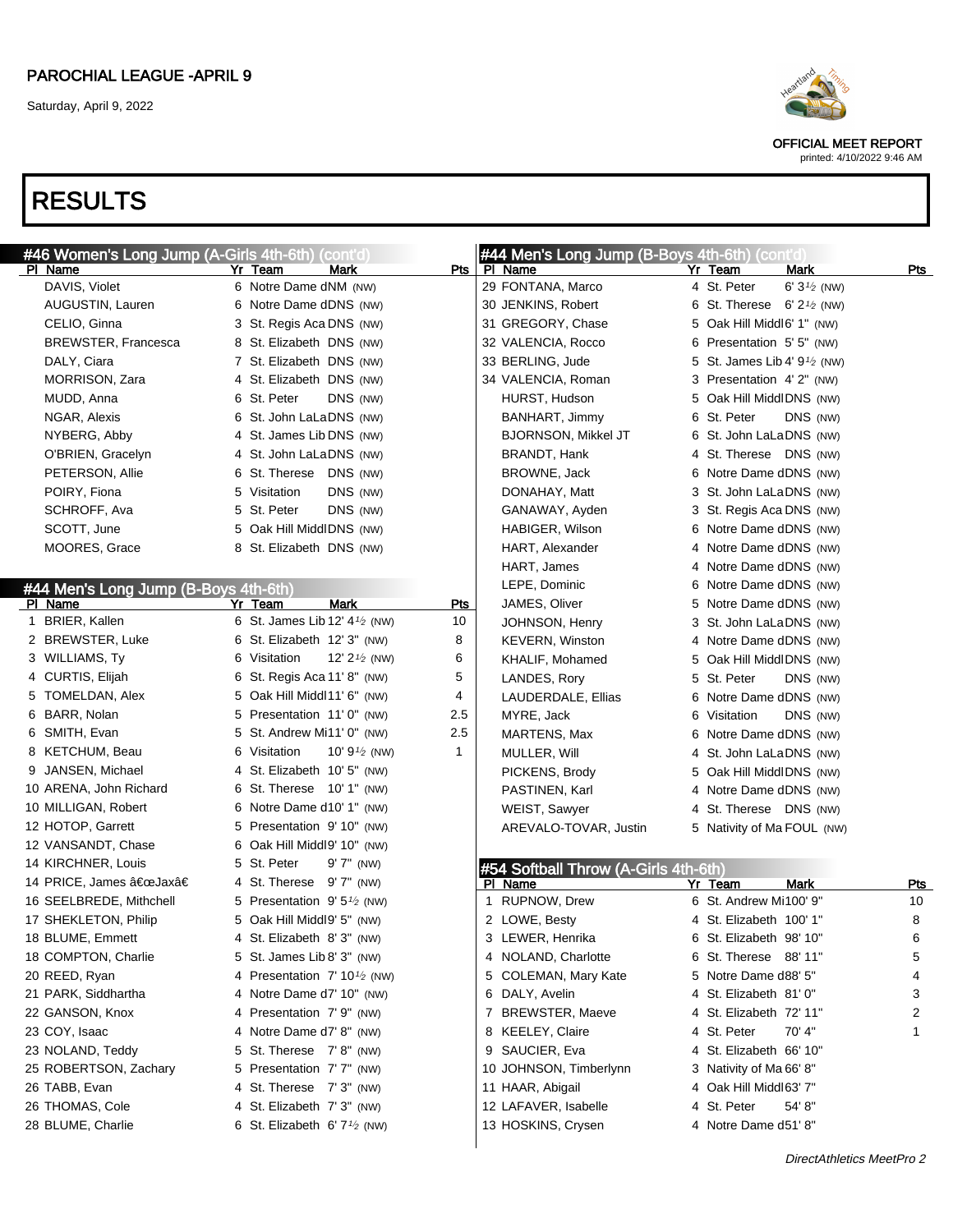

OFFICIAL MEET REPORT

#### printed: 4/10/2022 9:46 AM

| #54 Softball Throw (A-Girls 4th-6th) (cont'd) |                           |             | #53 Sooftball Throw (B-Boys 4th-6th) (cont'd) |                             |     |
|-----------------------------------------------|---------------------------|-------------|-----------------------------------------------|-----------------------------|-----|
| PI Name                                       | <b>Mark</b><br>Yr Team    | Pts         | PI Name                                       | Yr Team<br>Mark             | Pts |
| 14 BARRACK, Ellis                             | 4 St. Peter<br>48'0"      |             | 13 WARD, Sterling                             | 3 Nativity of Ma 93' 6"     |     |
| 15 MICELI, Isabella                           | 6 St. Andrew Mi46' 4"     |             | 14 CLUNE, Dylan                               | 4 St. Peter<br>93'3''       |     |
| 16 FRIS, Miakel                               | 4 Nativity of Ma 37' 9"   |             | 15 PALMER, Brooks                             | 4 Presentation 92' 1"       |     |
| 17 BRAY-HOWARD, Laya                          | 3 Nativity of Ma 36' 10"  |             | 16 AREVALO-TOVAR, Justin                      | 5 Nativity of Ma 91' 4"     |     |
| 18 BOULWARE, Corinne                          | 3 Nativity of Ma 33' 4"   |             | 17 HILL, Noah                                 | 4 St. James Lib 86' 11"     |     |
| 19 HERSHBERGER, Grace                         | 4 St. James Lib 31' 10"   |             | 18 NYBERG, Rogers                             | 5 St. James Lib 84' 6"      |     |
| 20 DOERING, Addy                              | 4 St. James Lib 30' 3"    |             | 19 ZAHNER, Brian                              | 4 St. Peter<br>82' 11"      |     |
| 21 SPRUNG, Kaitlyn                            | 4 St. James Lib 29' 1"    |             | 20 YARNEVICH, Jacob                           | 4 St. Elizabeth 80' 2"      |     |
| 22 CELIO, Ginna                               | 3 St. Regis Aca 24' 0"    |             | 21 GADSON, Landon                             | 6 St. Regis Aca 72' 9"      |     |
| ACHBERGER, Addison                            | 4 Notre Dame dDNS         |             | 22 TEBBENKAMP, Max                            | 6 St. James Lib 72' 1"      |     |
| BISHOP, Katie                                 | 6 Notre Dame dDNS         |             | 23 SCHAEFER, Grant                            | 5 St. Andrew Mi70' 3"       |     |
| CARNEGIE, Gabriella                           | 6 Notre Dame dDNS         |             | 24 CELIO, Vincent                             | 4 St. Regis Aca 60' 1"      |     |
| CLUNE, Caroline                               | 6 St. Peter<br><b>DNS</b> |             | 25 MACIAS-AREVALO, Michael                    | 4 Nativity of Ma 52' 0"     |     |
| CURTIS, Layla                                 | 3 St. Regis Aca DNS       |             | 26 DOMINGUEZ, Manuel                          | 4 Nativity of Ma 46' 8"     |     |
| FERRIS, Lily                                  | 4 Oak Hill MiddlDNS       |             | 27 GILLETTE, Garrett                          | 4 St. Therese 40' 3"        |     |
| FULLER, Kate                                  | 4 Notre Dame dDNS         |             | REISER, Alexander                             | 4 St. James Lib NM          |     |
| <b>GEDNEY, Elise</b>                          | 5 Notre Dame dDNS         |             | KIRCHNER, Louis                               | 5 St. Peter<br>NM.          |     |
| GOSS, Zooey                                   | 5 Notre Dame dDNS         |             | LAUDERDALE, Ellias                            | 6 Notre Dame dDNS           |     |
| GRAHAM, Bridget                               | 4 St. Peter<br><b>DNS</b> |             | BROWNE, Jack                                  | 6 Notre Dame dDNS           |     |
| GROVES, Lucy                                  | 4 St. Elizabeth DNS       |             | COY, Isaac                                    | 4 Notre Dame dDNS           |     |
| <b>HOWERTON, Nola</b>                         | 4 Notre Dame dDNS         |             | DAWN, Andrew                                  | 6 St. Regis Aca DNS         |     |
| KEHOE, Madeline                               | 4 Notre Dame dDNS         |             | FITZGERALD, Danny                             | 6 St. Elizabeth DNS         |     |
| LYNN, Riley                                   | 6 St. Peter<br><b>DNS</b> |             | FONTANA, Marco                                | 4 St. Peter<br><b>DNS</b>   |     |
| MUDD, Anna                                    | <b>DNS</b><br>6 St. Peter |             | GANAWAY, Ayden                                | 3 St. Regis Aca DNS         |     |
| PAUTLER, Hallie                               | <b>DNS</b><br>6 St. Peter |             | GREGORY, Chase                                | 5 Oak Hill MiddlDNS         |     |
| SCHROFF, Ava                                  | 5 St. Peter<br><b>DNS</b> |             | HART, Alexander                               | 4 Notre Dame dDNS           |     |
| STEWART, Kylee                                | 4 Notre Dame dDNS         |             | HART, James                                   | 4 Notre Dame dDNS           |     |
| STILL, Kinsley                                | 3 St. Therese DNS         |             | JAMES, Oliver                                 | 5 Notre Dame dDNS           |     |
| STOWERS, Madison                              | 3 St. Regis Aca DNS       |             | <b>KEVERN, Winston</b>                        | 4 Notre Dame dDNS           |     |
| STREET, Harper                                | 6 Notre Dame dDNS         |             | LANDES, Rory                                  | 5 St. Peter<br><b>DNS</b>   |     |
| WATTS, Zora                                   | 6 Notre Dame dDNS         |             | BANHART, Jimmy                                | 6 St. Peter<br><b>DNS</b>   |     |
|                                               |                           |             | MARTENS, Max                                  | 6 Notre Dame dDNS           |     |
| #53 Sooftball Throw (B-Boys 4th-6th)          |                           |             | MCDERMOTT, Bryden                             | 4 Oak Hill MiddlDNS         |     |
| PI Name                                       | Yr Team<br>Mark           | <u>Pts</u>  | MILLIGAN, Robert                              | 6 Notre Dame dDNS           |     |
| 1 COMPTON, Charlie                            | 5 St. James Lib 138' 1"   | 10          | MUDD, Bobby                                   | 4 St. Peter<br><b>DNS</b>   |     |
| 2 FISHER, Reece                               | 138'0"<br>6 Visitation    | 8           | MULLER, Andrew                                | 6 St. John LaLaDNS          |     |
| 3 WINNIKE, Brendan                            | 6 St. Andrew Mi130' 5"    | 6           | O'CONNELL, Gavin                              | 5 Presentation DNS          |     |
| 4 BRIER, Kallen                               | 6 St. James Lib 128' 9"   | 5           | PARK, Siddhartha                              | 4 Notre Dame dDNS           |     |
| 5 LEPE, Dominic                               | 6 Notre Dame d123' 9"     | 4           | PASTINEN, Karl                                | 4 Notre Dame dDNS           |     |
| 6 KOPP, Phillip                               | 4 St. Elizabeth 115' 9"   | 3           | PICKENS, Brody                                | 5 Oak Hill MiddlDNS         |     |
| 7 MCCORMACK, Teddy                            | 5 St. Peter<br>114' 5"    | 2           | RANDO, Luke                                   | 6 St. Peter<br><b>DNS</b>   |     |
| 8 REYNA, William                              | 6 St. Elizabeth 112' 10"  | $\mathbf 1$ | REDD, Evan                                    | 6 St. Therese<br><b>DNS</b> |     |
| 9 BEECHAM, Liam                               | 5 St. Peter<br>108' 5"    |             | <b>SCHAEFER, Miles</b>                        | 5 St. Andrew MiDNS          |     |
| 10 BRAY-HOWARD, Elijah                        | 6 Nativity of Ma 104' 8"  |             | <b>SCHEIDERER, Patrick</b>                    | 6 St. Peter<br><b>DNS</b>   |     |
| 11 HABIGER, Wilson                            | 6 Notre Dame d99' 6"      |             | <b>BRAUN, Luke</b>                            | 6 Presentation DNS          |     |
| 12 BOULWARE, Colten                           | 6 Nativity of Ma 96' 4"   |             | BROST, Paul                                   | 4 Nativity of Ma DNS        |     |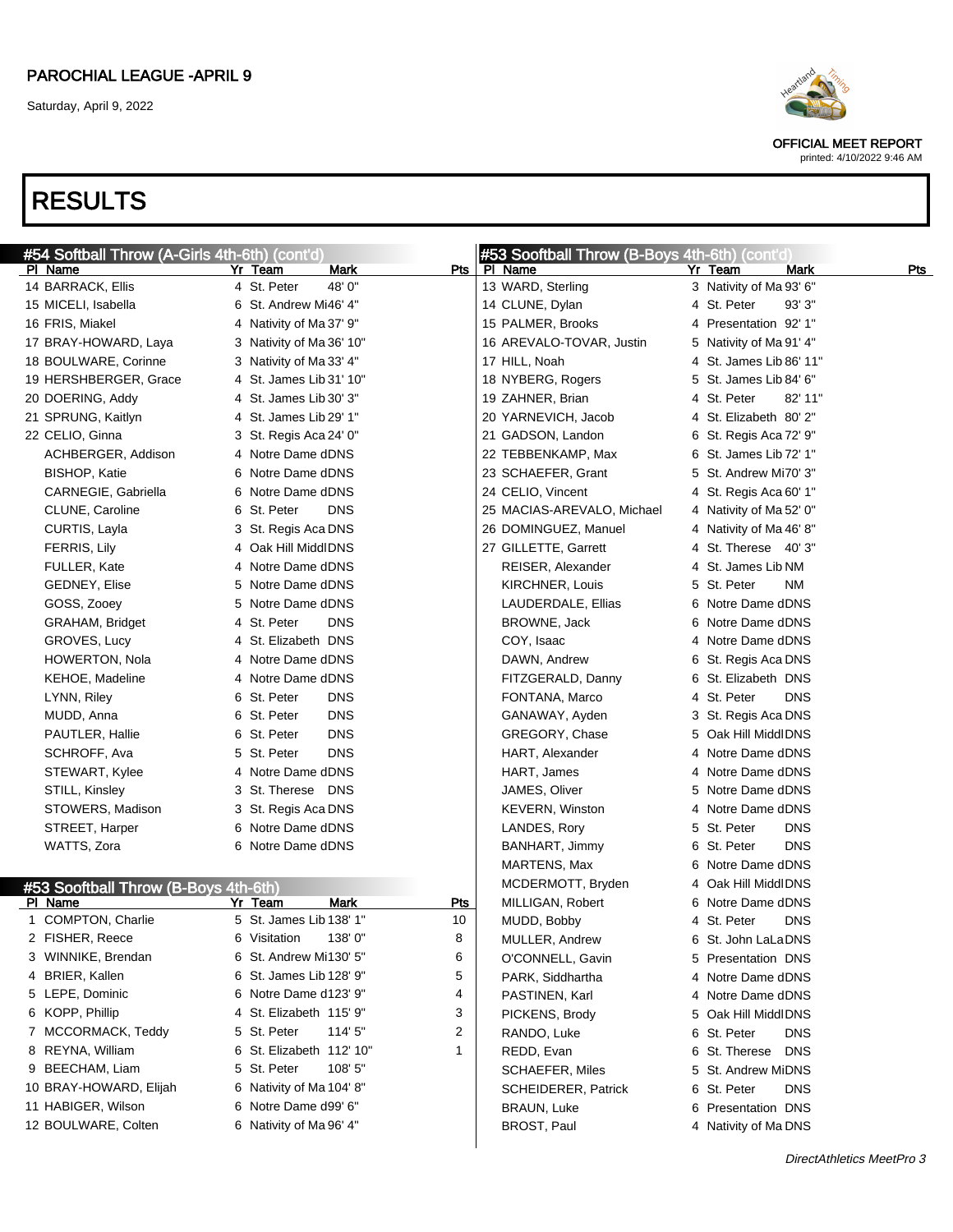

OFFICIAL MEET REPORT

printed: 4/10/2022 9:46 AM

| #50 Women's Shot Put (A-Girls 4th-6th) |                          |              | #47 Men's Shot Put (B-Boys 4th-6th) (cont'd) |   |                     |             |                 |
|----------------------------------------|--------------------------|--------------|----------------------------------------------|---|---------------------|-------------|-----------------|
| PI Name                                | Yr Team<br>Mark          | Pts          | PI Name                                      |   | Yr Team             | Mark        | Pts             |
| 1 AUGUSTIN, Lauren                     | 6 Notre Dame d29' 4"     | 10           | <b>BJORNSON, Mikkel JT</b>                   |   | 6 St. John LaLaDNS  |             |                 |
| 2 NOLAND, Charlotte                    | 6 St. Therese 22' 3"     | 8            | BROWNE, Jack                                 |   | 6 Notre Dame dDNS   |             |                 |
| 3 AMBURN, Rebekah                      | 6 Presentation 15' 9"    | 6            | COY, Isaac                                   |   | 4 Notre Dame dDNS   |             |                 |
| 4 CARNEGIE, Gabriella                  | 6 Notre Dame d15' 8"     | 5            | GIBSON, Clark                                |   | 5 Oak Hill MiddlDNS |             |                 |
| 5 HOSKINS, Crysen                      | 4 Notre Dame d14' 8"     | 4            | HABIGER, Wilson                              |   | 6 Notre Dame dDNS   |             |                 |
| 6 FULLER, Kate                         | 4 Notre Dame d11' 11"    | 3            | HART, Alexander                              |   | 4 Notre Dame dDNS   |             |                 |
| 7 FALLON, Hope                         | 4 St. Elizabeth 11' 6"   | 2            | HART, James                                  |   | 4 Notre Dame dDNS   |             |                 |
| 8 HOWERTON, Nola                       | 4 Notre Dame d10' 4"     | 1            | JAMES, Oliver                                |   | 5 Notre Dame dDNS   |             |                 |
| 9 VILLANUEVA, Sophia                   | 4 St. Therese 10' 2"     |              | KALLENBACH, Matthew                          |   | 4 St. Therese DNS   |             |                 |
| STREET, Harper                         | 6 Notre Dame dNM         |              | LAUDERDALE, Ellias                           |   | 6 Notre Dame dDNS   |             |                 |
| GOSS, Zooey                            | 5 Notre Dame dDNS        |              | LEPE, Dominic                                |   | 6 Notre Dame dDNS   |             |                 |
| COLEMAN, Mary Kate                     | 5 Notre Dame dDNS        |              | MILLIGAN, Robert                             |   | 6 Notre Dame dDNS   |             |                 |
| CURTIS, Layla                          | 3 St. Regis Aca DNS      |              | PARK, Siddhartha                             |   | 4 Notre Dame dDNS   |             |                 |
| DAVIS, Violet                          | 6 Notre Dame dDNS        |              | PASTINEN, Karl                               |   | 4 Notre Dame dDNS   |             |                 |
| <b>GEDNEY, Elise</b>                   | 5 Notre Dame dDNS        |              |                                              |   |                     |             |                 |
| ACHBERGER, Addison                     | 4 Notre Dame dDNS        |              | #21 Women's 1600 Meters (A-Girls 4th-6th)    |   |                     |             |                 |
| HORNADAY, Emery                        | 4 Oak Hill MiddlDNS      |              | PI Name                                      |   | Yr Team             | Time        | <b>Pts</b>      |
| KEHOE, Madeline                        | 4 Notre Dame dDNS        |              | 1 GUENTHER, Chloe                            |   | 6 Presentation      | 5:57.81     | 10 <sup>1</sup> |
| STEWART, Kylee                         | 4 Notre Dame dDNS        |              | 2 KENNEDY, Katherine                         |   | 5 St. Peter         | 7:10.49     | 8               |
| WATTS, Zora                            | 6 Notre Dame dDNS        |              | 3 ACHBERGER, Addison                         |   | 4 Notre Dame d      | 9:14.15     | 6               |
| <b>BISHOP, Katie</b>                   | 6 Notre Dame dDNS        |              | FULLER, Kate                                 |   | 4 Notre Dame d      | <b>DNS</b>  |                 |
|                                        |                          |              | STREET, Harper                               |   | 6 Notre Dame d      | <b>DNS</b>  |                 |
| #47 Men's Shot Put (B-Boys 4th-6th)    |                          |              | CARNEGIE, Gabriella                          |   | 6 Notre Dame d      | <b>DNS</b>  |                 |
| PI Name                                | Yr Team<br><b>Mark</b>   | <b>Pts</b>   | WATTS, Zora                                  |   | 6 Notre Dame d      | <b>DNS</b>  |                 |
| 1 FISHER, Reece                        | 6 Visitation<br>33' 10"  | 10           | SOLIS, Claire                                |   | 7 St. Elizabeth     | <b>DNS</b>  |                 |
| 2 RYAN, Brecken                        | 6 St. James Lib 31' 1"   | 8            | SCOTT, June                                  | 5 | Oak Hill Middl      | <b>DNS</b>  |                 |
| 3 MARTENS, Max                         | 6 Notre Dame d27' 5"     | 6            | KEHOE, Madeline                              |   | 4 Notre Dame d      | <b>DNS</b>  |                 |
| 4 KENDRICK, Benjamin                   | 6 St. Therese 25' 7"     | 5            | COLEMAN, Mary Kate                           |   | 5 Notre Dame d      | <b>DNS</b>  |                 |
| 5 HELLER, Andrew                       | 5 St. Therese 23' 3"     | 4            | WHEELER, Mary                                | 6 | Presentation        | <b>DNS</b>  |                 |
| 6 MCCORMACK, Teddy                     | 22' 3"<br>5 St. Peter    | 3            | HOSKINS, Crysen                              |   | 4 Notre Dame d      | <b>DNS</b>  |                 |
| 7 BRAY-HOWARD, Elijah                  | 6 Nativity of Ma 21' 9"  | 2            | HOWERTON, Nola                               |   | 4 Notre Dame d      | <b>DNS</b>  |                 |
| 8 MURRELL, Logan                       | 5 St. Therese 20' 2"     | $\mathbf{1}$ | <b>GEDNEY, Elise</b>                         |   | 5 Notre Dame d      | <b>DNS</b>  |                 |
| 9 STACH, Sam                           | 5 Presentation 20' 0"    |              | DELLINGER, Mary                              |   | 5 St. Therese       | <b>DNS</b>  |                 |
| 10 COMPTON, Charlie                    | 5 St. James Lib 19' 3"   |              | STEWART, Kylee                               |   | 4 Notre Dame d      | <b>DNS</b>  |                 |
| 11 ZAHNER, Brian                       | 4 St. Peter<br>18' 4"    |              | BISHOP, Katie                                | 6 | Notre Dame d        | <b>DNS</b>  |                 |
| 12 PORTO, Frankie                      | 4 St. Elizabeth 17' 6"   |              | GOSS, Zooey                                  |   | 5 Notre Dame d      | <b>DNS</b>  |                 |
| 13 NOLAND, Teddy                       | 5 St. Therese 16' 7"     |              |                                              |   |                     |             |                 |
| 14 SCHAEFER, Grant                     | 5 St. Andrew Mi16' 5"    |              | #19 Men's 1600 Meters (B-Boys 4th-6th)       |   |                     |             |                 |
| 15 MANROE, Gabriel                     | 4 St. Andrew Mi15' 6"    |              | PI Name                                      |   | Yr Team             | <b>Time</b> | <u>Pts</u>      |
| 16 BROST, Paul                         | 4 Nativity of Ma 15' 4"  |              | 1 MORRISON, Jack                             |   | 6 St. Elizabeth     | 5:38.41     | 10              |
| 17 THOMAS, Cole                        | 4 St. Elizabeth 15' 3"   |              | 2 HILL, Hayden                               |   | 6 St. James Lib     | 5:47.92     | 8               |
| 18 WOOD, Jacob                         | 5 St. Therese 14' 10"    |              | 3 ELLIOTT, Jude                              |   | 6 St. James Lib     | 5:52.92     | 6               |
| 19 YARNEVICH, Jacob                    | 4 St. Elizabeth 13' 10"  |              | 4 HENGGELER, John                            |   | 6 St. Elizabeth     | 5:56.83     | 5               |
| 20 KEVERN, Winston                     | 4 Notre Dame d13' 6"     |              | 5 SCHMIDT, Charlie                           |   | 5 Visitation        | 6:01.34     | 4               |
| 21 DOMINGUEZ, Manuel                   | 4 Nativity of Ma 12' 11" |              | 6 ELLIOTT, Simon                             |   | 6 St. James Lib     | 6:07.53     | 3               |
| 22 VILLANUEVA, William                 | 4 St. Therese 11' 4"     |              | 7 JACOBS, Guy                                |   | 6 Presentation      | 6:10.61     | 2               |
|                                        |                          |              |                                              |   |                     |             |                 |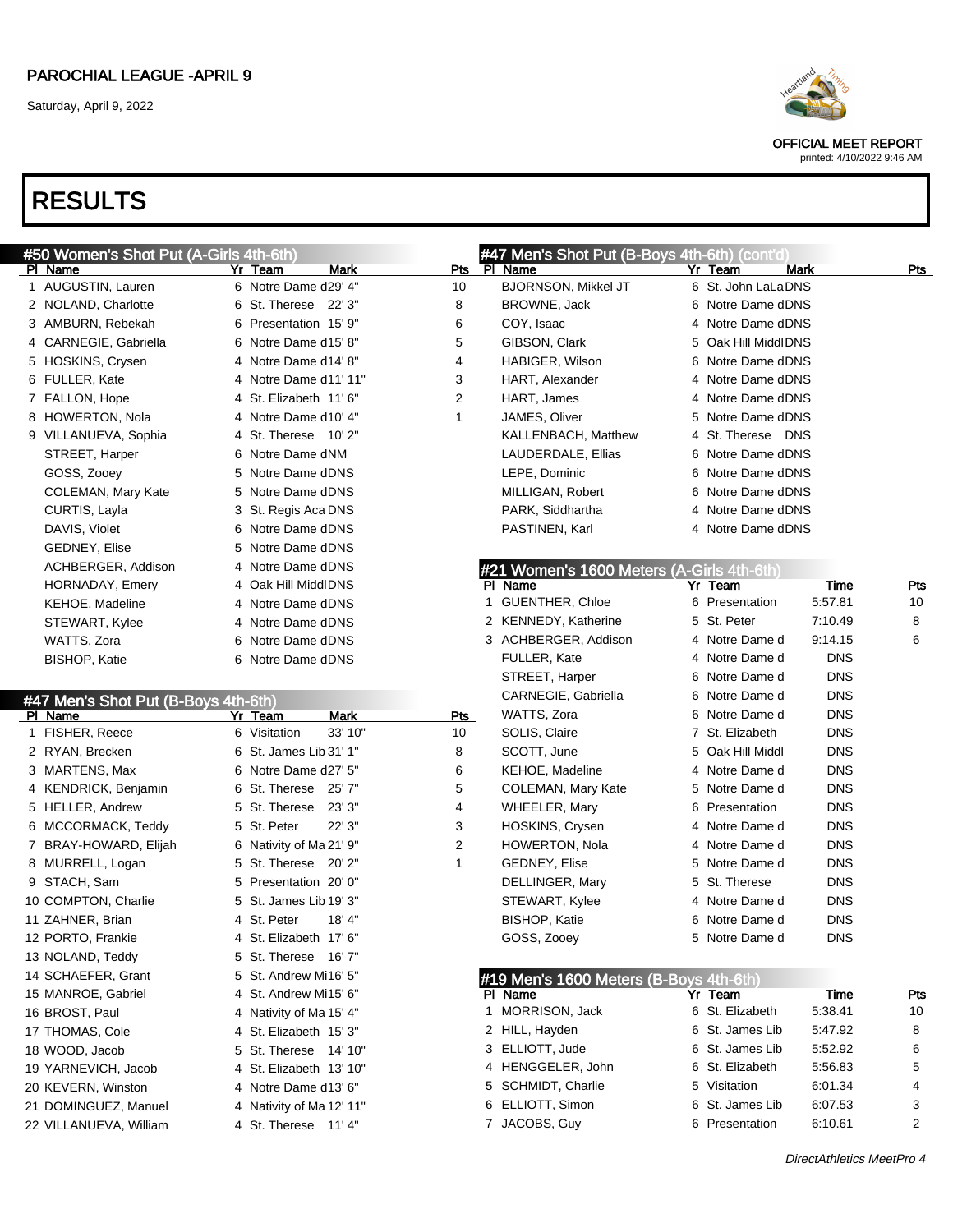

OFFICIAL MEET REPORT printed: 4/10/2022 9:46 AM

|   | #19 Men's 1600 Meters (B-Boys 4th-6th) (cont'd) |   |                                  |                   |            |             | #6 Women's 100 Meters (A-Girls 4th-6th) (cont'd) |   |                             |            |       |
|---|-------------------------------------------------|---|----------------------------------|-------------------|------------|-------------|--------------------------------------------------|---|-----------------------------|------------|-------|
|   | PI Name                                         |   | Yr Team                          |                   | Time       | <b>Pts</b>  | <b>Prelims</b>                                   |   |                             |            |       |
|   | 8 RANDO, Luke                                   |   | 6 St. Peter                      |                   | 6:20.88    | $\mathbf 1$ | PI Name                                          |   | Yr Team                     | Time       | H(PI) |
|   | 9 PERRY, Santiago                               |   | 3 St. Therese                    |                   | 6:26.38    |             | 23 SALLEE, Adelle                                |   | 4 Visitation                | 17.93 (NW) | 7(2)  |
|   | 10 STACH, Blake                                 |   | 3 Presentation                   |                   | 6:31.52    |             | 24 DENNIS, Amelie                                |   | 5 Visitation                | 17.95 (NW) | 7(3)  |
|   | 11 BERG, Brennan                                |   | 5 St. Andrew Mi                  |                   | 6:46.57    |             | 25 KNABE, Layla                                  |   | 5 St. James Lib 17.97 (NW)  |            | 7(4)  |
|   | REDD, Evan                                      |   | 6 St. Therese                    |                   | <b>DNS</b> |             | 26 CLUNE, Caroline                               |   | 6 St. Peter                 | 18.04 (NW) | 1(4)  |
|   | MILLIGAN, Robert                                |   | 6 Notre Dame d                   |                   | <b>DNS</b> |             | 27 ONKA, Katelyn                                 |   | 6 St. James Lib 18.05 (NW)  |            | 10(2) |
|   | <b>BURNS, Baron</b>                             |   | 5 Visitation                     |                   | <b>DNS</b> |             | 28 STEWART, Kylee                                |   | 4 Notre Dame d 18.15 (NW)   |            | 3(3)  |
|   | LEPE, Dominic                                   |   | 6 Notre Dame d                   |                   | <b>DNS</b> |             | 29 SOMMER, Emily                                 |   | 5 Presentation              | 18.24 (NW) | 11(5) |
|   | PARK, Siddhartha                                |   | 4 Notre Dame d                   |                   | <b>DNS</b> |             | 30 ANDERSON, Sienna                              |   | 4 Visitation                | 18.25 (NW) | 8(3)  |
|   | PASTINEN, Karl                                  |   | 4 Notre Dame d                   |                   | <b>DNS</b> |             | 31 O'NEILL, Addis                                |   | 5 Visitation                | 18.32 (NW) | 8(4)  |
|   | HABIGER, Wilson                                 |   | 6 Notre Dame d                   |                   | <b>DNS</b> |             | 32 LAFAVER, Isabelle                             |   | 4 St. Peter                 | 18.32 (NW) | 10(3) |
|   | LAUDERDALE, Ellias                              |   | 6 Notre Dame d                   |                   | <b>DNS</b> |             | 33 AMBURN, Rebekah                               |   | 6 Presentation              | 18.39 (NW) | 11(6) |
|   | <b>KEVERN, Winston</b>                          |   | 4 Notre Dame d                   |                   | <b>DNS</b> |             | 34 MICELI, Isabella                              |   | 6 St. Andrew Mi 18.43 (NW)  |            | 4(2)  |
|   | HURST, Hudson                                   |   | 5 Oak Hill Middl                 |                   | <b>DNS</b> |             | 35 RUEMKER, Aubrey                               |   | 4 St. Elizabeth             | 18.46 (NW) | 4(3)  |
|   | HART, Alexander                                 |   | 4 Notre Dame d                   |                   | <b>DNS</b> |             | 36 FERNS, Quinn                                  |   | 4 Visitation                | 18.88 (NW) | 1(5)  |
|   | HART, James                                     |   | 4 Notre Dame d                   |                   | <b>DNS</b> |             | 37 MUDD, Anna                                    |   | 6 St. Peter                 | 18.92 (NW) | 2(5)  |
|   | JAMES, Oliver                                   |   | 5 Notre Dame d                   |                   | <b>DNS</b> |             | 38 STROBBE, Sammy                                |   | 3 St. Therese               | 18.93 (NW) | 8(5)  |
|   | COY, Isaac                                      |   | 4 Notre Dame d                   |                   | <b>DNS</b> |             | 39 JUHNKE, Charlotte                             |   | 4 Visitation                | 18.96 (NW) | 10(4) |
|   | BROWNE, Jack                                    |   | 6 Notre Dame d                   |                   | <b>DNS</b> |             | 40 LUTTERMAN, Olivia                             |   | 4 Oak Hill Middl 19.08 (NW) |            | 5(3)  |
|   | MARTENS, Max                                    |   | 6 Notre Dame d                   |                   | <b>DNS</b> |             | 41 GROVES, Lucy                                  |   | 4 St. Elizabeth             | 19.48 (NW) | 5(4)  |
|   |                                                 |   |                                  |                   |            |             | 42 HENRY, Berkley                                |   | 4 Oak Hill Middl 19.67 (NW) |            | 5(5)  |
|   | #6 Women's 100 Meters (A-Girls 4th-6th)         |   |                                  |                   |            |             | 43 GRAHAM, Bridget                               |   | 4 St. Peter                 | 19.94 (NW) | 5(6)  |
|   | <b>Prelims</b>                                  |   |                                  |                   |            |             | 44 PIERZCHALSKI, Clara                           |   | 4 St. Peter                 | 20.00 (NW) | 8(6)  |
|   | PI Name                                         |   | Yr Team                          |                   | Time       | H(PI)       | 45 CARKSON, Nora                                 |   | 5 Visitation                | 20.35 (NW) | 11(7) |
|   | 1 DAVIS, Violet                                 |   | 6 Notre Dame d 14.85 (NW)q 11(1) |                   |            |             | 46 HERSHBERGER, Grace                            |   | 4 St. James Lib 20.48 (NW)  |            | 3(4)  |
|   | 2 MCENANY, Cara                                 |   | 6 St. Peter                      | 15.02 (NW)q       |            | 5(1)        | 47 BARRACK, Ellis                                |   | 4 St. Peter                 | 20.51 (NW) | 4(4)  |
|   | 3 SOLAS, Victoria                               |   | 6 St. Therese                    | 15.27 (NW)q 11(2) |            |             | 48 SCHROFF, Ava                                  |   | 5 St. Peter                 | 20.93 (NW) | 4(5)  |
| 4 | SHIELDS, Bernadette                             |   | 6 St. Andrew Mi 15.69 (NW)q      |                   |            | 5(2)        | 49 KEELEY, Claire                                |   | 4 St. Peter                 | 21.11 (NW) | 8(7)  |
|   | 5 PERRY, Gabriela                               |   | 5 St. Therese                    | 15.90 (NW)q       |            | 8(1)        | 50 JACOBS, Violet                                |   | 3 Presentation              | 22.75 (NW) | 6(3)  |
|   | 6 GROWNEY, Avery                                |   | 6 St. Peter                      | 16.27 (NW)q       |            | 2(1)        | 51 TEBBENKAMP, Maya                              |   | 4 St. James Lib 23.77 (NW)  |            | 11(8) |
|   | 7 ALLEN, chanley                                |   | 6 Presentation                   | 16.28 (NW)q       |            | 3(1)        | 52 SPRUNG, Kaitlyn                               |   | 4 St. James Lib 25.06 (NW)  |            | 6(4)  |
|   | 8 GUENTHER, Chloe                               |   | 6 Presentation                   | 16.30 (NW)q       |            | 6(1)        | 53 WHEELER, Mary                                 |   | 6 Presentation              | 27.13 (NW) | 10(5) |
|   | 9 SCHILLING, Kate                               |   | 5 Visitation                     | 16.30 (NW)        |            | 8(2)        | FRANKE, Eva                                      |   | 6 Presentation              | DNS (NW)   | 1     |
|   | 10 RUPNOW, Drew                                 |   | 6 St. Andrew Mi 16.33 (NW)       |                   |            | 11(3)       | SCHMITZ, Aylin                                   |   | 5 Presentation              | DNS (NW)   | 1     |
|   | 11 CARNEGIE, Gabriella                          |   | 6 Notre Dame d 16.36 (NW) 11(4)  |                   |            |             | HARMON, Amya                                     |   | 4 St. Peter                 | DNS (NW)   | 2     |
|   | 12 CRABTREE, Penelope                           | 6 | St. Therese                      | 16.63 (NW)        |            | 3(2)        | WATTS, Zora                                      |   | 6 Notre Dame d              | DNS (NW)   | 2     |
|   | 13 PAUTLER, Hallie                              |   | 6 St. Peter                      | 16.85 (NW)        |            | 7(1)        | LYNN, Riley                                      |   | 6 St. Peter                 | DNS (NW)   | 3     |
|   | 14 STREET, Harper                               |   | 6 Notre Dame d 16.87 (NW)        |                   |            | 1(1)        | MCDONALD, Violet                                 |   | 3 Presentation              | DNS (NW)   | 3     |
|   | 15 BARR, Sawyer                                 |   | 4 Presentation                   | 16.89 (NW)        |            | 2(2)        | NYBERG, Abby                                     |   | 4 St. James Lib             | DNS (NW)   | 3     |
|   | 16 JOSEPH, Elke                                 |   | 5 Visitation                     | 16.91 (NW)        |            | 10(1)       | AUGUSTIN, Lauren                                 |   | 6 Notre Dame d              | DNS (NW)   | 4     |
|   | 17 GRAHAM, Hadley                               |   | 6 St. Peter                      | 17.14 (NW)        |            | 1(2)        | <b>GEDNEY, Elise</b>                             |   | 5 Notre Dame d              | DNS (NW)   | 4     |
|   | 18 SMITH, Ellyson                               |   | 6 St. Regis Aca                  | 17.36 (NW)        |            | 1(3)        | MYRE, Emily                                      |   | 5 Visitation                | DNS (NW)   | 5     |
|   | 19 RICE, Aurora                                 |   | 5 Presentation                   | 17.50 (NW)        |            | 6(2)        | COLEMAN, Mary Kate                               |   | 5 Notre Dame d              | DNS (NW)   | 6     |
|   | 20 ROGERS, Cammie                               |   | 5 St. Therese                    | 17.55 (NW)        |            | 4(1)        | ACHBERGER, Addison                               | 4 | Notre Dame d                | DNS (NW)   | 6     |
|   | 21 CLARK, Kendyl                                |   | 5 St. Therese                    | 17.70 (NW)        |            | 2(3)        | KEHOE, Madeline                                  | 4 | Notre Dame d                | DNS (NW)   | 6     |
|   | 22 ROBERTS, Mary                                |   | 5 St. Elizabeth                  | 17.92 (NW)        |            | 2(4)        | STOWERS, Madison                                 |   | 3 St. Regis Aca             | DNS (NW)   | 7     |
|   |                                                 |   |                                  |                   |            |             |                                                  |   |                             |            |       |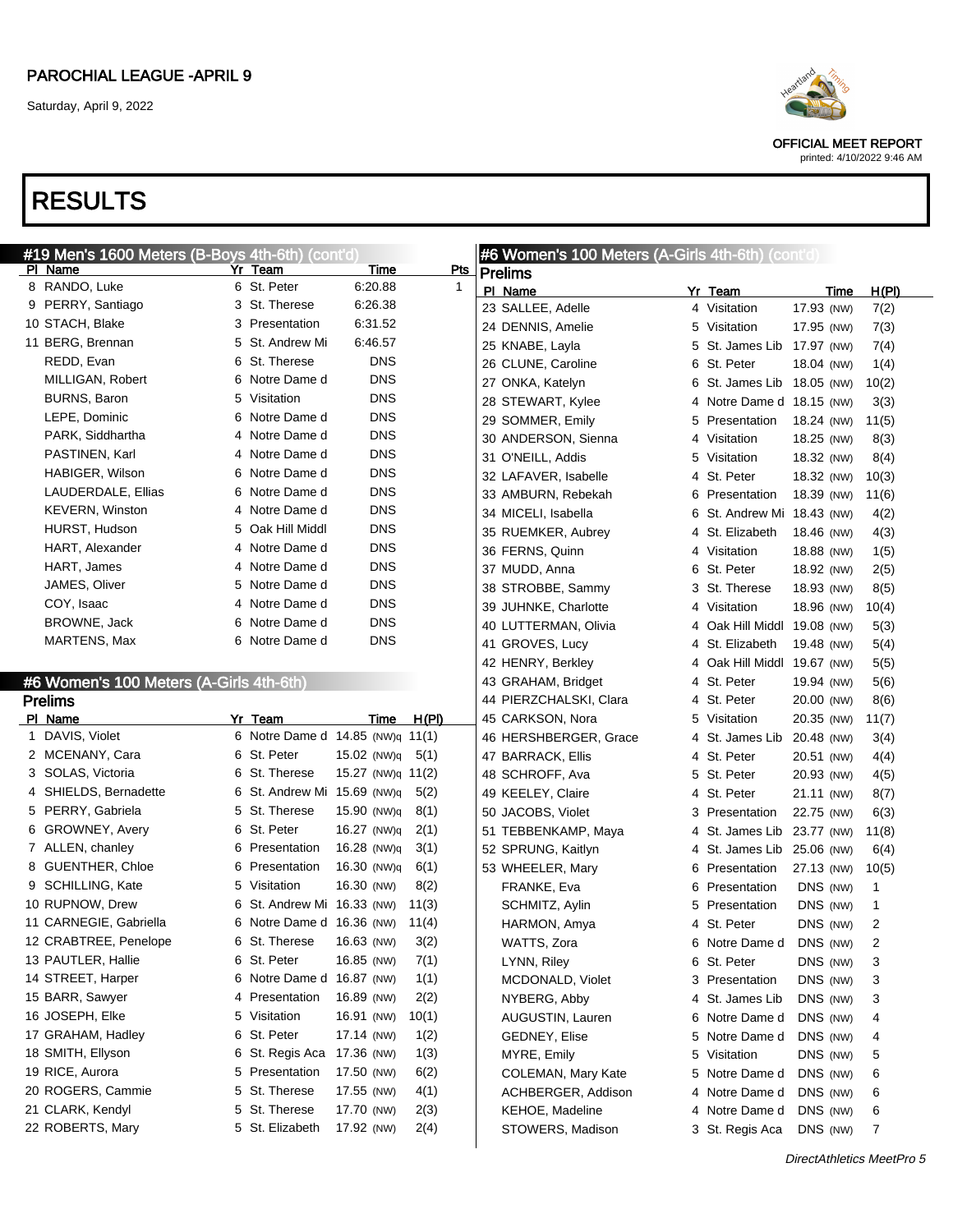OFFICIAL MEET REPORT printed: 4/10/2022 9:46 AM

| #6 Women's 100 Meters (A-Girls 4th-6th) (cont'd) |                                        |                   |                | #3 Men's 100 Meters (B-Boys 4th-6th) (cont'd) |    |                             |            |       |
|--------------------------------------------------|----------------------------------------|-------------------|----------------|-----------------------------------------------|----|-----------------------------|------------|-------|
| <b>Prelims</b>                                   |                                        |                   |                | <b>Prelims</b>                                |    |                             |            |       |
| PI Name                                          | Yr Team                                | Time              | H(PI)          | PI Name                                       |    | Yr Team                     | Time       | H(PI) |
| CAHILL, Lucy                                     | 5 St. Elizabeth                        | DNS (NW)          | $\overline{7}$ | 28 GARCIA, Micheal                            |    | 4 Presentation              | 16.98 (NW) | 4(3)  |
| CRAIG, Maylin                                    | 5 St. Peter                            | DNS (NW)          | 7              | 29 PASTINEN, Karl                             |    | 4 Notre Dame d 16.99 (NW)   |            | 1(2)  |
| <b>HOWERTON, Nola</b>                            | 4 Notre Dame d                         | DNS (NW)          | 8              | 30 LANDES, Rory                               |    | 5 St. Peter                 | 17.04 (NW) | 7(1)  |
| CASTRO, Julianne                                 | 3 St. John LaLa                        | DNS (NW)          | 10             | 31 MILLER, Harry                              |    | 4 Visitation                | 17.17 (NW) | 6(5)  |
| WARREN, Kate                                     | 5 St. Peter                            | DNS (NW)          | 10             | 32 TEBBENKAMP, Max                            |    | 6 St. James Lib 17.18 (NW)  |            | 11(3) |
| <b>FULLER, Kate</b>                              | 4 Notre Dame d                         | DNS (NW)          | 10             | 33 TRAN, Jacob                                |    | 4 Presentation              | 17.20 (NW) | 6(6)  |
| MALAPONTI, Mia                                   | 4 St. Andrew Mi                        | NT (NW)           | 9              | 34 KIRCHNER, Louis                            |    | 5 St. Peter                 | 17.21 (NW) | 7(2)  |
| HOSKINS, Crysen                                  | 4 Notre Dame d                         | NT (NW)           | 9              | 35 HILL, Noah                                 |    | 4 St. James Lib 17.22 (NW)  |            | 12(3) |
| PETERSON, Allie                                  | 6 St. Therese                          | NT (NW)           | 9              | 36 WINNIKE, Brendan                           |    | 6 St. Andrew Mi 17.44 (NW)  |            | 5(5)  |
| GOSS, Zooey                                      | 5 Notre Dame d                         | NT (NW)           | 9              | 37 MERCER, Liam                               |    | 5 Presentation              | 17.64 (NW) | 4(4)  |
| ZIEGENHORN, Leyton                               | 5 Presentation                         | NT (NW)           | 9              | 38 HARRIS, Courtland                          |    | 3 St. Regis Aca 17.66 (NW)  |            | 10(2) |
| JOSEPH, Anna                                     | 6 Visitation                           | NT (NW)           | 9              | 39 BEECHAM, Liam                              |    | 5 St. Peter                 | 17.80 (NW) | 8(3)  |
| SHROYER, Blair                                   | 6 St. Therese                          | NT (NW)           | 9              | 39 SCHAEFER, Miles                            |    | 5 St. Andrew Mi 17.80 (NW)  |            | 10(3) |
| <b>BISHOP, Katie</b>                             | 6 Notre Dame d                         | NT (NW)           | 9              | 41 O'CONNELL, Gavin                           |    | 5 Presentation 17.82 (NW)   |            | 4(5)  |
|                                                  |                                        |                   |                | 42 PARK, Siddhartha                           |    | 4 Notre Dame d 17.86 (NW)   |            | 8(4)  |
|                                                  |                                        |                   |                | 43 MARTENS, Max                               |    | 6 Notre Dame d 17.95 (NW)   |            | 7(3)  |
| #3 Men's 100 Meters (B-Boys 4th-6th)             |                                        |                   |                | 44 MCCLINTOCK, Paul                           | 6  | Presentation                | 18.04 (NW) | 9(3)  |
| <b>Prelims</b>                                   |                                        |                   |                | 45 DONAHAY, Jack                              | 5. | St. John LaLa 18.07 (NW)    |            | 9(4)  |
| PI Name                                          | Yr Team<br>6 St. Regis Aca 14.38 (NW)q | Time              | H(PI)          | 46 ABADIE, John                               |    | 3 Nativity of Ma 18.19 (NW) |            | 8(5)  |
| 1 CURTIS, Elijah                                 |                                        |                   | 2(1)           | 47 TRAN, Julian                               |    | 3 Presentation              | 18.26 (NW) | 8(6)  |
| 2 BURNS, Felix                                   | 6 Visitation                           | 15.19 (NW)q       | 5(1)           |                                               |    |                             |            |       |
| 3 MARTIN, Tristian                               | 3 St. Regis Aca                        | 15.33 (NW)g 12(1) |                | 48 DONAHAY, Matt                              |    | 3 St. John LaLa 18.43 (NW)  |            | 3(4)  |
| 4 SCHEIDERER, Patrick                            | 6 St. Peter                            | 15.35 (NW)g 10(1) |                | 49 HART, James                                | 4  | Notre Dame d 18.44 (NW)     |            | 12(4) |
| 5 MCKENNA, Jackson                               | 6 Presentation                         | 15.38 (NW)q       | 4(1)           | 50 PALMER, Brooks                             | 4  | Presentation                | 18.47 (NW) | 3(5)  |
| 6 NGUYEN, Tyler                                  | 6 St. Andrew Mi 15.47 (NW)q            |                   | 2(2)           | 51 O'LAUGHLIN, Curtis                         |    | 5 Visitation                | 18.59 (NW) | 1(3)  |
| 7 BOULWARE, Colten                               | 6 Nativity of Ma 15.51 (NW)q           |                   | 3(1)           | 52 COY, Isaac                                 |    | 4 Notre Dame d 18.61 (NW)   |            | 1(4)  |
| 8 WILLIAMS, Ty                                   | 6 Visitation                           | 15.73 (NW)q       | 2(3)           | 53 BANHART, Jimmy                             | 6  | St. Peter                   | 18.71 (NW) | 7(4)  |
| 9 NGUYEN, Tyvon                                  | 4 St. Andrew Mi 15.81 (NW)             |                   | 12(2)          | 54 JAMES, Oliver                              |    | 5 Notre Dame d 18.89 (NW)   |            | 2(5)  |
| 10 SEELBREDE, Mithchell                          | 5 Presentation                         | 15.87 (NW)        | 6(1)           | 55 O'LAUGHLIN, George                         |    | 4 Visitation                | 18.92 (NW) | 7(5)  |
| 11 JOHANSEN, Connor                              | 6 Presentation                         | 15.98 (NW)        | 3(2)           | 56 HAMES, Henry                               |    | 6 St. James Lib 18.93 (NW)  |            | 12(5) |
| 12 MAHONY, Patrick                               | 4 St. James Lib                        | 16.08 (NW)        | 9(1)           | 57 BLUME, Charlie                             | 6  | St. Elizabeth               | 18.95 (NW) | 11(4) |
| 13 FLEMING, Olliver                              | 4 St. Andrew Mi 16.12 (NW)             |                   | 6(2)           | 58 CELIO, Vincent                             |    | 4 St. Regis Aca 19.00 (NW)  |            | 9(5)  |
| 14 BRIER, Kallen                                 | 6 St. James Lib                        | 16.16 (NW)        | 6(3)           | 59 JOHNSON, Henry                             |    | 3 St. John LaLa 19.13 (NW)  |            | 8(7)  |
| 15 HUGHES, Liam                                  | Presentation<br>6                      | 16.29 (NW)        | 11(1)          | 60 GUEDEGBE, Kendrick                         |    | 4 St. Andrew Mi 19.20 (NW)  |            | 9(6)  |
| 16 MANROE, Damien                                | 5 St. Andrew Mi 16.48 (NW)             |                   | 1(1)           | 61 MANROE, Gabriel                            |    | 4 St. Andrew Mi 19.21 (NW)  |            | 8(8)  |
| 17 WOOD, Jacob                                   | 5 St. Therese                          | 16.48 (NW)        | 9(2)           | 62 HENGGELER, Simon                           |    | 4 St. Elizabeth             | 19.31 (NW) | 7(6)  |
| 18 BRANDT, Hank                                  | 4 St. Therese                          | 16.48 (NW)        | 8(1)           | 63 STACH, Sam                                 |    | 5 Presentation              | 19.51 (NW) | 6(7)  |
| 19 ROOT, Seamus                                  | 5 Visitation                           | 16.56 (NW)        | 5(2)           | 64 ZAHNER, Brian                              |    | 4 St. Peter                 | 19.55 (NW) | 2(6)  |
| 20 MURRELL, Logan                                | 5 St. Therese                          | 16.64 (NW)        | 4(2)           | 65 CLUNE, Dylan                               | 4  | St. Peter                   | 19.85 (NW) | 10(4) |
| 21 ZEILER, Garin                                 | 4 Presentation                         | 16.65 (NW)        | 11(2)          | 66 ROBERTSON, Zachary                         | 5. | Presentation                | 19.89 (NW) | 12(6) |
| 22 MUDD, Bobby                                   | 4 St. Peter                            | 16.66 (NW)        | 3(3)           | 67 BRAY-HOWARD, Elijah                        |    | 6 Nativity of Ma 20.05 (NW) |            | 1(5)  |
| 23 SCANLON, Beau                                 | 6 Visitation                           | 16.73 (NW)        | 8(2)           | 68 CALDWELL, Brody                            | 5. | St. Andrew Mi 20.05 (NW)    |            | 4(6)  |
| 24 GADSON, Landon                                | 6 St. Regis Aca                        | 16.85 (NW)        | 5(3)           | 69 FONTANA, Marco                             | 4  | St. Peter                   | 20.06 (NW) | 11(5) |
| 25 COYLE, Brady                                  | 6 St. Elizabeth                        | 16.88 (NW)        | 2(4)           | 70 REED, Ryan                                 |    | 4 Presentation              | 20.33 (NW) | 12(7) |
| 26 DOERING, Blake                                | 5 St. James Lib                        | 16.91 (NW)        | 5(4)           | 71 BERLING, Jude                              |    | 5 St. James Lib             | 20.63 (NW) | 3(6)  |
| 27 SOMMER, Ryan                                  | 6 Presentation                         | 16.91 (NW)        | 6(4)           | 72 MACY, Elliott                              |    | 3 St. Elizabeth             | 20.78 (NW) | 9(7)  |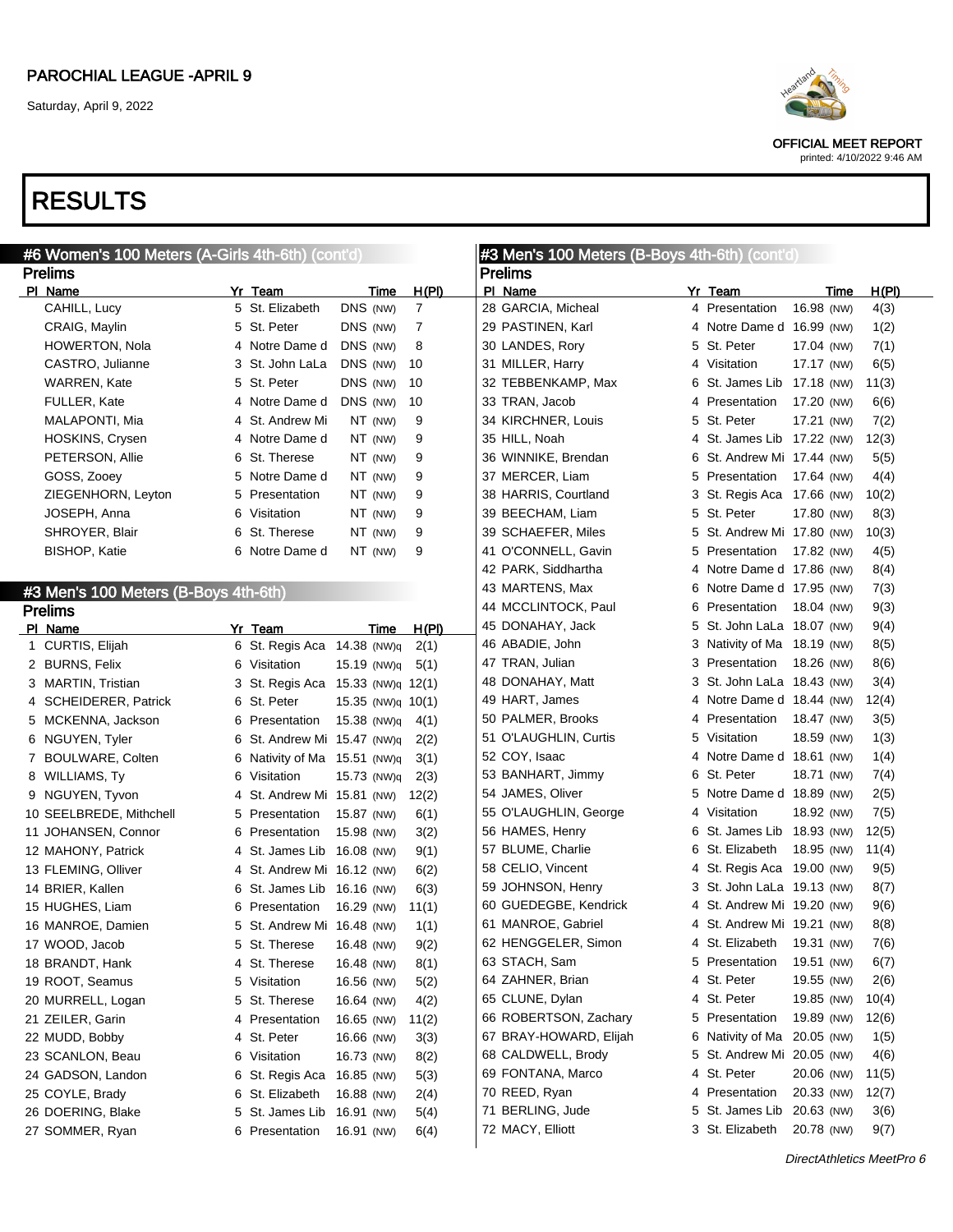

OFFICIAL MEET REPORT printed: 4/10/2022 9:46 AM

| #3 Men's 100 Meters (B-Boys 4th-6th) (cont'd) |   |                  |                      | <b>#2 Women's 60 Meters (A-Girls 4th-6th) (cont'd)</b> |                       |  |                             |            |       |  |
|-----------------------------------------------|---|------------------|----------------------|--------------------------------------------------------|-----------------------|--|-----------------------------|------------|-------|--|
| <b>Prelims</b>                                |   |                  |                      |                                                        | <b>Prelims</b>        |  |                             |            |       |  |
| PI Name                                       |   | Yr Team          | Time                 | H(PI)                                                  | PI Name               |  | Yr Team                     | Time       | H(PI) |  |
| 73 CALDWELL, Sullivan                         |   | 3 St. Elizabeth  | 20.86 (NW)           | 10(5)                                                  | 19 ROGERS, Cammie     |  | 5 St. Therese               | 10.54 (NW) | 1(1)  |  |
| 74 VALENCIA, Roman                            |   | 3 Presentation   | 21.16 (NW)           | 4(7)                                                   | 20 COLEMAN, Mary Kate |  | 5 Notre Dame d 10.56 (NW)   |            | 4(3)  |  |
| 75 VALENCIA, Rocco                            |   | 6 Presentation   | 23.18 (NW)           | 5(6)                                                   | 21 DENNIS, Amelie     |  | 5 Visitation                | 10.57 (NW) | 8(2)  |  |
| 76 JACOBS, Xavier                             |   | 4 Presentation   | 23.64 (NW)           | 12(8)                                                  | 22 SCHMITZ, Aylin     |  | 5 Presentation              | 10.65 (NW) | 6(2)  |  |
| LEPE, Dominic                                 |   | 6 Notre Dame d   | DNS (NW)             | $\mathbf{1}$                                           | 23 NGAR, Alexis       |  | 6 St. John LaLa 10.74 (NW)  |            | 1(2)  |  |
| MCCORMACK, Teddy                              |   | 5 St. Peter      | DNS (NW)             | $\mathbf{1}$                                           | 24 ANDERSON, Sienna   |  | 4 Visitation                | 10.76 (NW) | 6(3)  |  |
| MYRE, Jack                                    |   | 6 Visitation     | DNS (NW)             | 2                                                      | 25 STEWART, Kylee     |  | 4 Notre Dame d 10.77 (NW)   |            | 9(3)  |  |
| MCDERMOTT, Bryden                             |   | 4 Oak Hill Middl | DNS (NW)             | 2                                                      | 26 REDDIG, Margret    |  | 3 Presentation              | 10.81 (NW) | 2(2)  |  |
| REISER, Alexander                             |   | 4 St. James Lib  | DNS (NW)             | 3                                                      | 27 CAHILL, Lucy       |  | 5 St. Elizabeth             | 10.84 (NW) | 5(2)  |  |
| KEVERN, Winston                               |   | 4 Notre Dame d   | DNS (NW)             | 3                                                      | 28 O'NEILL, Addis     |  | 5 Visitation                | 10.99 (NW) | 3(5)  |  |
| LAUDERDALE, Ellias                            |   | 6 Notre Dame d   | DNS (NW)             | 4                                                      | 29 FERNS, Quinn       |  | 4 Visitation                | 11.00 (NW) | 6(4)  |  |
| MULLER, Will                                  |   | 4 St. John LaLa  | DNS (NW)             | 5                                                      | 30 GOSS, Zooey        |  | 5 Notre Dame d 11.01 (NW)   |            | 3(6)  |  |
| MILLIGAN, Robert                              |   | 6 Notre Dame d   | DNS (NW)             | 5                                                      | 31 SALLEE, Adelle     |  | 4 Visitation                | 11.03 (NW) | 10(4) |  |
| STACH, Blake                                  |   | 3 Presentation   | DNS (NW)             | 6                                                      | 32 PETERSON, Allie    |  | 6 St. Therese               | 11.08 (NW) | 8(3)  |  |
| GIBSON, Clark                                 |   | 5 Oak Hill Middl | DNS (NW)             | $\overline{7}$                                         | 33 SOMMER, Emily      |  | 5 Presentation              | 11.23 (NW) | 6(5)  |  |
| KALLENBACH, Matthew                           |   | 4 St. Therese    | DNS (NW)             | 7                                                      | 34 CLUNE, Caroline    |  | 6 St. Peter                 | 11.25 (NW) | 5(3)  |  |
| SCHROEDER, Nicholas                           |   | 4 St. Andrew Mi  | DNS (NW)             | 9                                                      | 35 STILL, Kinsley     |  | 3 St. Therese               | 11.42 (NW) | 9(4)  |  |
| DAWN, Andrew                                  |   | 6 St. Regis Aca  | DNS (NW)             | 10                                                     | 36 JUHNKE, Charlotte  |  | 4 Visitation                | 11.44 (NW) | 7(4)  |  |
| <b>BRAUN, Luke</b>                            |   | 6 Presentation   | DNS (NW)             | 10                                                     | 37 LUTTERMAN, Olivia  |  | 4 Oak Hill Middl 11.46 (NW) |            | 8(4)  |  |
| BROWNE, Jack                                  |   | 6 Notre Dame d   | DNS (NW)             | 10                                                     | 38 MUDD, Anna         |  | 6 St. Peter                 | 11.48 (NW) | 5(4)  |  |
| PICKENS, Brody                                |   | 5 Oak Hill Middl | DNS (NW)             | 11                                                     | 39 GRAHAM, Bridget    |  | 4 St. Peter                 | 11.49 (NW) | 4(4)  |  |
| HABIGER, Wilson                               |   | 6 Notre Dame d   | DNS (NW)             | 11                                                     | 40 HENRY, Berkley     |  | 4 Oak Hill Middl 11.51 (NW) |            | 4(5)  |  |
| HART, Alexander                               |   | 4 Notre Dame d   | DNS (NW)             | 11                                                     | 41 MCDONALD, Violet   |  | 3 Presentation              | 11.60 (NW) | 2(3)  |  |
|                                               |   |                  |                      |                                                        | 42 BREWSTER, Maeve    |  | 4 St. Elizabeth             | 11.64 (NW) | 7(5)  |  |
| #2 Women's 60 Meters (A-Girls 4th-6th)        |   |                  |                      |                                                        | 43 RESTREPO, Rosalie  |  | 3 St. Therese               | 11.80 (NW) | 9(5)  |  |
| <b>Prelims</b>                                |   |                  |                      |                                                        | 44 JACOBS, Gabby      |  | 4 Presentation              | 11.83 (NW) | 6(6)  |  |
| PI Name                                       |   | Yr_Team          | Time                 | H(PI)                                                  | 45 SCHROFF, Ava       |  | 5 St. Peter                 | 11.93 (NW) | 10(5) |  |
| 1 JOSEPH, Anna                                |   | 6 Visitation     | 9.48 (NW)q           | 9(1)                                                   | 46 CARKSON, Nora      |  | 5 Visitation                | 12.23 (NW) | 9(6)  |  |
| 2 SOLAS, Victoria                             |   | 6 St. Therese    | $9.48$ (NW)q $10(1)$ |                                                        | 47 BARRACK, Ellis     |  | 4 St. Peter                 | 12.38 (NW) | 9(7)  |  |
| 3 BAKER, Adalyn                               |   | 5 St. Andrew Mi  | $9.64$ (NW)q         | 6(1)                                                   | 48 VOEPEL, Gwyneth    |  | 4 St. Elizabeth             | 12.48 (NW) | 1(3)  |  |
| 4 DAVIS, Violet                               |   | 6 Notre Dame d   | 9.67 (NW)q           | 4(1)                                                   | 49 HERSHBERGER, Grace |  | 4 St. James Lib             | 12.51 (NW) | 8(5)  |  |
| 5 GROWNEY, Avery                              |   | 6 St. Peter      | 9.69 (NW)q           | 3(1)                                                   | 50 FALLON, Hope       |  | 4 St. Elizabeth             | 12.57 (NW) | 8(6)  |  |
| 6 KNAPF, Ady                                  | 5 | Visitation       | $9.73$ (NW)g $10(2)$ |                                                        | 51 DOERING, Addy      |  | 4 St. James Lib             | 12.73 (NW) | 6(7)  |  |
| 7 RICE, Aurora                                |   | 5 Presentation   | 9.80 (NW)q           | 3(2)                                                   | 52 KEELEY, Claire     |  | 4 St. Peter                 | 12.91 (NW) | 7(6)  |  |
| 8 GREIM, Greta                                | 5 | Visitation       | 10.07 (NW)q          | 5(1)                                                   | 53 JACOBS, Violet     |  | 3 Presentation              | 13.18 (NW) | 2(4)  |  |
| 9 HALL, Bridget                               |   | 5 Visitation     | 10.08 (NW)           | 9(2)                                                   | 54 SPRUNG, Kaitlyn    |  | 4 St. James Lib             | 13.53 (NW) | 8(7)  |  |
| 10 JOSEPH, Elke                               |   | 5 Visitation     | 10.17 (NW)           | 7(1)                                                   | LAFAVER, Isabelle     |  | 4 St. Peter                 | DNS (NW)   | -1    |  |
| 11 PAUTLER, Hallie                            |   | 6 St. Peter      | 10.26 (NW)           | 10(3)                                                  | FERRIS, Lily          |  | 4 Oak Hill Middl            | DNS (NW)   | 1     |  |
| 12 SMITH, Ellyson                             |   | 6 St. Regis Aca  | 10.31 (NW)           | 8(1)                                                   | WARREN, Kate          |  | 5 St. Peter                 | DNS (NW)   | 1     |  |
| 13 RUCERETO, Emily                            |   | 3 St. Therese    | 10.34 (NW)           | 3(3)                                                   | PERRY, Gabriela       |  | 5 St. Therese               | DNS (NW)   | 1     |  |
| 14 PEASLEY, Lauren                            |   | 6 St. Therese    | 10.41 (NW)           | 4(2)                                                   | <b>HOWERTON, Nola</b> |  | 4 Notre Dame d              | DNS (NW)   | 2     |  |
| 15 TWENTER, Maggie                            |   | 4 Presentation   | 10.41 (NW)           | 7(2)                                                   | LYNN, Riley           |  | 6 St. Peter                 | DNS (NW)   | 2     |  |
| 16 KEHOE, Madeline                            |   | 4 Notre Dame d   | 10.47 (NW)           | 7(3)                                                   | ACHBERGER, Addison    |  | 4 Notre Dame d              | DNS (NW)   | 2     |  |
| 17 ZIEGENHORN, Leyton                         |   | 5 Presentation   | 10.51 (NW)           | 3(4)                                                   | GEDNEY, Elise         |  | 5 Notre Dame d              | DNS (NW)   | 3     |  |
| 18 RUEMKER, Aubrey                            |   | 4 St. Elizabeth  | 10.54 (NW)           | 2(1)                                                   | STREET, Harper        |  | 6 Notre Dame d              | DNS (NW)   | 4     |  |
|                                               |   |                  |                      |                                                        |                       |  |                             |            |       |  |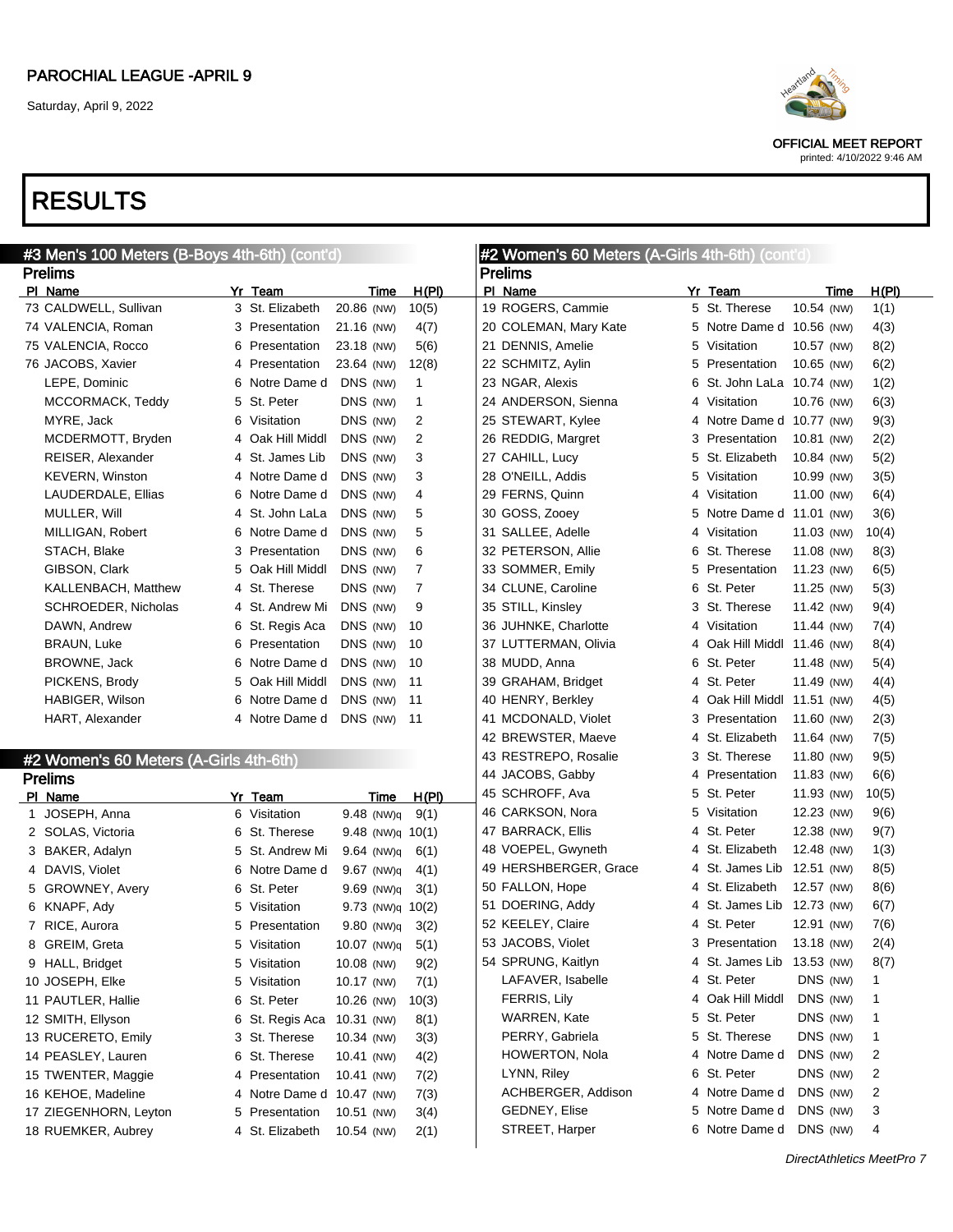OFFICIAL MEET REPORT printed: 4/10/2022 9:46 AM

| #2 Women's 60 Meters (A-Girls 4th-6th) (cont'd) |                                |       | #1 Men's 60 Meters (B-Boys 4th-6th) (cont'd) |  |                             |            |       |  |  |
|-------------------------------------------------|--------------------------------|-------|----------------------------------------------|--|-----------------------------|------------|-------|--|--|
| <b>Prelims</b>                                  |                                |       | <b>Prelims</b>                               |  |                             |            |       |  |  |
| PI Name<br>Yr Team                              | Time                           | H(PI) | PI Name                                      |  | Yr Team                     | Time       | H(PI) |  |  |
| <b>BISHOP, Katie</b>                            | DNS (NW)<br>6 Notre Dame d     | 4     | 28 GARCIA, Colin                             |  | 3 Presentation              | 10.57 (NW) | 4(3)  |  |  |
| STOWERS, Madison                                | 3 St. Regis Aca<br>DNS (NW)    | 4     | 29 MILLER, Harry                             |  | 4 Visitation                | 10.58 (NW) | 6(4)  |  |  |
| AUGUSTIN, Lauren                                | 6 Notre Dame d<br>DNS (NW)     | 5     | 30 WINNER, Edwin                             |  | 3 St. John LaLa 10.59 (NW)  |            | 5(4)  |  |  |
| <b>FULLER, Kate</b>                             | 4 Notre Dame d<br>DNS (NW)     | 5     | 31 LANDES, Rory                              |  | 5 St. Peter                 | 10.62 (NW) | 11(3) |  |  |
| 6 St. Peter<br>MCENANY, Cara                    | DNS (NW)                       | 5     | 32 SHEKLETON, Philip                         |  | 5 Oak Hill Middl 10.64 (NW) |            | 5(5)  |  |  |
| CURTIS, Layla<br>3 St. Regis Aca                | DNS (NW)                       | 5     | 33 KIRCHNER, Louis                           |  | 5 St. Peter                 | 10.66 (NW) | 3(5)  |  |  |
| 5 St. Peter<br>CRAIG, Maylin                    | DNS (NW)                       | 6     | 34 NYBERG, Rogers                            |  | 5 St. James Lib 10.71 (NW)  |            | 10(1) |  |  |
| NYBERG, Abby                                    | 4 St. James Lib<br>DNS (NW)    | 7     | 35 HARRIS, Courtland                         |  | 3 St. Regis Aca 10.74 (NW)  |            | 2(4)  |  |  |
| MYRE, Emily<br>5 Visitation                     | DNS (NW)                       | 7     | 36 DONAHAY, Matt                             |  | 3 St. John LaLa 10.86 (NW)  |            | 12(2) |  |  |
| 6 St. Peter<br>GRAHAM, Hadley                   | DNS (NW)                       | 8     | 37 POYNTER, Ashton                           |  | 5 St. Therese               | 10.91 (NW) | 9(3)  |  |  |
| WATTS, Zora                                     | 6 Notre Dame d<br>DNS (NW)     | 9     | 38 COY, Isaac                                |  | 4 Notre Dame d 10.91 (NW)   |            | 3(6)  |  |  |
| MALAPONTI, Mia                                  | 4 St. Andrew Mi<br>DNS (NW)    | 10    | 39 PARK, Siddhartha                          |  | 4 Notre Dame d 10.97 (NW)   |            | 11(4) |  |  |
| FRANKE, Eva<br>6 Presentation                   | DNS (NW)                       | 10    | 40 FISHER, Reece                             |  | 6 Visitation                | 10.99 (NW) | 2(5)  |  |  |
| CASTRO, Julianne                                | DNS (NW) 10<br>3 St. John LaLa |       | 41 BERG, Brennan                             |  | 5 St. Andrew Mi 11.01 (NW)  |            | 9(4)  |  |  |
|                                                 |                                |       | 42 MERCER, Liam                              |  | 5 Presentation              | 11.09 (NW) | 7(4)  |  |  |
| #1 Men's 60 Meters (B-Boys 4th-6th)             |                                |       | 43 TRAN, Julian                              |  | 3 Presentation              | 11.14 (NW) | 12(3) |  |  |
| <b>Prelims</b>                                  |                                |       | 44 PALMER, Brooks                            |  | 4 Presentation              | 11.17 (NW) | 4(4)  |  |  |
| Yr Team<br>PI Name                              | Time                           | H(PI) | 45 O'LAUGHLIN, Curtis                        |  | 5 Visitation                | 11.18 (NW) | 8(2)  |  |  |
| 6 St. James Lib<br>1 RYAN, Brecken              | 8.99 (NW)q                     | 2(1)  | 46 GREGORY, Chase                            |  | 5 Oak Hill Middl 11.22 (NW) |            | 8(3)  |  |  |
| 2 DEMORY, Hudson<br>6 St. Therese               | 9.13 (NW)q                     | 5(1)  | 47 NEWMAN, Jayson                            |  | 5 St. Regis Aca 11.27 (NW)  |            | 8(4)  |  |  |
| 3 BARR, Nolan<br>5 Presentation                 | 9.32 (NW)q 12(1)               |       | 48 O'CONNELL, Gavin                          |  | 5 Presentation              | 11.29 (NW) | 6(5)  |  |  |
| 4 NGUYEN, Tyler                                 | 6 St. Andrew Mi<br>9.40 (NW)q  | 7(1)  | 49 DONAHAY, Jack                             |  | 5 St. John LaLa 11.30 (NW)  |            | 6(6)  |  |  |
| 5 MARTIN, Tristian<br>3 St. Regis Aca           | 9.43 (NW)q                     | 2(2)  | 50 CLUNE, Dylan                              |  | 4 St. Peter                 | 11.39 (NW) | 10(2) |  |  |
| 6 St. Peter<br>6 SCHEIDERER, Patrick            | 9.47 (NW)q                     | 6(1)  | 51 BANHART, Jimmy                            |  | 6 St. Peter                 | 11.43 (NW) | 12(4) |  |  |
| 7 NGUYEN, Tyvon                                 | 4 St. Andrew Mi<br>9.56 (NW)q  | 4(1)  | 52 BLUME, Emmett                             |  | 4 St. Elizabeth             | 11.45 (NW) | 4(5)  |  |  |
| 8 SMITH, Evan                                   | 5 St. Andrew Mi<br>9.62 (NW)q  | 4(2)  | 53 GUEDEGBE, Kendrick                        |  | 4 St. Andrew Mi 11.52 (NW)  |            | 9(5)  |  |  |
| 9 TOMELDAN, Alex                                | 5 Oak Hill Middl<br>9.78 (NW)  | 5(2)  | 54 JAMES, Oliver                             |  | 5 Notre Dame d 11.54 (NW)   |            | 8(5)  |  |  |
| 10 KETCHUM, Beau<br>6 Visitation                | 9.79 (NW)                      | 1(1)  | 55 MCCLINTOCK, Paul                          |  | 6 Presentation              | 11.60 (NW) | 7(5)  |  |  |
| 11 DURKIN, Johnny<br>6 Visitation               | 9.80 (NW)                      | 11(1) | 56 HAMES, Henry                              |  | 6 St. James Lib 11.61 (NW)  |            | 5(6)  |  |  |
| 12 ARENA, John Richard<br>6 St. Therese         | 9.85 (NW)                      | 6(2)  | 57 CELIO, Vincent                            |  | 4 St. Regis Aca 11.65 (NW)  |            | 2(6)  |  |  |
| 13 ZEILER, Garin<br>4 Presentation              | 9.94 (NW)                      | 2(3)  | 58 VILLANUEVA, William                       |  | 4 St. Therese               | 11.66 (NW) | 10(3) |  |  |
| 14 MAHONY, Patrick                              | 4 St. James Lib<br>9.97 (NW)   | 7(2)  | 59 CALDWELL, Brody                           |  | 5 St. Andrew Mi 11.68 (NW)  |            | 2(7)  |  |  |
| 15 HUGHES, Liam<br>6 Presentation               | 9.99 (NW)                      | 7(3)  | 60 O'LAUGHLIN, George                        |  | 4 Visitation                | 11.74 (NW) | 2(8)  |  |  |
| 16 TRAN, Jacob<br>4 Presentation                | 10.00 (NW)                     | 3(1)  | 61 SCHAEFER, Grant                           |  | 5 St. Andrew Mi 11.78 (NW)  |            | 6(7)  |  |  |
| 5 St. Therese<br>17 WOOD, Jacob                 | 10.03 (NW)                     | 3(2)  | 62 JOHNSON, Henry                            |  | 3 St. John LaLa 11.78 (NW)  |            | 3(7)  |  |  |
| 18 MULLER, Andrew                               | 6 St. John LaLa 10.10 (NW)     | 5(3)  | 63 STACH, Sam                                |  | 5 Presentation              | 11.96 (NW) | 9(6)  |  |  |
| 19 ROOT, Seamus<br>5 Visitation                 | 10.12 (NW)                     | 9(1)  | 64 NOLAND, Teddy                             |  | 5 St. Therese               | 12.03 (NW) | 4(6)  |  |  |
| 20 MUDD, Bobby<br>4 St. Peter                   | 10.12 (NW)                     | 3(3)  | 65 HENGGELER, Simon                          |  | 4 St. Elizabeth             | 12.11 (NW) | 7(6)  |  |  |
| 21 FLEMING, Olliver                             | 4 St. Andrew Mi 10.16 (NW)     | 6(3)  | 66 GILLETTE, Garrett                         |  | 4 St. Therese               | 12.18 (NW) | 1(4)  |  |  |
| 22 BEECHAM, Liam<br>5 St. Peter                 | 10.18 (NW)                     | 9(2)  | 67 FLOWERS, Jack                             |  | 4 Presentation              | 12.19 (NW) | 12(5) |  |  |
| 23 GARCIA, Micheal<br>4 Presentation            | 10.21 (NW)                     | 1(2)  | 68 BERLING, Jude                             |  | 5 St. James Lib             | 12.36 (NW) | 11(5) |  |  |
| 24 COYLE, Brady<br>6 St. Elizabeth              | 10.24 (NW)                     | 11(2) | 69 CALDWELL, Sullivan                        |  | 3 St. Elizabeth             | 12.56 (NW) | 10(4) |  |  |
| 25 HILL, Noah                                   | 4 St. James Lib 10.49 (NW)     | 8(1)  | 70 VALENCIA, Roman                           |  | 3 Presentation              | 12.76 (NW) | 4(7)  |  |  |
| 26 SCHAEFER, Miles                              | 5 St. Andrew Mi 10.53 (NW)     | 1(3)  | 71 VALENCIA, Rocco                           |  | 6 Presentation              | 13.94 (NW) | 11(6) |  |  |
| 27 PASTINEN, Karl                               | 4 Notre Dame d 10.53 (NW)      | 3(4)  | 72 JACOBS, Xavier                            |  | 4 Presentation              | 14.58 (NW) | 12(6) |  |  |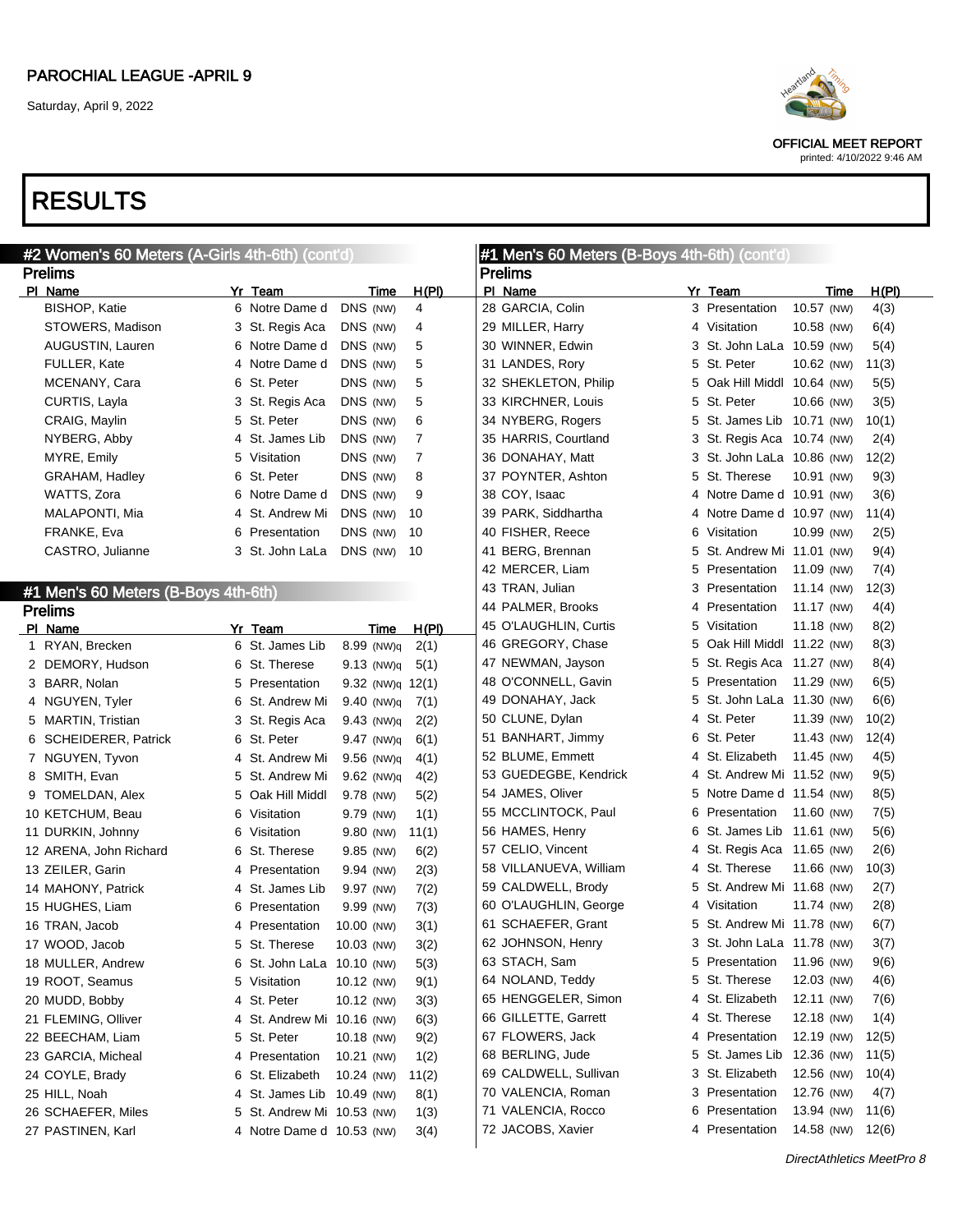

OFFICIAL MEET REPORT printed: 4/10/2022 9:46 AM

|   | #1 Men's 60 Meters (B-Boys 4th-6th) (cont'd) |   |                            |            |              |    | #9 Women's 200 Meters (A-Girls 4th-6th) (cont'd) |                             |            |                  |
|---|----------------------------------------------|---|----------------------------|------------|--------------|----|--------------------------------------------------|-----------------------------|------------|------------------|
|   | <b>Prelims</b>                               |   |                            |            |              |    | PI Name                                          | Yr Team                     | Time       | <u>H(PI) Pts</u> |
|   | PI Name                                      |   | Yr Team                    | Time       | H(PI)        |    | 20 MARTIN, Nora                                  | 5 St. Elizabeth             | 38.14 (NW) | 3(7)             |
|   | BROWNE, Jack                                 |   | 6 Notre Dame d             | DNS (NW)   | 8            |    | 21 ROGERS, Cammie                                | 5 St. Therese               | 38.32 (NW) | 7(5)             |
|   | STACH, Blake                                 |   | 3 Presentation             | DNS (NW)   | $\mathbf{1}$ |    | 22 CLUNE, Caroline                               | 6 St. Peter                 | 38.52 (NW) | 7(6)             |
|   | <b>KEVERN, Winston</b>                       |   | 4 Notre Dame d             | DNS (NW)   | $\mathbf{1}$ |    | 23 JOHNSON, Timberlynn                           | 3 Nativity of Ma 38.72 (NW) |            | 6(2)             |
|   | HAGGERTY, Nicholas                           |   | 7 Notre Dame d             | DNS (NW)   | 3            |    | 24 KNABE, Layla                                  | 5 St. James Lib 38.93 (NW)  |            | 8(4)             |
|   | BRAUN, Luke                                  |   | 6 Presentation             | DNS (NW)   | 4            |    | 25 MUDD, Anna                                    | 6 St. Peter                 | 40.30 (NW) | 1(2)             |
|   | LAUDERDALE, Ellias                           |   | 6 Notre Dame d             | DNS (NW)   | 5            |    | 26 JUHNKE, Charlotte                             | 4 Visitation                | 40.83 (NW) | 7(7)             |
|   | HABIGER, Wilson                              |   | 6 Notre Dame d             | DNS (NW)   | 5            |    | 27 CELIO, Ginna                                  | 3 St. Regis Aca             | 41.10 (NW) | 6(3)             |
|   | REISER, Alexander                            |   | 4 St. James Lib            | DNS (NW)   | 6            |    | 28 LAFAVER, Isabelle                             | 4 St. Peter                 | 41.68 (NW) | 2(2)             |
|   | PEPPERS, Gabriel                             |   | 3 Presentation             | DNS (NW)   | 7            |    | 29 SILVERS, London                               | 5 Nativity of Ma 42.08 (NW) |            | 5(3)             |
|   | MILLIGAN, Robert                             |   | 6 Notre Dame d             | DNS (NW)   | 7            |    | 30 PERRY, Gabriela                               | 5 St. Therese               | 42.29 (NW) | 8(5)             |
|   | WEIST, Sawyer                                |   | 4 St. Therese              | DNS (NW)   | 8            |    | 31 PIERZCHALSKI, Clara                           | 4 St. Peter                 | 42.58 (NW) | 2(3)             |
|   | GANAWAY, Ayden                               |   | 3 St. Regis Aca            | DNS (NW)   | 1            |    | 32 SCHROFF, Ava                                  | 5 St. Peter                 | 43.04 (NW) | 2(4)             |
|   | PHILLIPS, Liam                               |   | 4 St. James Lib            | DNS (NW)   | 8            |    | 33 SALMOND, Adalyn                               | 4 Presentation              | 43.73 (NW) | 3(8)             |
|   | <b>HART, Alexander</b>                       |   | 4 Notre Dame d             | DNS (NW)   | 9            |    | 34 BRAY-HOWARD, Laya                             | 3 Nativity of Ma 44.20 (NW) |            | 1(3)             |
|   | AMADOR, Issac                                |   | 5 St. James Lib            | DNS (NW)   | 9            |    | 35 HANSEN, Calla                                 | 4 St. Therese               | 44.51 (NW) | 5(4)             |
|   | HART, James                                  |   | 4 Notre Dame d             | DNS (NW)   | 10           |    | 36 BOULWARE, Corinne                             | 3 Nativity of Ma 45.09 (NW) |            | 4(2)             |
|   | ZAHNER, Brian                                |   | 4 St. Peter                | DNS (NW)   | 10           |    | 37 CARNEGIE, Gabriella                           | 6 Notre Dame d 46.87 (NW)   |            | 8(6)             |
|   | FONTANA, Marco                               |   | 4 St. Peter                | DNS (NW)   | 10           |    | 38 TEBBENKAMP, Maya                              | 4 St. James Lib 50.68 (NW)  |            | 5(5)             |
|   | MULLER, Will                                 |   | 4 St. John LaLa            | DNS (NW)   | 10           |    | GOSS, Zooey                                      | 5 Notre Dame d              | DNS (NW)   | 1                |
|   | DAWN, Andrew                                 |   | 6 St. Regis Aca            | DNS (NW)   | 11           |    | AUGUSTIN, Lauren                                 | 6 Notre Dame d              | DNS (NW)   | -1               |
|   | <b>SCHROEDER, Nicholas</b>                   |   | 4 St. Andrew Mi            | DNS (NW)   | 11           |    | GRAHAM, Bridget                                  | 4 St. Peter                 | DNS (NW)   | $\mathbf 1$      |
|   | STEINER, William                             |   | 5 Presentation             | DNS (NW)   | 12           |    | <b>HOWERTON, Nola</b>                            | 4 Notre Dame d              | DNS (NW)   | 1                |
|   | LEPE, Dominic                                |   | 6 Notre Dame d             | DNS (NW)   | 12           |    | DAVIS, Violet                                    | 6 Notre Dame d              | DNS (NW)   | 2                |
|   |                                              |   |                            |            |              |    | KEHOE, Madeline                                  | 4 Notre Dame d              | DNS (NW)   | $\overline{2}$   |
|   | #9 Women's 200 Meters (A-Girls 4th-6th)      |   |                            |            |              |    | STREET, Harper                                   | 6 Notre Dame d              | DNS (NW)   | 2                |
|   | PI Name                                      |   | Yr Team                    | Time       | H(PI) Pts    |    | WATTS, Zora                                      | 6 Notre Dame d              | DNS (NW)   | $\overline{2}$   |
|   | 1 MCENANY, Cara                              |   | 6 St. Peter                | 30.94 (NW) | 8(1)         | 10 | O'BRIEN, Gracelyn                                | 4 St. John LaLa             | DNS (NW)   | 4                |
|   | 2 PALMER, Ellee                              |   | 6 Presentation             | 32.42 (NW) | 3(1)         | 8  | COLEMAN, Mary Kate                               | 5 Notre Dame d              | DNS (NW)   | 4                |
|   | 3 KNAPF, Ady                                 |   | 5 Visitation               | 32.92 (NW) | 3(2)         | 6  | WARREN, Kate                                     | 5 St. Peter                 | DNS (NW)   | 4                |
| 4 | GREIM, Greta                                 |   | 5 Visitation               | 33.49 (NW) | 5(1)         | 5  | ACHBERGER, Addison                               | 4 Notre Dame d              | DNS (NW)   | 4                |
|   | 5 ALLEN, chanley                             |   | 6 Presentation             | 33.80 (NW) | 7(1)         | 4  | <b>BISHOP, Katie</b>                             | 6 Notre Dame d              | DNS (NW)   | 4                |
| 6 | <b>GROWNEY, Avery</b>                        | 6 | St. Peter                  | 33.86 (NW) | 6(1)         | 3  | HOSKINS, Crysen                                  | 4 Notre Dame d              | DNS (NW)   | 6                |
|   | 7 BARR, Sawyer                               |   | 4 Presentation             | 34.09 (NW) | 3(3)         | 2  | STEWART, Kylee                                   | 4 Notre Dame d              | DNS (NW)   | 5                |
|   | 8 RAMIREZ, Makayla                           |   | 6 Presentation             | 34.28 (NW) | 1(1)         | 1  | HORNADAY, Emery                                  | 4 Oak Hill Middl            | DNS (NW)   | 5                |
|   | 9 CRABTREE, Penelope                         |   | 6 St. Therese              | 35.02 (NW) | 8(2)         |    | CRAIG, Maylin                                    | 5 St. Peter                 | DNS (NW)   | 5                |
|   | 10 PAUTLER, Hallie                           |   | 6 St. Peter                | 35.92 (NW) | 5(2)         |    | GEDNEY, Elise                                    | 5 Notre Dame d              | DNS (NW)   | 6                |
|   | 11 MARTIN, Bianca                            |   | 6 Presentation             | 35.94 (NW) | 8(3)         |    | <b>KEELEY, Claire</b>                            | 4 St. Peter                 | DNS (NW)   | 6                |
|   | 12 POWERS, Madison                           |   | 4 Presentation             | 36.34 (NW) | 2(1)         |    | <b>BARRACK, Ellis</b>                            | 4 St. Peter                 | DNS (NW)   | 7                |
|   | 13 SHROYER, Blair                            |   | 6 St. Therese              | 36.98 (NW) | 7(2)         |    | FULLER, Kate                                     | 4 Notre Dame d              | DNS (NW)   | 6                |
|   | 14 SMITH, Ellyson                            |   | 6 St. Regis Aca            | 37.05 (NW) | 3(4)         |    | <b>GRAHAM, Hadley</b>                            | 6 St. Peter                 | DNS (NW)   | 6                |
|   | 15 KENNEDY, Katherine                        |   | 5 St. Peter                | 37.13 (NW) | 4(1)         |    | CASTRO, Julianne                                 | 3 St. John LaLa             | DNS (NW)   | 8                |
|   | 16 PEASLEY, Lauren                           |   | 6 St. Therese              | 37.30 (NW) | 7(3)         |    | HARMON, Amya                                     | 4 St. Peter                 | DNS (NW)   | 8                |
|   | 17 MALAPONTI, Mia                            |   | 4 St. Andrew Mi 37.56 (NW) |            | 3(5)         |    | LYNN, Riley                                      | 6 St. Peter                 | NT (NW)    | 4                |
|   | 18 ONKA, Katelyn                             |   | 6 St. James Lib 37.74 (NW) |            | 7(4)         |    |                                                  |                             |            |                  |
|   | 19 RUCERETO, Emily                           |   | 3 St. Therese              | 37.94 (NW) | 3(6)         |    |                                                  |                             |            |                  |
|   |                                              |   |                            |            |              |    |                                                  |                             |            |                  |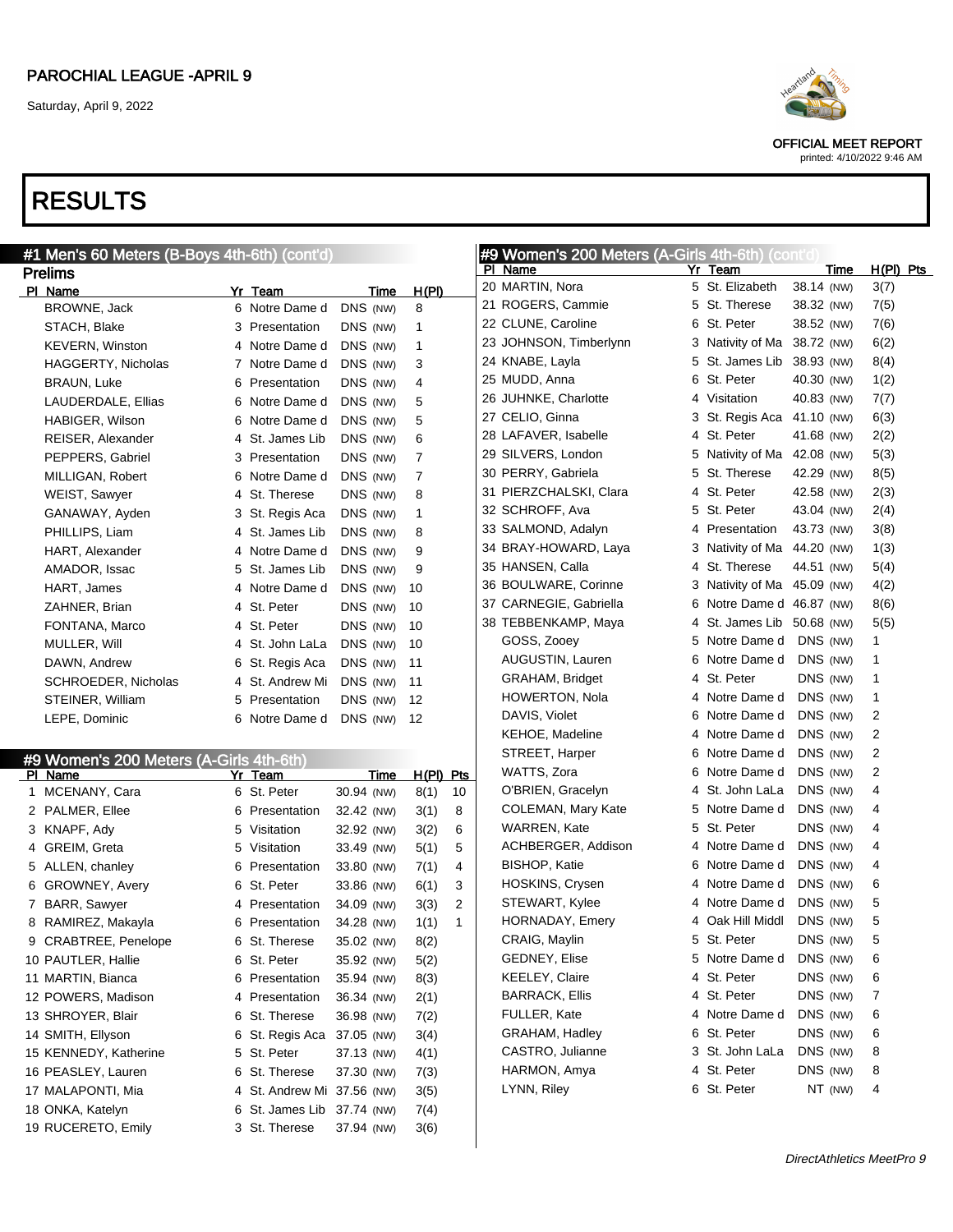

OFFICIAL MEET REPORT

#### printed: 4/10/2022 9:46 AM

| #8 Men's 200 Meters (B-Boys 4th-6th) |                  |                             |              |    | #8 Men's 200 Meters (B-Boys 4th-6th) (cont'd) |                    |             |                |
|--------------------------------------|------------------|-----------------------------|--------------|----|-----------------------------------------------|--------------------|-------------|----------------|
| PI Name                              | Yr<br>Team       | Time                        | $H(PI)$ Pts  |    | PI Name                                       | Yr Team            | Time        | $H(PI)$ Pts    |
| 1 BURNS, Felix                       | 6 Visitation     | 31.05 (NW)                  | 2(1)         | 10 | AMADOR, Issac                                 | 5 St. James Lib    | DNS (NW)    | 4              |
| 2 SCHEIDERER, Patrick                | 6 St. Peter      | 31.58 (NW)                  | 2(2)         | 8  | HART, Alexander                               | 4 Notre Dame d     | DNS (NW)    | 4              |
| 3 SMITH, Evan                        |                  | 5 St. Andrew Mi 32.25 (NW)  | 6(1)         | 6  | MCCORMACK, Teddy                              | 5 St. Peter        | DNS (NW)    | 4              |
| BOULWARE, Colten<br>4                |                  | 6 Nativity of Ma 32.38 (NW) | 6(2)         | 5  | CURTIS, Elijah                                | 6 St. Regis Aca    | DNS (NW)    | 5              |
| 5 MCKENNA, Jackson                   | 6 Presentation   | 32.78 (NW)                  | 7(1)         | 4  | GADSON, Landon                                | 6 St. Regis Aca    | DNS (NW)    | 5              |
| 6 SCHMIDT, Charlie                   | 5 Visitation     | 33.18 (NW)                  | 4(1)         | 3  | POYNTER, Ashton                               | 5 St. Therese      | DNS (NW)    | 5              |
| 7 MARTIN, Tristian                   |                  | 3 St. Regis Aca 33.27 (NW)  | 5(1)         | 2  | JAMES, Oliver                                 | 5 Notre Dame d     | DNS (NW)    | 6              |
| 8 ROOT, Seamus                       | 5 Visitation     | 33.43 (NW)                  | 5(2)         | 1  | LEPE, Dominic                                 | Notre Dame d<br>6  | DNS (NW)    | 7              |
| 9 SEELBREDE, Mithchell               | 5 Presentation   | 33.44 (NW)                  | 2(3)         |    | KALLENBACH, Matthew                           | 4 St. Therese      | DNS (NW)    | 7              |
| 10 JOHANSEN, Connor                  | 6 Presentation   | 33.45 (NW)                  | 2(4)         |    | PARK, Siddhartha                              | 4 Notre Dame d     | DNS (NW)    | 7              |
| 11 BRANDT, Hank                      | 4 St. Therese    | 33.60 (NW)                  | 1(1)         |    | BEECHAM, Liam                                 | 5 St. Peter        | DNS (NW)    | 7              |
| 12 DURKIN, Johnny                    | 6 Visitation     | 33.69 (NW)                  | 3(1)         |    | <b>BROWNE, Jack</b>                           | 6 Notre Dame d     | DNS (NW)    | 7              |
| 13 KEVERN, Winston                   |                  | 4 Notre Dame d 33.69 (NW)   | 8(1)         |    | <b>BJORNSON, Mikkel JT</b>                    | 6 St. John LaLa    | DNS (NW)    | 8              |
| 14 MILLIGAN, Robert                  |                  | 6 Notre Dame d 33.81 (NW)   | 1(2)         |    | LAUDERDALE, Ellias                            | 6 Notre Dame d     | DNS (NW)    | 8              |
| 15 MULLER, Andrew                    |                  | 6 St. John LaLa 34.25 (NW)  | 4(2)         |    | HART, James                                   | 4 Notre Dame d     | DNS (NW)    | 8              |
| 16 VANSANDT, Chase                   |                  | 6 Oak Hill Middl 34.38 (NW) | 3(2)         |    | PASTINEN, Karl                                | 4 Notre Dame d     | DNS (NW)    | 8              |
| 17 SOMMER, Ryan                      | 6 Presentation   | 35.17 (NW)                  | 8(2)         |    |                                               |                    |             |                |
| 18 DOERING, Blake                    |                  | 5 St. James Lib 35.38 (NW)  | 3(3)         |    | #6 Women's 100 Meters (A-Girls 4th-6th)       |                    |             |                |
| 19 SCHRAMM, Jack                     | 6 St. Therese    | 35.41 (NW)                  | 3(4)         |    | <b>Finals</b>                                 |                    |             | Wind: (+0.0)   |
| 20 GARCIA, Colin                     | 3 Presentation   | 36.16 (NW)                  | 5(3)         |    | PI Name                                       | Yr Team            | <b>Time</b> | Pts            |
| 21 GARCIA, Micheal                   | 4 Presentation   | 36.47 (NW)                  | 7(2)         |    | 1 DAVIS, Violet                               | 6 Notre Dame d     | 14.82       | 10             |
| 22 PHILLIPS, Liam                    |                  | 4 St. James Lib 36.68 (NW)  | 5(4)         |    | 2 MCENANY, Cara                               | St. Peter<br>6     | 14.97       | 8              |
| 23 WINNER, Edwin                     |                  | 3 St. John LaLa 36.97 (NW)  | 4(3)         |    | 3 SOLAS, Victoria                             | St. Therese<br>6   | 15.46       | 6              |
| 24 TEBBENKAMP, Max                   |                  | 6 St. James Lib 37.18 (NW)  | 6(3)         |    | 4 SHIELDS, Bernadette                         | St. Andrew Mi<br>6 | 15.54       | 5              |
| 25 LANDES, Rory                      | 5 St. Peter      | 37.30 (NW)                  | 3(5)         |    | 5 GUENTHER, Chloe                             | 6<br>Presentation  | 15.67       | 4              |
| 26 PERRY, Santiago                   | 3 St. Therese    | 37.89 (NW)                  | 3(6)         |    | 6 PERRY, Gabriela                             | St. Therese<br>5   | 16.02       | 3              |
| 27 BROST, Paul                       |                  | 4 Nativity of Ma 37.99 (NW) | 5(5)         |    | 7 ALLEN, chanley                              | Presentation<br>6  | 16.11       | $\overline{2}$ |
| 28 ABADIE, John                      |                  | 3 Nativity of Ma 38.23 (NW) | 8(3)         |    | 8 GROWNEY, Avery                              | 6 St. Peter        | 16.80       | $\mathbf{1}$   |
| 29 WARD, Sterling                    |                  | 3 Nativity of Ma 38.24 (NW) | 6(4)         |    |                                               |                    |             |                |
| 30 MERCER, Liam                      | 5 Presentation   | 38.24 (NW)                  | 8(4)         |    | #3 Men's 100 Meters (B-Boys 4th-6th)          |                    |             |                |
| 31 GANSON, Knox                      | 4 Presentation   | 38.41 (NW)                  | 3(7)         |    | <b>Finals</b>                                 |                    |             | Wind: (+0.0)   |
| 32 BANHART, Jimmy                    | 6 St. Peter      | 39.51 (NW)                  | 6(5)         |    | PI Name                                       | Yr Team            | Time        | <b>Pts</b>     |
| 33 HARRIS, Courtland                 |                  | 3 St. Regis Aca 40.62 (NW)  | 6(6)         |    | 1 CURTIS, Elijah                              | 6 St. Regis Aca    | 14.42       | 10             |
| 34 NEWMAN, Jayson                    |                  | 5 St. Regis Aca 40.75 (NW)  | 4(4)         |    | 2 BURNS, Felix                                | Visitation<br>6    | 14.45       | 8              |
| 35 REED, Ryan                        | 4 Presentation   | 42.02 (NW)                  | 7(3)         |    | 3 MCKENNA, Jackson                            | 6 Presentation     | 15.01       | 6              |
| 36 MACIAS-AREVALO, Michael           |                  | 4 Nativity of Ma 43.31 (NW) | 6(7)         |    | 4 SCHEIDERER, Patrick                         | 6 St. Peter        | 15.04       | 5              |
| 37 FONTANA, Marco                    | 4 St. Peter      | 44.54 (NW)                  | 2(5)         |    | 5 NGUYEN, Tyler                               | 6 St. Andrew Mi    | 15.14       |                |
| 38 CALDWELL, Sullivan                | 3 St. Elizabeth  | 44.80 (NW)                  | 4(5)         |    |                                               | 6 Visitation       |             | 4              |
| MYRE, Jack                           | 6 Visitation     | DNS (NW)                    | $\mathbf{1}$ |    | 6 WILLIAMS, Ty                                |                    | 15.18       | 3              |
| HABIGER, Wilson                      | 6 Notre Dame d   | DNS (NW)                    | 1            |    | 7 MARTIN, Tristian                            | 3 St. Regis Aca    | 15.45       | 2              |
| <b>KIRCHNER, Louis</b>               | 5 St. Peter      | DNS (NW)                    | 1            |    | 8 BOULWARE, Colten                            | 6 Nativity of Ma   | 15.51       | 1              |
| MUDD, Bobby                          | 4 St. Peter      | DNS (NW)                    | 1            |    |                                               |                    |             |                |
| MARTENS, Max                         | 6 Notre Dame d   | DNS (NW)                    |              |    | #18 Women's 800 Meters (A-Girls 4th-6th)      |                    |             |                |
| COY, Isaac                           | 4 Notre Dame d   |                             | 2            |    | PI Name                                       | Yr Team            | <u>Time</u> | <u>Pts</u>     |
|                                      | 4 St. Peter      | DNS (NW)<br>DNS (NW)        | 2            |    | 1 GUENTHER, Chloe                             | 6 Presentation     | 2:42.09     | 10             |
| CLUNE, Dylan<br>MCDERMOTT, Bryden    |                  |                             | 2            |    | 2 RAMIREZ, Makayla                            | 6 Presentation     | 3:01.20     | 8              |
|                                      | 4 Oak Hill Middl | DNS (NW)                    | 3            |    | 3 FRANK, Kelly                                | 6 Presentation     | 3:02.80     | 6              |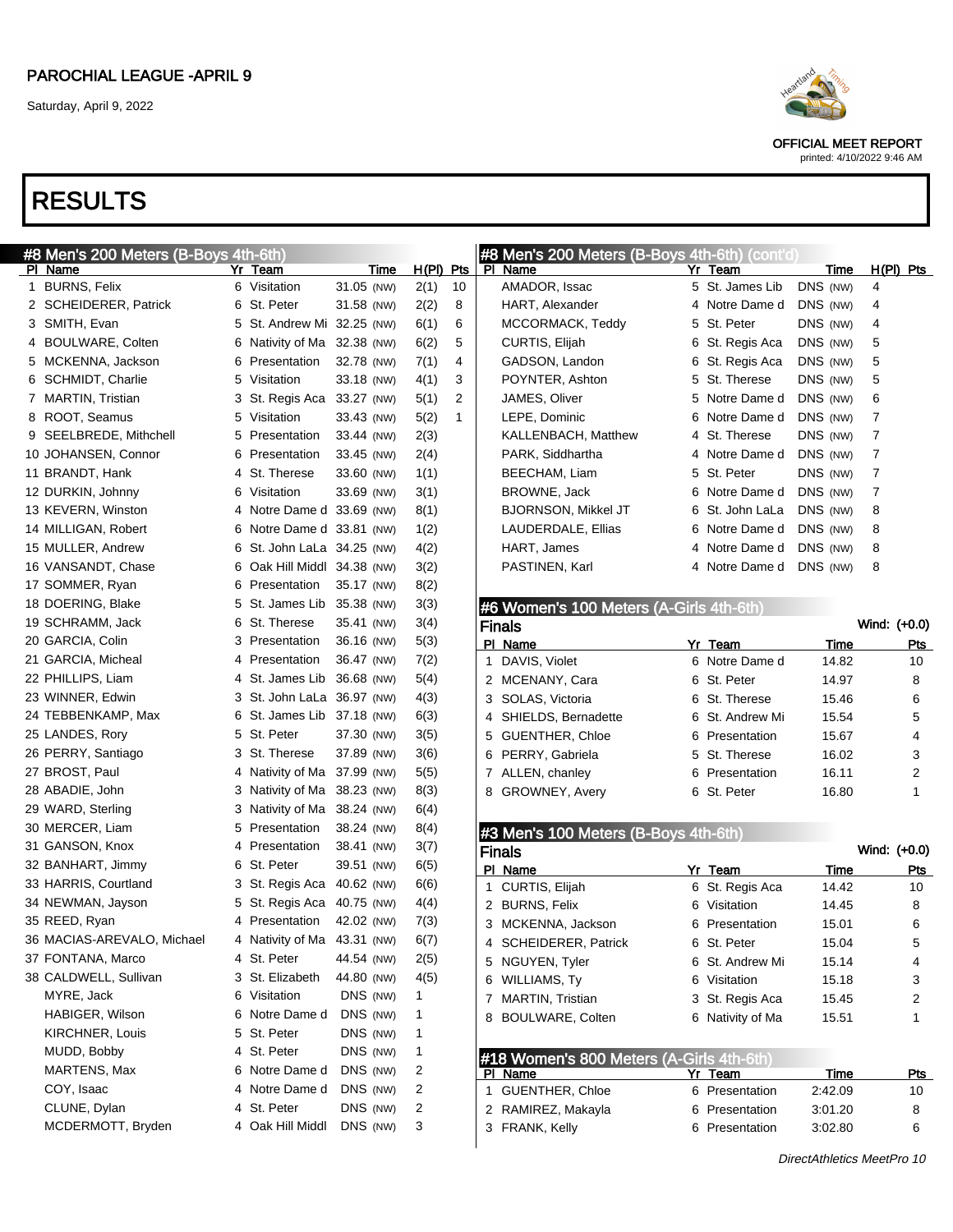Saturday, April 9, 2022

# RESULTS

| #18 Women's 800 Meters (A-Girls 4th-6th) (cont'd)<br>PI Name | Yr Team          | Time       | <b>Pts</b>   | #16 Men's 800 Meters (B-Boys 4th-6th) (cont'd)<br>PI Name |   | Yr Team                    | Time                       | <u>Pts</u>        |
|--------------------------------------------------------------|------------------|------------|--------------|-----------------------------------------------------------|---|----------------------------|----------------------------|-------------------|
| 4 GARCIA, Natalia                                            | 6 St. Therese    | 3:03.11    | 5            | 15 JACOBS, Xavier                                         |   | 4 Presentation             | 4:50.10                    |                   |
| 5 BYARS, Daley                                               | 6 St. Therese    | 3:09.73    | 4            | MARTENS, Max                                              |   | 6 Notre Dame d             | <b>DNS</b>                 |                   |
| 6 KENNEDY, Katherine                                         | 5 St. Peter      | 3:24.49    | 3            | TABB, Evan                                                |   | 4 St. Therese              | <b>DNS</b>                 |                   |
| 7 PEASLEY, Lauren                                            | 6 St. Therese    | 3:26.17    | 2            | REDD, Evan                                                |   | 6 St. Therese              | <b>DNS</b>                 |                   |
| NADLER, Samantha<br>8                                        | 3 Presentation   | 3:33.90    | $\mathbf{1}$ | PASTINEN, Karl                                            |   | 4 Notre Dame d             | <b>DNS</b>                 |                   |
| O'BRIEN, Gracelyn<br>9                                       | 4 St. John LaLa  | 3:40.05    |              | PARK, Siddhartha                                          |   | 4 Notre Dame d             | <b>DNS</b>                 |                   |
| 10 PRICHARD, Ellie                                           | 4 St. Andrew Mi  | 3:41.07    |              | HART, Alexander                                           |   | 4 Notre Dame d             | <b>DNS</b>                 |                   |
| 11 SWYMELER, Molly                                           | 3 St. Therese    | 3:48.44    |              | MILLIGAN, Robert                                          |   | 6 Notre Dame d             | <b>DNS</b>                 |                   |
| 12 CLARK, Kendyl                                             | 5 St. Therese    | 3:51.16    |              | JAMES, Oliver                                             |   | 5 Notre Dame d             | <b>DNS</b>                 |                   |
| 13 JACOBS, Violet                                            | 3 Presentation   | 3:55.80    |              | <b>BREWSTER, Luke</b>                                     |   | 6 St. Elizabeth            | <b>DNS</b>                 |                   |
| WATTS, Zora                                                  | 6 Notre Dame d   | <b>DNS</b> |              | LAUDERDALE, Ellias                                        |   | 6 Notre Dame d             | <b>DNS</b>                 |                   |
| STREET, Harper                                               | 6 Notre Dame d   | <b>DNS</b> |              | HABIGER, Wilson                                           |   | 6 Notre Dame d             | <b>DNS</b>                 |                   |
| STEWART, Kylee                                               | 4 Notre Dame d   | <b>DNS</b> |              | <b>KEVERN, Winston</b>                                    |   | 4 Notre Dame d             | <b>DNS</b>                 |                   |
| FULLER, Kate                                                 | 4 Notre Dame d   | <b>DNS</b> |              | LEPE, Dominic                                             |   | 6 Notre Dame d             | <b>DNS</b>                 |                   |
| MORRISON, Zara                                               | 4 St. Elizabeth  | <b>DNS</b> |              | COY, Isaac                                                |   | 4 Notre Dame d             | <b>DNS</b>                 |                   |
| ACHBERGER, Addison                                           | 4 Notre Dame d   | <b>DNS</b> |              | BROWNE, Jack                                              |   | 6 Notre Dame d             | <b>DNS</b>                 |                   |
| <b>HOWERTON, Nola</b>                                        | 4 Notre Dame d   | <b>DNS</b> |              | HART, James                                               |   | 4 Notre Dame d             | <b>DNS</b>                 |                   |
| CARNEGIE, Gabriella                                          | 6 Notre Dame d   | <b>DNS</b> |              | PRICE, James "Jaxâ€                                       |   | 4 St. Therese              | <b>NT</b>                  |                   |
| HOSKINS, Crysen                                              | 4 Notre Dame d   | <b>DNS</b> |              |                                                           |   |                            |                            |                   |
| SCOTT, June                                                  | 5 Oak Hill Middl | <b>DNS</b> |              |                                                           |   |                            |                            |                   |
| GOSS, Zooey                                                  | 5 Notre Dame d   | <b>DNS</b> |              | #2 Women's 60 Meters (A-Girls 4th-6th)                    |   |                            |                            | Wind: (+0.0)      |
| HARMON, Amya                                                 | 4 St. Peter      | <b>DNS</b> |              | <b>Finals</b>                                             |   | Yr Team                    |                            |                   |
| GEDNEY, Elise                                                | 5 Notre Dame d   | <b>DNS</b> |              | PI Name<br>1 DAVIS, Violet                                |   | 6 Notre Dame d             | <b>Time</b><br>9.06        | Pts<br>10         |
| COLEMAN, Mary Kate                                           | 5 Notre Dame d   | <b>DNS</b> |              | 2 SOLAS, Victoria                                         |   | 6 St. Therese              | 9.26                       | 8                 |
| DAVIS, Violet                                                | 6 Notre Dame d   | <b>DNS</b> |              | 3 JOSEPH, Anna                                            |   | 6 Visitation               | 9.30                       | 6                 |
| <b>KEELEY, Claire</b>                                        | 4 St. Peter      | <b>DNS</b> |              | 4 BAKER, Adalyn                                           |   | 5 St. Andrew Mi            | 9.48                       | 5                 |
| KEHOE, Madeline                                              | 4 Notre Dame d   | <b>DNS</b> |              | 5 GREIM, Greta                                            |   | 5 Visitation               | 9.55                       | 4                 |
| AUGUSTIN, Lauren                                             | 6 Notre Dame d   | <b>DNS</b> |              | 6 RICE, Aurora                                            | 5 | Presentation               | 9.74                       | 3                 |
| BISHOP, Katie                                                | 6 Notre Dame d   | <b>DNS</b> |              | 7 KNAPF, Ady                                              |   | 5 Visitation               |                            |                   |
|                                                              |                  |            |              | 8 GROWNEY, Avery                                          |   | 6 St. Peter                | 10.05<br>10.29             | 2<br>$\mathbf{1}$ |
|                                                              |                  |            |              |                                                           |   |                            |                            |                   |
| #16 Men's 800 Meters (B-Boys 4th-6th)<br>PI Name             | Yr Team          | Time       | <u>Pts</u>   |                                                           |   |                            |                            |                   |
| 1 HILL, Hayden                                               | 6 St. James Lib  | 2:34.04    | 10           | #1 Men's 60 Meters (B-Boys 4th-6th)                       |   |                            |                            |                   |
| 2 RYAN, Jack                                                 | 6 Presentation   | 2:45.13    | 8            | <b>Finals</b>                                             |   |                            |                            | Wind: (+0.0)      |
| 3 ELLIOTT, Jude                                              | 6 St. James Lib  | 2:46.72    | 6            | PI Name                                                   |   | Yr Team<br>6 St. James Lib | <b>Time</b>                | <u>Pts</u>        |
| 4 RANDO, Luke                                                | 6 St. Peter      | 2:50.74    | 5            | 1 RYAN, Brecken                                           |   |                            | 8.79                       | 10                |
| 5 FENDLER, Simon                                             | 5 Visitation     | 2:51.60    | 4            | 2 DEMORY, Hudson                                          |   | 6 St. Therese              | 8.85                       | 8                 |
| 6 HOTOP, Garrett                                             | 5 Presentation   | 2:56.34    | 3            | 3 BARR, Nolan                                             |   | 5 Presentation             | 8.99                       | 6                 |
| 7 ELLIOTT, Simon                                             | 6 St. James Lib  | 3:00.07    | 2            | 4 NGUYEN, Tyler                                           |   | 6 St. Andrew Mi            | 9.23                       | 5                 |
| 8 BURNS, Baron                                               | 5 Visitation     | 3:02.43    | 1            | 5 SCHEIDERER, Patrick                                     |   | 6 St. Peter                | 9.33                       | 4                 |
| 9 JACOBS, Guy                                                | 6 Presentation   | 3:04.96    |              | 6 NGUYEN, Tyvon                                           |   | 4 St. Andrew Mi            | 9.35                       | 3                 |
| 10 JUMA, Pitia                                               | 4 St. James Lib  | 3:21.33    |              | 7 SMITH, Evan                                             |   | 5 St. Andrew Mi            | 9.47                       | 2                 |
| 11 NEWMAN, Jayson                                            | 5 St. Regis Aca  | 3:36.13    |              | 8 MARTIN, Tristian                                        |   | 3 St. Regis Aca            | 9.55                       | 1                 |
| 12 KHALIF, Mohamed                                           | 5 Oak Hill Middl | 3:40.16    |              |                                                           |   |                            |                            |                   |
| 13 MACY, Elliott                                             | 3 St. Elizabeth  | 3:41.24    |              |                                                           |   |                            |                            |                   |
| 14 JENKINS, Robert                                           | 6 St. Therese    | 3:52.97    |              |                                                           |   |                            |                            |                   |
|                                                              |                  |            |              |                                                           |   |                            |                            |                   |
|                                                              |                  |            |              |                                                           |   |                            | DirectAthletics MeetPro 11 |                   |

OFFICIAL MEET REPORT printed: 4/10/2022 9:46 AM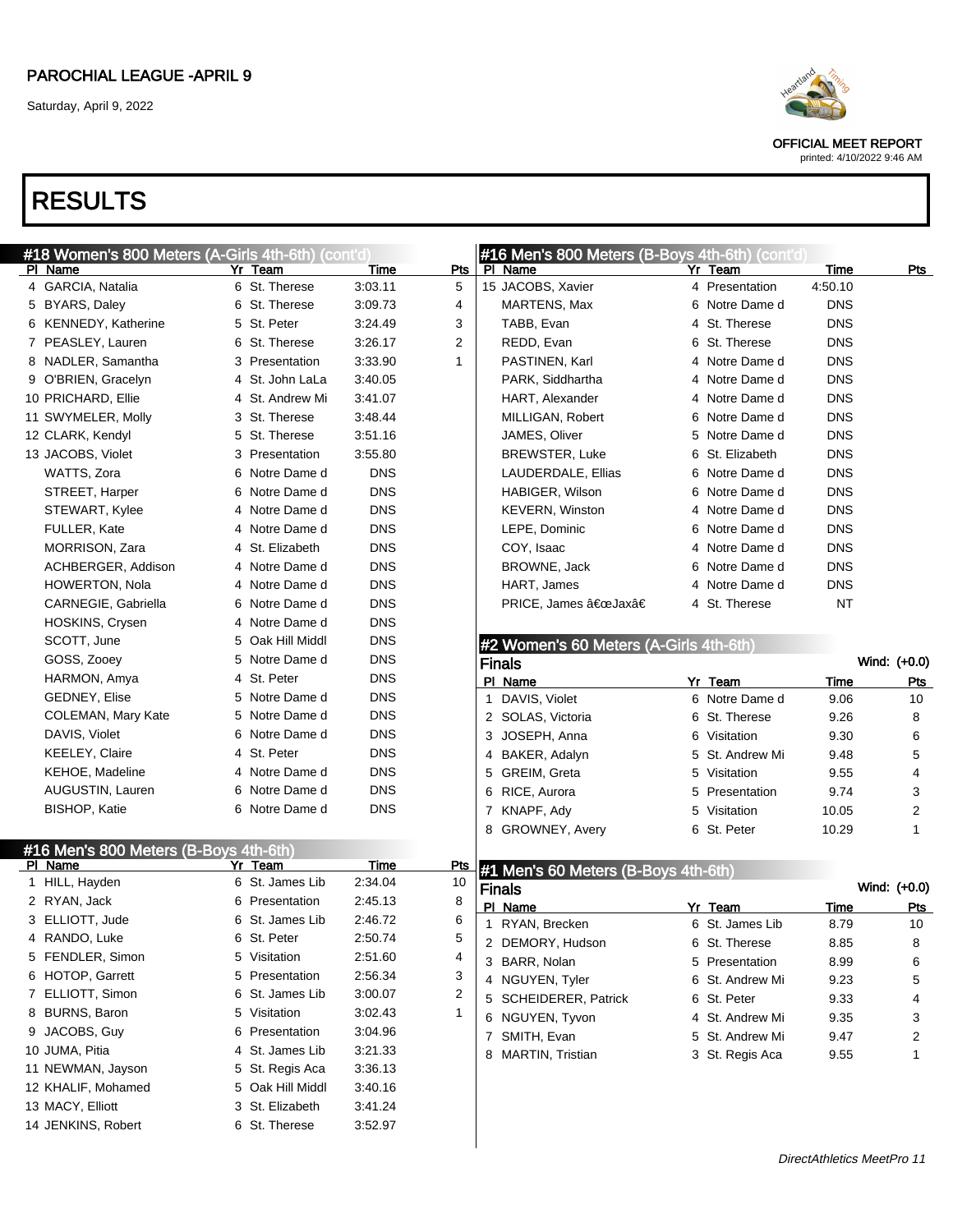Saturday, April 9, 2022



OFFICIAL MEET REPORT

#### printed: 4/10/2022 9:46 AM

| #29 Women's 4 x 100m Relay (A-Girls 4th-6th) |            |             |              | #32 Men's 4 x 200m Relay (B-Boys 4th-6th) |                    |                            |             |                |
|----------------------------------------------|------------|-------------|--------------|-------------------------------------------|--------------------|----------------------------|-------------|----------------|
| PI Team                                      | Time       | $H(PI)$ Pts |              | PI Team                                   |                    | Time                       | $H(PI)$ Pts |                |
| 1 Notre Dame de Sion Middle School (B)       | 1:02.03    | 2(1)        | 10           | 1 Visitation (A)                          |                    | 2:10.75                    | 1(1)        | 10             |
| 2 Notre Dame de Sion Middle School (A)       | 1:06.29    | 2(2)        | 8            | 2 Presentation Middle School (A)          |                    | 2:17.44                    | 1(2)        | 8              |
| 3 St. Therese (A)                            | 1:06.34    | 2(3)        | 6            | 3 St. James Liberty Middle School (A)     |                    | 2:20.64                    | 2(1)        | 6              |
| 4 Visitation (A)                             | 1:07.28    | 2(4)        | 5            | 4 St. Therese (A)                         |                    | 2:28.45                    | 1(3)        | 5              |
| 5 St. Elizabeth (B)                          | 1:10.11    | 1(1)        | 4            | 5 St. Elizabeth (B)                       |                    | 2:39.51                    | 2(2)        | 4              |
| 6 St. Andrew Middle School (A)               | 1:11.23    | 2(5)        | 3            | 6 Nativity of Mary (A)                    |                    | 2:40.75                    | 2(3)        | 3              |
| 7 Visitation (C)                             | 1:13.20    | 1(2)        | 2            | 7 St. Elizabeth (A)                       |                    | 2:44.96                    | 2(4)        | 2              |
| 8 Visitation (B)                             | 1:13.44    | 1(3)        | $\mathbf{1}$ | Notre Dame de Sion Middle School (A)      |                    | DNS                        | 1           |                |
| 9 Presentation Middle School (B)             | 1:15.54    | 1(4)        |              | Notre Dame de Sion Middle School (B)      |                    | <b>DNS</b>                 | 2           |                |
| 10 Presentation Middle School (A)            | 1:15.67    | 2(6)        |              |                                           |                    |                            |             |                |
| 11 St. Elizabeth (A)                         | 1:16.01    | 2(7)        |              | #13 Women's 400 Meters (A-Girls 4th-6th)  |                    |                            |             |                |
| 12 Visitation (D)                            | 1:16.01    | 1(5)        |              | PI Name                                   | Yr Team            | Time                       |             | $H(PI)$ Pts    |
| 13 Nativity of Mary (A)                      | 1:22.95    | 2(8)        |              | 1 AUGUSTIN, Lauren                        | 6 Notre Dame d     | 1:15.57                    | 2(1)        | 10             |
| 14 Notre Dame de Sion Middle School (C)      | 1:24.14    | 1(6)        |              | 2 PALMER, Ellee                           | 6<br>Presentation  | 1:15.59                    | 1(1)        | 8              |
| Nativity of Mary (A)                         | NT         | 2           |              | 3 VANDE KROL, Anna                        | 4 Visitation       | 1:23.86                    | 3(1)        | 6              |
|                                              |            |             |              | 4 DUENSING, Ellie                         | 6<br>St. Therese   | 1:25.22                    | 1(2)        | 5              |
| #27 Men's 4 x 100m Relay (B-Boys 4th-6th)    |            |             |              | 5 FRANK, Kelly                            | Presentation<br>6  | 1:25.49                    | 3(2)        | 4              |
| PI Team                                      | Time       | $H(PI)$ Pts |              | 6 RAMIREZ, Makayla                        | Presentation<br>6  | 1:25.95                    | 2(2)        | 3              |
| 1 St. Elizabeth (A)                          | 1:02.86    | 1(1)        | 10           | 7 ARNOLD, Emma                            | 6<br>St. Therese   | 1:29.01                    | 1(3)        | $\overline{2}$ |
| 2 St. Therese (A)                            | 1:03.57    | 2(1)        | 8            | 8 POWERS, Madison                         | Presentation<br>4  | 1:29.02                    | 2(3)        | $\mathbf{1}$   |
| 3 Presentation Middle School (A)             | 1:05.17    | 2(2)        | 6            | 9 MARTIN, Bianca                          | 6<br>Presentation  | 1:29.90                    | 2(4)        |                |
| 4 Notre Dame de Sion Middle School (B)       | 1:07.30    | 1(2)        | 5            | 10 HALL, Emily                            | 4 Visitation       | 1:35.55                    | 3(3)        |                |
| 5 St. Andrew Middle School (A)               | 1:07.59    | 2(3)        | 4            | 11 NADLER, Samantha                       | 3 Presentation     | 1:36.39                    | 3(4)        |                |
| 6 St. Elizabeth (B)                          | 1:08.95    | 1(3)        | 3            | 12 RACE, Kellianne                        | 3 St. Therese      | 1:40.64                    | 1(4)        |                |
| 7 St. James Liberty Middle School (A)        | 1:09.01    | 1(4)        | 2            | 13 FULLER, Kate                           | 4 Notre Dame d     | 1:41.09                    | 2(5)        |                |
| 8 Oak Hill Middle School (A)                 | 1:12.88    | 2(4)        | $\mathbf{1}$ | 14 PRICHARD, Ellie                        | 4 St. Andrew Mi    | 1:43.91                    | 2(6)        |                |
| 9 Visitation (A)                             | 1:13.16    | 1(5)        |              | 15 SWYMELER, Molly                        | 3 St. Therese      | 1:45.95                    | 2(7)        |                |
| 10 St. Andrew Middle School (B)              | 1:13.33    | 2(5)        |              | 16 HANSEN, Calla                          | 4 St. Therese      | 1:49.87                    | 2(8)        |                |
| 11 Presentation Middle School (B)            | 1:14.65    | 2(6)        |              | 17 GROMOWSKY, Maggie                      | 4 Visitation       | 1:54.30                    | 1(5)        |                |
| Notre Dame de Sion Middle School (C)         | <b>DNS</b> | 1           |              |                                           |                    |                            |             |                |
| Notre Dame de Sion Middle School (A)         | <b>DNS</b> | 2           |              | #11 Men's 400 Meters (B-Boys 4th-6th)     |                    |                            |             |                |
|                                              |            |             |              | PI Name                                   | Yr_Team            | Time                       |             | $H(PI)$ Pts    |
| #33 Women's 4 x 200m Relay (A-Girls 4th-6th) |            |             |              | 1 RYAN, Jack                              | 6 Presentation     | 1:09.46                    | 2(1)        | 10             |
| PI Team                                      | Time       | $H(PI)$ Pts |              | 2 MCGOVERN, Jack                          | 6 St. Elizabeth    | 1:11.54                    | 2(2)        | 8              |
| 1 Visitation (A)                             | 2:13.74    | 2(1)        | 10           | 3 MORRISON, Jack                          | 6 St. Elizabeth    | 1:12.16                    | 2(3)        | 6              |
| 2 Presentation Middle School (A)             | 2:16.27    | 1(1)        | 8            | 4 RANDO, Luke                             | 6 St. Peter        | 1:15.54                    | 5(1)        | 5              |
| 3 St. Therese (A)                            | 2:22.16    | 1(2)        | 6            | 5 SCHMIDT, Charlie                        | 5 Visitation       | 1:18.30                    | 2(4)        | 4              |
| 4 St. Elizabeth (A)                          | 2:23.02    | 1(3)        | 5            | 6 SCHRAMM, Jack                           | St. Therese<br>6   | 1:21.11                    | 5(2)        | 3              |
| 5 Visitation (B)                             | 2:24.20    | 1(4)        | 4            | 7 FENDLER, Simon                          | 5 Visitation       | 1:22.69                    | 5(3)        | 2              |
| Nativity of Mary (A)                         | DNS        | 2           |              | 8 HOTOP, Garrett                          | Presentation<br>5  | 1:22.83                    | 2(5)        | 1              |
| Notre Dame de Sion Middle School (C)         | DNS        | 2           |              | 9 MANROE, Damien                          | St. Andrew Mi<br>5 | 1:23.62                    | 5(4)        |                |
| Notre Dame de Sion Middle School (B)         | DNS        | 2           |              | 10 HART, James                            | 4 Notre Dame d     | 1:24.27                    | 5(5)        |                |
| Notre Dame de Sion Middle School (A)         | <b>DNS</b> | 2           |              | 11 GARCIA, Colin                          | 3 Presentation     | 1:26.06                    | 2(6)        |                |
|                                              |            |             |              | 12 WINNER, Edwin                          | 3 St. John LaLa    | 1:27.57                    | 2(7)        |                |
|                                              |            |             |              | 13 GANSON, Knox                           | 4 Presentation     | 1:29.30                    | 2(8)        |                |
|                                              |            |             |              | 14 JUMA, Pitia                            | 4 St. James Lib    | 1:30.61                    | 5(6)        |                |
|                                              |            |             |              |                                           |                    |                            |             |                |
|                                              |            |             |              |                                           |                    | DirectAthletics MeetPro 12 |             |                |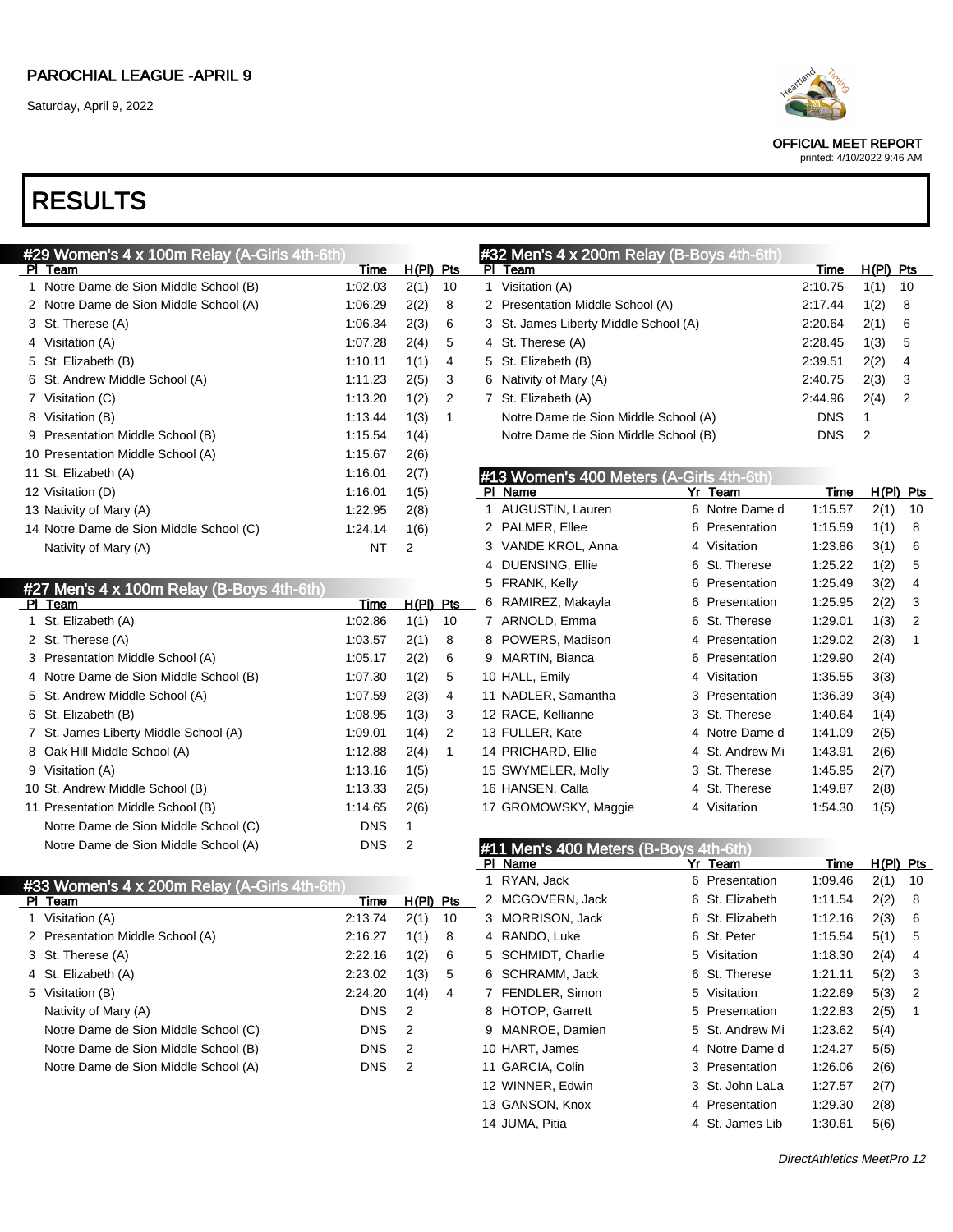OFFICIAL MEET REPORT

printed: 4/10/2022 9:46 AM

| #11 Men's 400 Meters (B-Boys 4th-6th) (cont'd) |                       |             |              |             |   | #39 Men's High Jump (D-Boys 7th-8th) (cont'd) |   |                                        |                           |                |
|------------------------------------------------|-----------------------|-------------|--------------|-------------|---|-----------------------------------------------|---|----------------------------------------|---------------------------|----------------|
| PI Name                                        | Yr Team               | <u>Time</u> |              | $H(PI)$ Pts |   | PI Name                                       |   | Yr Team                                | Mark                      | Pts            |
| 15 PHILLIPS, Liam                              | 4 St. James Lib       | 1:30.72     | 5(7)         |             |   | 4 ANDERST, Daniel                             |   | 8 Notre Dame d4' 6"                    |                           | 5              |
| MCGOVERN, Owen                                 | 4 St. Elizabeth       | <b>DNS</b>  | 1            |             |   | 5 LUEBBERT, Rhys                              |   | 8 St. Therese 4'6"                     |                           | 4              |
| FITZGERALD, Danny                              | 6 St. Elizabeth       | <b>DNS</b>  | $\mathbf{1}$ |             |   | 6 BECKER, Meekin                              |   | 7 Nativity of Ma 4' 4"                 |                           | 3              |
| BARR, Nolan                                    | 5 Presentation        | <b>DNS</b>  | $\mathbf{1}$ |             |   | JUDGE, Edward                                 |   | 7 St. Elizabeth NH                     |                           |                |
| LAUDERDALE, Ellias                             | 6 Notre Dame d        | <b>DNS</b>  | 3            |             |   | FERRARA, Sam                                  |   | 7 Oak Hill MiddlDNS                    |                           |                |
| TABB, Evan                                     | 4 St. Therese         | <b>DNS</b>  | 3            |             |   | HUDSON, Kannon                                |   | 7 Notre Dame dDNS                      |                           |                |
| DOERING, Blake                                 | 5 St. James Lib       | <b>DNS</b>  | 3            |             |   | <b>HAGGERTY, Nicholas</b>                     |   | 7 Notre Dame dDNS                      |                           |                |
| LEPE, Dominic                                  | 6 Notre Dame d        | <b>DNS</b>  | 3            |             |   | KRAMER, Sam                                   |   | 7 Oak Hill MiddlDNS                    |                           |                |
| BROWNE, Jack                                   | 6 Notre Dame d        | <b>DNS</b>  | 3            |             |   | MCKENNA, Cormac                               |   | 8 Notre Dame dDNS                      |                           |                |
| PARK, Siddhartha                               | 4 Notre Dame d        | <b>DNS</b>  | 4            |             |   | WALSH, Quinn                                  |   | 7 St. Peter                            | <b>DNS</b>                |                |
| WEIST, Sawyer                                  | 4 St. Therese         | <b>DNS</b>  | 4            |             |   | WILBER-PARKS, Milo                            |   | 7 Notre Dame dDNS                      |                           |                |
| HART, Alexander                                | 4 Notre Dame d        | <b>DNS</b>  | 4            |             |   |                                               |   |                                        |                           |                |
|                                                |                       |             |              |             |   | #45 Women's Long Jump (C-Girls 7th-8th)       |   |                                        |                           |                |
| #26  8  x  100  (A-Girls 4th-6th)              |                       |             |              |             |   | PI Name                                       |   | Yr Team                                | Mark                      | <b>Pts</b>     |
| PI Team                                        |                       | Time        |              | <b>Pts</b>  | 1 | PICKENS, Josie                                |   | 7 Oak Hill Middl 13' 1" (NW)           |                           | 10             |
| 1 St. Elizabeth (A)                            |                       | 2:30.33     |              | 10          |   | 2 BURTON, Sarah                               |   | 7 Presentation 12' 10" (NW)            |                           | 8              |
| 2 St. Therese (A)                              |                       | 2:58.03     |              | 8           |   | 3 BREWSTER, Francesca                         |   | 8 St. Elizabeth 12' 7" (NW)            |                           | 6              |
|                                                |                       |             |              |             |   | 4 ROMO, Ximena                                |   | 7 St. John LaLa12' 3" (NW)             |                           | 5              |
| #25 8 x 100 (B-Boys 4th-6th)                   |                       |             |              |             |   | 5 GAJEWSKI, Katie                             |   | 8 St. Elizabeth 12' 0" (NW)            |                           | 4              |
| PI Team                                        |                       | Time        |              | Pts         |   | 6 LYON, Gwyneth                               |   | 7 Presentation $11' 8\frac{1}{2}$ (NW) |                           | 3              |
| St. Elizabeth (A)                              |                       | <b>DNS</b>  |              |             |   | 7 HONAN, Suzie                                |   | 8 Visitation                           | $11'6''$ (NW)             | $\overline{2}$ |
|                                                |                       |             |              |             |   | 8 BENNETT, Brianna                            |   | 8 St. Therese 11' 4" (NW)              |                           | 1              |
| #42 Women's High Jump (C-Girls 7th-8th)        |                       |             |              |             |   | 9 HAAR, Hannah                                |   | 7 Oak Hill Middl11' 1" (NW)            |                           |                |
| PI Name                                        | Yr Team               | Mark        |              | <u>Pts</u>  |   | 9 HOTOP, Marjorie                             |   | 8 Presentation 11' 1" (NW)             |                           |                |
| 1 COUCH, Alex                                  | 8 St. Therese<br>4'6" |             |              | 10          |   | 11 STUCKEY, Bayley                            |   | 7 St. John LaLa11' 0" (NW)             |                           |                |
| 2 PICKENS, Josie                               | 7 Oak Hill Middl4' 2" |             |              | 8           |   | 12 MOLLOY, Fiona                              |   | 7 Visitation                           | 10' 10 $\frac{1}{2}$ (NW) |                |
| 3 COUCH, Mia                                   | 8 St. Therese 4'2"    |             |              | 6           |   | 13 TURNER, Charlotte                          |   | 7 Visitation                           | 10' $5\frac{1}{2}$ (NW)   |                |
| 4 HEBERT, Mia                                  | 8 Notre Dame d4' 0"   |             |              | 5           |   | 14 MOORES, Grace                              | 8 | St. Elizabeth 10' 4" (NW)              |                           |                |
| 5 STEWART, Brooklyn                            | 8 St. Elizabeth 3'8"  |             |              | 4           |   | 15 HAMILTON, Jessica                          |   | 8 Notre Dame d10' 2" (NW)              |                           |                |
| 6 WILLARD, Sylvie                              | 8 St. Elizabeth 3'6"  |             |              | 2.5         |   | 15 WILLARD, Sylvie                            |   | 8 St. Elizabeth 10' 2" (NW)            |                           |                |
| 6 GROVES, Frances                              | 7 St. Elizabeth 3' 6" |             |              | 2.5         |   | 17 WHEIN, Allison                             |   | 8 St. Regis Aca 9' 10" (NW)            |                           |                |
| MOHART, Madelyn                                | 7 St. Peter           | <b>DNS</b>  |              |             |   | 18 NAUMANN, Emily                             |   | 7 Presentation 9'4" (NW)               |                           |                |
| COWAN, Shea                                    | 7 St. Peter           | <b>DNS</b>  |              |             |   | 19 DALY, Ciara                                |   | 7 St. Elizabeth $9'3\frac{1}{2}$ (NW)  |                           |                |
| WOODBURY, Whitney                              | 8 St. Therese DNS     |             |              |             |   | 20 BRIER, Sadie                               |   | 8 St. James Lib 9' 0" (NW)             |                           |                |
| MOSES, Micah                                   | 8 Notre Dame dDNS     |             |              |             |   | 21 HERRINGTON, Madelyn                        |   | 7 Nativity of Ma 8' 8" (NW)            |                           |                |
| CARLSON, Faith                                 | 8 Notre Dame dDNS     |             |              |             |   | 22 GREIM, Paloma                              |   | 8 Visitation 8' 7 <sup>1/2</sup> (NW)  |                           |                |
| <b>BREWSTER, Francesca</b>                     | 8 St. Elizabeth DNS   |             |              |             |   | 23 MOHART, Madelyn                            |   | 7 St. Peter                            | $7' 10\frac{1}{2}$ (NW)   |                |
| JOHNSON, Daniella                              | 7 Notre Dame dDNS     |             |              |             |   | 24 FREYERMUTH, Rory                           |   | 8 Oak Hill Middl7' 10" (NW)            |                           |                |
| MARTIN, Lily                                   | 8 Notre Dame dDNS     |             |              |             |   | AGUILERA, Mary                                |   | 8 St. Peter                            | DNS (NW)                  |                |
| HAMILTON, Jessica                              | 8 Notre Dame dDNS     |             |              |             |   | CARLSON, Faith                                |   | 8 Notre Dame dDNS (NW)                 |                           |                |
| WALSH, Tatum                                   | 8 St. Peter           | <b>DNS</b>  |              |             |   | CULBERTSON, Sydney                            |   | 7 Oak Hill MiddlDNS (NW)               |                           |                |
|                                                |                       |             |              |             |   | HEBERT, Mia                                   |   | 8 Notre Dame dDNS (NW)                 |                           |                |
| #39 Men's High Jump (D-Boys 7th-8th)           |                       |             |              |             |   | JOHNSON, Daniella                             |   | 7 Notre Dame dDNS (NW)                 |                           |                |
| PI Name                                        | Yr Team               | Mark        |              | <u>Pts</u>  |   | MARTIN, Lily                                  |   | 8 Notre Dame dDNS (NW)                 |                           |                |
| 1 CARNEGIE, Zechariah                          | 8 Notre Dame d5' 0"   |             |              | 10          |   | MOSES, Micah                                  |   | 8 Notre Dame dDNS (NW)                 |                           |                |
| 2 POYNTER, Aidan                               | 8 St. Therese 4' 10"  |             |              | 8           |   | PETERSON, Audrey                              |   | 8 St. Therese DNS (NW)                 |                           |                |
| 3 MCSHANE, Jack                                | 8 St. Peter           | 4'6''       |              | 6           |   |                                               |   |                                        |                           |                |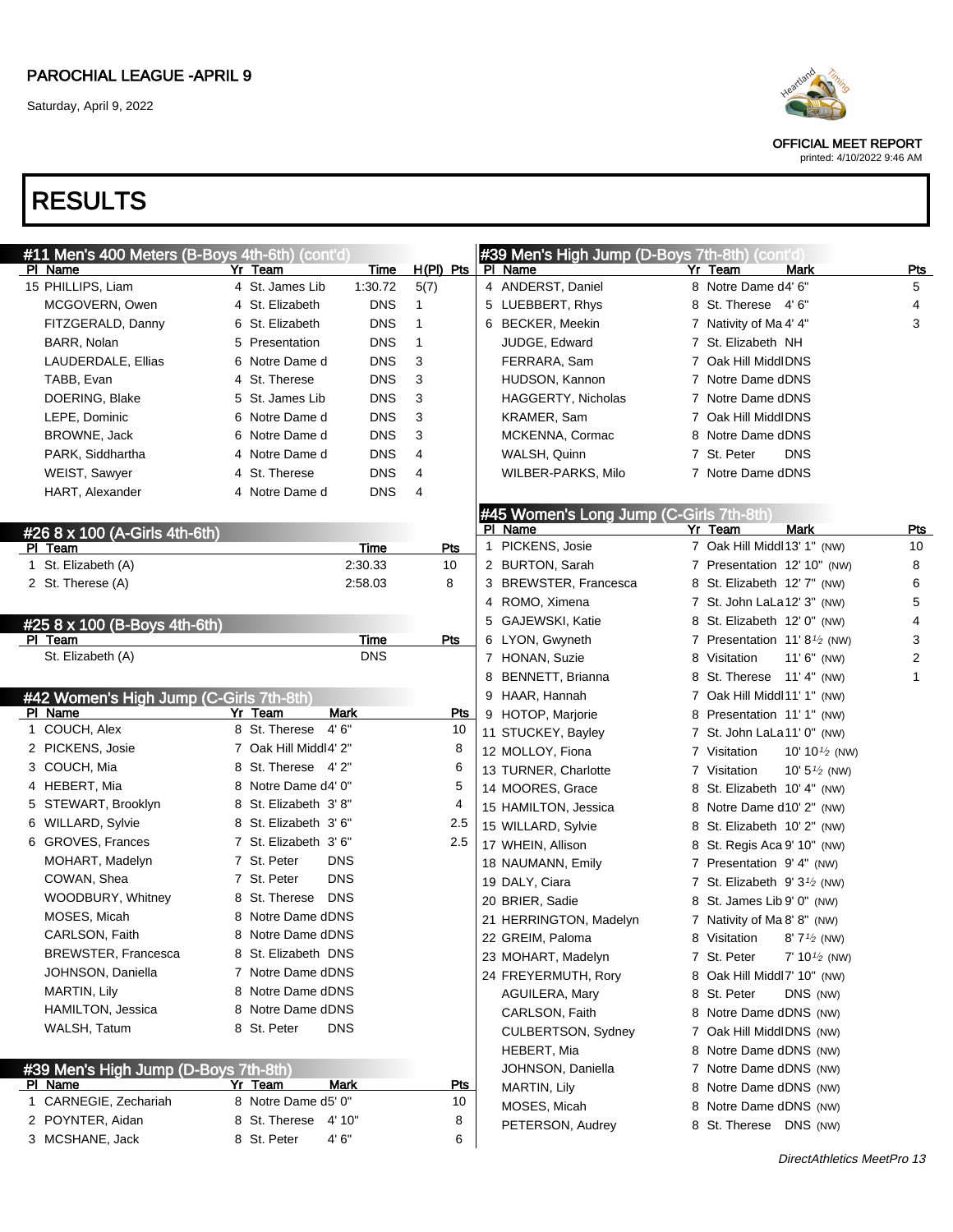

OFFICIAL MEET REPORT

printed: 4/10/2022 9:46 AM

| #45 Women's Long Jump (C-Girls 7th-8th) (cont'd) |                                 |              | #49 Women's Shot Put (C-Girls 7th-8th) (cont'd |                          |              |
|--------------------------------------------------|---------------------------------|--------------|------------------------------------------------|--------------------------|--------------|
| PI Name                                          | Yr Team<br>Mark                 |              | Pts   PI Name                                  | Yr Team<br><b>Mark</b>   | <u>Pts</u>   |
| SPRUNG, Ariel                                    | 7 St. James Lib DNS (NW)        |              | 4 HAAR, Hannah                                 | 7 Oak Hill Middl23' 3"   | 5            |
| WALSH, Tatum                                     | 8 St. Peter<br>DNS (NW)         |              | 5 FREYERMUTH, Rory                             | 8 Oak Hill Middl22' 6"   | 4            |
|                                                  |                                 |              | 6 GROVES, Frances                              | 7 St. Elizabeth 22' 2"   | 3            |
| #43 Men's Long Jump (D-Boys 7th-8th)             |                                 |              | 7 HUGGINS, Sydni                               | 8 Nativity of Ma 21' 8"  | 2            |
| PI Name                                          | Yr Team<br>Mark                 | Pts          | 8 NAUMANN, Emily                               | 7 Presentation 20'6"     | 1            |
| 1 DUNSWORTH, Clark                               | 7 St. Elizabeth 15' 6" (NW)     | 10           | 9 COURTER, Merit                               | 7 St. Elizabeth 20' 5"   |              |
| 2 KENDRICK, Samuel                               | 8 St. Therese 15' 6" (NW)       | 8            | 10 CULBERTSON, Sydney                          | 7 Oak Hill Middl 19' 6"  |              |
| 3 BECKER, Meekin                                 | 7 Nativity of Ma 14' 9" (NW)    | 6            | 11 HUGGINS, Julianna                           | 7 Nativity of Ma 18' 10" |              |
| 4 DURAND, Blake                                  | 8 Oak Hill Middl 14' 7" (NW)    | 5            | 12 NOLAN, Cora                                 | 8 St. Andrew Mi18' 4"    |              |
| 5 BURNS, Ivan                                    | 8 Visitation<br>$14' 6''$ (NW)  | 4            | 13 HALL, Alyssa                                | 7 St. James Lib 17' 4"   |              |
| 6 CELIO, Anthony                                 | 8 St. Regis Aca 14' 6" (NW)     | 3            | 14 SILVERS, Raven                              | 7 Nativity of Ma 16' 2"  |              |
| 7 DENNIS, Liam                                   | 8 Visitation<br>14' $0''$ (NW)  | 2            | <b>BRIER, Sadie</b>                            | 8 St. James Lib DNS      |              |
| 8 POLLINA, Rafael                                | 7 Oak Hill Middl13' 5" (NW)     | $\mathbf{1}$ | CARLSON, Faith                                 | 8 Notre Dame dDNS        |              |
| 9 FRANCIS, Connor                                | 7 St. James Lib 13' 1" (NW)     |              | HAMILTON, Jessica                              | 8 Notre Dame dDNS        |              |
| 9 SCHLEETER, Jimmy                               | 8 St. Andrew Mi13' 1" (NW)      |              | HEBERT, Mia                                    | 8 Notre Dame dDNS        |              |
| 11 RAVASINI, Andrew                              | 7 Presentation 13'0" (NW)       |              | JOHNSON, Daniella                              | 7 Notre Dame dDNS        |              |
| 12 SOLIZ, Gabriel                                | 7 St. John LaLa12' 9" (NW)      |              | MARTIN, Lily                                   | 8 Notre Dame dDNS        |              |
| 13 PRICE, Jackson                                | 8 St. Regis Aca 12' 3" (NW)     |              | MOSES, Micah                                   | 8 Notre Dame dDNS        |              |
| 14 LAFOND, Langston                              | 7 St. Peter<br>$12'$ $2''$ (NW) |              | PETERSON, Audrey                               | 8 St. Therese DNS        |              |
| 15 FERRARA, Sam                                  | 7 Oak Hill Middl11' 7" (NW)     |              | STUCKEY, Bayley                                | 7 St. John LaLaDNS       |              |
| 16 TROZZOLO, Marcus                              | 8 St. Elizabeth 11' 5" (NW)     |              |                                                |                          |              |
| 17 HUDSON, Kannon                                | 7 Notre Dame d11' 2" (NW)       |              | #48 Men's Shot Put (D-Boys 7th-8th)            |                          |              |
| 18 RAY, Luke                                     | 8 St. James Lib 11' 0" (NW)     |              | PI Name                                        | <b>Mark</b><br>Yr Team   | Pts          |
| 18 SMITH, Jeremy                                 | 8 St. Regis Aca 11' 0" (NW)     |              | 1 CURTIS, K'lyn                                | 8 St. Regis Aca 49' 3"   | 10           |
| 20 HULLINGER, Colten                             | 7 St. John LaLa9' 11" (NW)      |              | 2 PRICE, Jackson                               | 8 St. Regis Aca 29' 9"   | 8            |
| 20 VROMAN, Cruz                                  | 7 Nativity of Ma 9' 11" (NW)    |              | 3 MARGHERIO, Benjamin                          | 8 St. Peter<br>27' 10"   | 5.5          |
| 22 KOENIGSFELD, Ryan                             | 8 Presentation 8'6" (NW)        |              | 3 MCKENNA, Cormac                              | 8 Notre Dame d27' 10"    | 5.5          |
| 23 HAGGERTY, Nicholas                            | 7 Notre Dame d7' 6" (NW)        |              | 5 BECKER, Meekin                               | 7 Nativity of Ma 25' 10" | 4            |
| AMADOR, Anthony                                  | 8 St. James Lib DNS (NW)        |              | 6 WALSH, Quinn                                 | 25' 9"<br>7 St. Peter    | 3            |
| ANDERST, Daniel                                  | 8 Notre Dame dDNS (NW)          |              | 7 SCHEIDERER, Henry                            | 8 St. Peter<br>25'7"     | 2            |
| <b>BASKIN, Lamar</b>                             | 7 St. Elizabeth DNS (NW)        |              | 8 SULLIVAN, Declan                             | 7 St. Elizabeth 23' 6"   | $\mathbf{1}$ |
| CARNEGIE, Zechariah                              | 8 Notre Dame dDNS (NW)          |              | 9 MARCHESI, Beau                               | 7 Nativity of Ma 22' 5"  |              |
| CERVANTES, Jonathan                              | 8 St. Elizabeth DNS (NW)        |              | 10 HULLINGER, Colten                           | 7 St. John LaLa22' 4"    |              |
| DAVIS, Bode                                      | 8 Presentation DNS (NW)         |              | 11 BRYANT, Kevin                               | 7 St. Therese 22' 0"     |              |
| KRAMER, Sam                                      | 7 Oak Hill MiddlDNS (NW)        |              | 12 KUTZ, Jack                                  | 7 St. Andrew Mi21' 10"   |              |
| MCKENNA, Cormac                                  | 8 Notre Dame dDNS (NW)          |              | 13 CERVANTES, Jonathan                         | 8 St. Elizabeth 21'8"    |              |
| MCSHANE, Jack                                    | 8 St. Peter<br>DNS (NW)         |              | 14 DOTSON, Jack                                | 7 Oak Hill Middl21' 5"   |              |
| REYNOLDS, Mateo                                  | 7 St. Peter<br>DNS (NW)         |              | 15 SHROYER, Jack                               | 8 St. Therese 21' 0"     |              |
| TUNLEY, Braedon                                  | 7 St. Elizabeth DNS (NW)        |              | 16 JACOBS, Tyler                               | 8 Presentation 19'10"    |              |
| WILBER-PARKS, Milo                               | 7 Notre Dame dDNS (NW)          |              | 17 HUDSON, Kannon                              | 7 Notre Dame d19' 1"     |              |
|                                                  |                                 |              | 18 DAVIS, Bode                                 | 8 Presentation 16'7"     |              |
| #49 Women's Shot Put (C-Girls 7th-8th)           |                                 |              | 19 HAGGERTY, Nicholas                          | 7 Notre Dame d13' 7"     |              |
| PI Name                                          | Yr Team<br>Mark                 | <u>Pts</u>   | AMADOR, Anthony                                | 8 St. James Lib DNS      |              |
| 1 VILES, Sophia                                  | 8 St. Elizabeth 25' 0"          | 10           | ANDERST, Daniel                                | 8 Notre Dame dDNS        |              |
| 2 WINKELER, Amelia                               | 8 Presentation 24' 4"           | 8            | CARNEGIE, Zechariah                            | 8 Notre Dame dDNS        |              |
| 3 ROACH, Lauryn                                  | 7 St. Andrew Mi23' 10"          | 6            | CHISM, Cole                                    | 7 Presentation DNS       |              |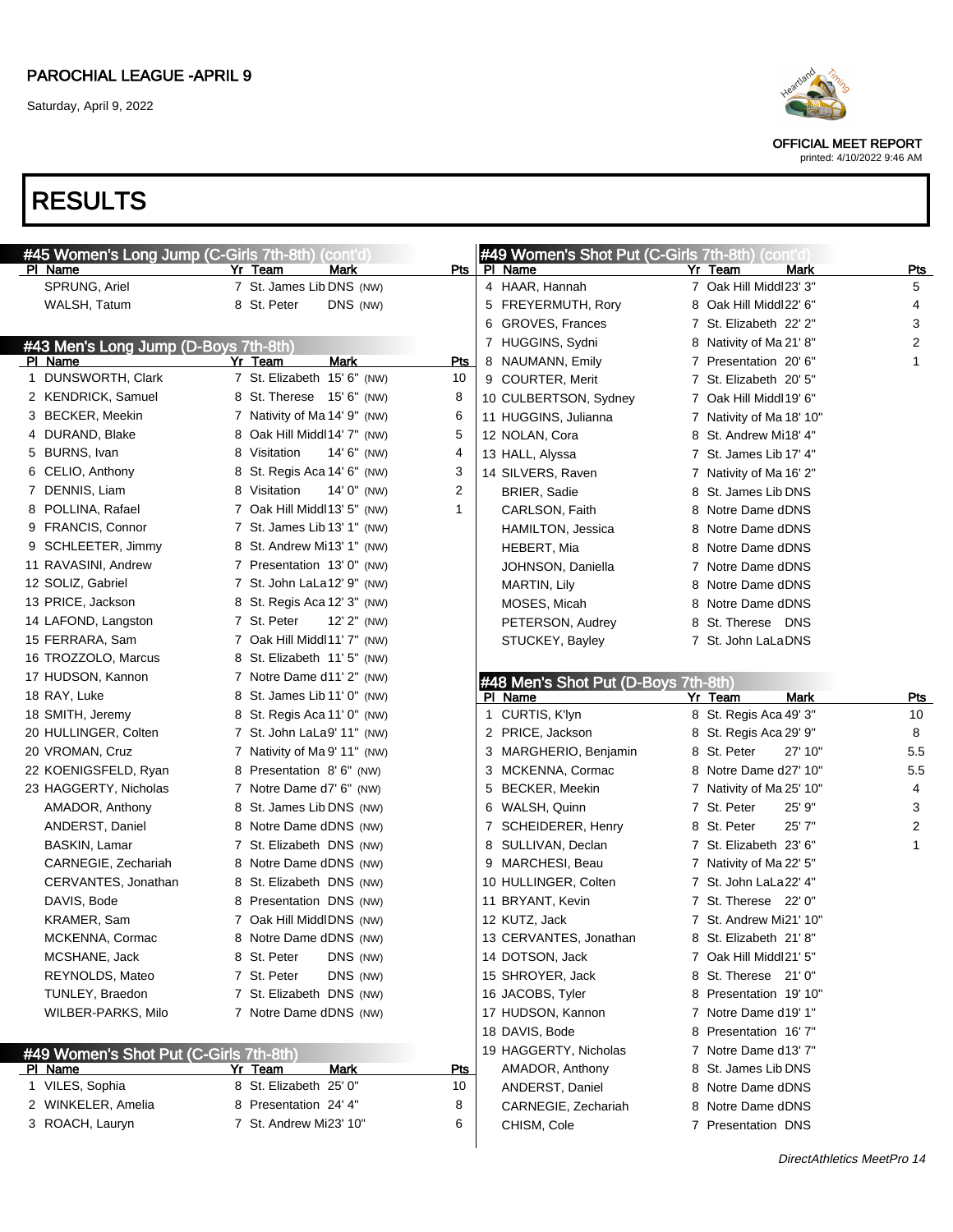Saturday, April 9, 2022



OFFICIAL MEET REPORT

printed: 4/10/2022 9:46 AM

| #48 Men's Shot Put (D-Boys 7th-8th) (cont'd) |                           |              | #51 Men's Discus (D-Boys 7th-8th) (cont'd)     |                   |             |              |
|----------------------------------------------|---------------------------|--------------|------------------------------------------------|-------------------|-------------|--------------|
| PI Name                                      | Mark<br>Yr Team           |              | Pts   PI Name                                  | Yr Team           | <b>Mark</b> | Pts          |
| REYNOLDS, Mateo                              | 7 St. Peter<br><b>DNS</b> |              | WILBER-PARKS, Milo                             | 7 Notre Dame dDNS |             |              |
| SOLIZ, Gabriel                               | 7 St. John LaLaDNS        |              |                                                |                   |             |              |
| WILBER-PARKS, Milo                           | 7 Notre Dame dDNS         |              | #36 Men's & Women's 4 x 400m Relay (C-Girls 7t |                   |             |              |
| ZEILER, Cole                                 | 7 Presentation DNS        |              | PI Team                                        |                   | Time        | <b>Pts</b>   |
|                                              |                           |              | 1 St. Peter (A)                                |                   | 4:32.11     | 10           |
| #52 Women's Discus (C-Girls 7th-8th)         |                           |              | 2 St. Andrew Middle School (A)                 |                   | 4:40.60     | 8            |
| PI Name                                      | <b>Mark</b><br>Yr Team    | Pts          | 3 St. Therese (A)                              |                   | 4:45.07     | 6            |
| 1 HINKEBEIN, Maecy                           | 8 St. Andrew Mi66' 9"     | 10           | 4 Presentation Middle School (A)               |                   | 4:49.04     | 5            |
| 2 VILES, Sophia                              | 8 St. Elizabeth 56' 3"    | 8            | 5 St. Elizabeth (A)                            |                   | 4:53.59     | 4            |
| 3 CULBERTSON, Sydney                         | 7 Oak Hill Middl40' 8"    | 6            | Notre Dame de Sion Middle School (A)           |                   | <b>DNS</b>  |              |
| 4 ROACH, Lauryn                              | 7 St. Andrew Mi40' 6"     | 5            |                                                |                   |             |              |
| 5 HALL, Alyssa                               | 7 St. James Lib 40' 2"    | 4            | #22 Women's 1600 Meters (C-Girls 7th-8th)      |                   |             |              |
| 6 FREYERMUTH, Rory                           | 8 Oak Hill Middl38' 4"    | 3            | PI Name                                        | Yr Team           | Time        | <u>Pts</u>   |
| 7 HINKEBEIN, Marin                           | 7 St. Andrew Mi32' 8"     | 2            | 1 SOLIS, Claire                                | 7 St. Elizabeth   | 6:24.96     | 10           |
| 8 BAX, Alaina                                | 7 St. Andrew Mi30' 9"     | $\mathbf{1}$ | 2 HINKEBEIN, Maecy                             | 8 St. Andrew Mi   | 6:51.97     | 8            |
| 9 STEWART, Brooklyn                          | 8 St. Elizabeth 23' 4"    |              | 3 HINKEBEIN, Marin                             | 7 St. Andrew Mi   | 7:22.84     | 6            |
| 10 HAAR, Hannah                              | 7 Oak Hill Middl5' 11"    |              | 4 JOHNSON, Daniella                            | 7 Notre Dame d    | 7:52.18     | 5            |
| CARLSON, Faith                               | 8 Notre Dame dDNS         |              | RANDO, Lauren                                  | 8 St. Peter       | <b>DNS</b>  |              |
| HAMILTON, Jessica                            | 8 Notre Dame dDNS         |              | MOSES, Micah                                   | 8 Notre Dame d    | <b>DNS</b>  |              |
| HEBERT, Mia                                  | 8 Notre Dame dDNS         |              | MARTIN, Lily                                   | 8 Notre Dame d    | <b>DNS</b>  |              |
| JOHNSON, Daniella                            | 7 Notre Dame dDNS         |              | HEBERT, Mia                                    | 8 Notre Dame d    | <b>DNS</b>  |              |
| MARTIN, Lily                                 | 8 Notre Dame dDNS         |              | CARLSON, Faith                                 | 8 Notre Dame d    | <b>DNS</b>  |              |
| MOSES, Micah                                 | 8 Notre Dame dDNS         |              | HAMILTON, Jessica                              | 8 Notre Dame d    | <b>DNS</b>  |              |
| WOODBURY, Whitney                            | 8 St. Therese DNS         |              |                                                |                   |             |              |
|                                              |                           |              | #20 Men's 1600 Meters (D-Boys 7th-8th)         |                   |             |              |
| #51 Men's Discus (D-Boys 7th-8th)            |                           |              | PI Name                                        | Yr Team           | Time        | Pts          |
| PI Name                                      | <b>Mark</b><br>Yr Team    | Pts          | 1 BLOEMKER, Griffin                            | 7 St. Elizabeth   | 5:34.11     | 10           |
| 1 CURTIS, K'lyn                              | 8 St. Regis Aca 151' 6"   | 10           | 2 HALLIER, Ryne                                | 8 St. Therese     | 5:40.30     | 8            |
| 2 FANNING, Will                              | 82' 3"<br>8 Visitation    | 8            | 3 SCHLEETER, Jimmy                             | 8 St. Andrew Mi   | 5:41.07     | 6            |
| 3 FERRARA, Sam                               | 7 Oak Hill Middl71' 6"    | 6            | 4 ELLIOTT, Jonah                               | 7 St. James Lib   | 6:01.52     | 5            |
| 4 POLLINA, Rafael                            | 7 Oak Hill Middl65' 0"    | 5            | 5 HUMISTON, Ben                                | 7 Oak Hill Middl  | 6:14.09     | 4            |
| 5 SICOLI, Gehrig                             | 58' 2"<br>8 Visitation    | 4            | 6 SHROYER, Jack                                | 8 St. Therese     | 6:29.15     | 3            |
| 6 DORSCH, Christian                          | 8 Presentation 57'7"      | 3            | 7 SPRINGER, Nick                               | 8 St. Therese     | 6:34.45     | 2            |
| 7 FRANCIS, Connor                            | 7 St. James Lib 56' 2"    | 2            | 8 KOENIGSFELD, Ryan                            | 8 Presentation    | 6:56.21     | $\mathbf{1}$ |
| 8 KUTZ, Jack                                 | 7 St. Andrew Mi55' 5"     | $\mathbf{1}$ | ANDERST, Daniel                                | 8 Notre Dame d    | <b>DNS</b>  |              |
| 9 DAVIS, Bode                                | 8 Presentation 54'8"      |              | HUDSON, Kannon                                 | 7 Notre Dame d    | <b>DNS</b>  |              |
| 10 MCKENNA, Cormac                           | 8 Notre Dame d53' 8"      |              | MCKENNA, Cormac                                | 8 Notre Dame d    | <b>DNS</b>  |              |
| 11 JACOBS, Tyler                             | 8 Presentation 39'7"      |              | WILBER-PARKS, Milo                             | 7 Notre Dame d    | <b>DNS</b>  |              |
| 12 HUDSON, Kannon                            | 7 Notre Dame d33' 10"     |              | HAGGERTY, Nicholas                             | 7 Notre Dame d    | <b>DNS</b>  |              |
| ANDERST, Daniel                              | 8 Notre Dame dDNS         |              | CARNEGIE, Zechariah                            | 8 Notre Dame d    | <b>DNS</b>  |              |
| BALDWIN, Ryder                               | 7 Oak Hill MiddlDNS       |              |                                                |                   |             |              |
| CARNEGIE, Zechariah                          | 8 Notre Dame dDNS         |              | #5 Women's 100 Meters (C-Girls 7th-8th)        |                   |             |              |
| CHISM, Cole                                  | 7 Presentation DNS        |              | <b>Prelims</b>                                 |                   |             |              |
| <b>HAGGERTY, Nicholas</b>                    | 7 Notre Dame dDNS         |              | PI Name                                        | Yr Team           | Time        | <u>H(PI)</u> |
| REYNOLDS, Mateo                              | <b>DNS</b><br>7 St. Peter |              | 1 COUCH, Alex                                  | 8 St. Therese     | 13.75 (NW)q | 7(1)         |
| SCHEIDERER, Henry                            | <b>DNS</b><br>8 St. Peter |              | 2 BURTON, Sarah                                | 7 Presentation    | 13.95 (NW)q | 2(1)         |
|                                              |                           |              |                                                |                   |             |              |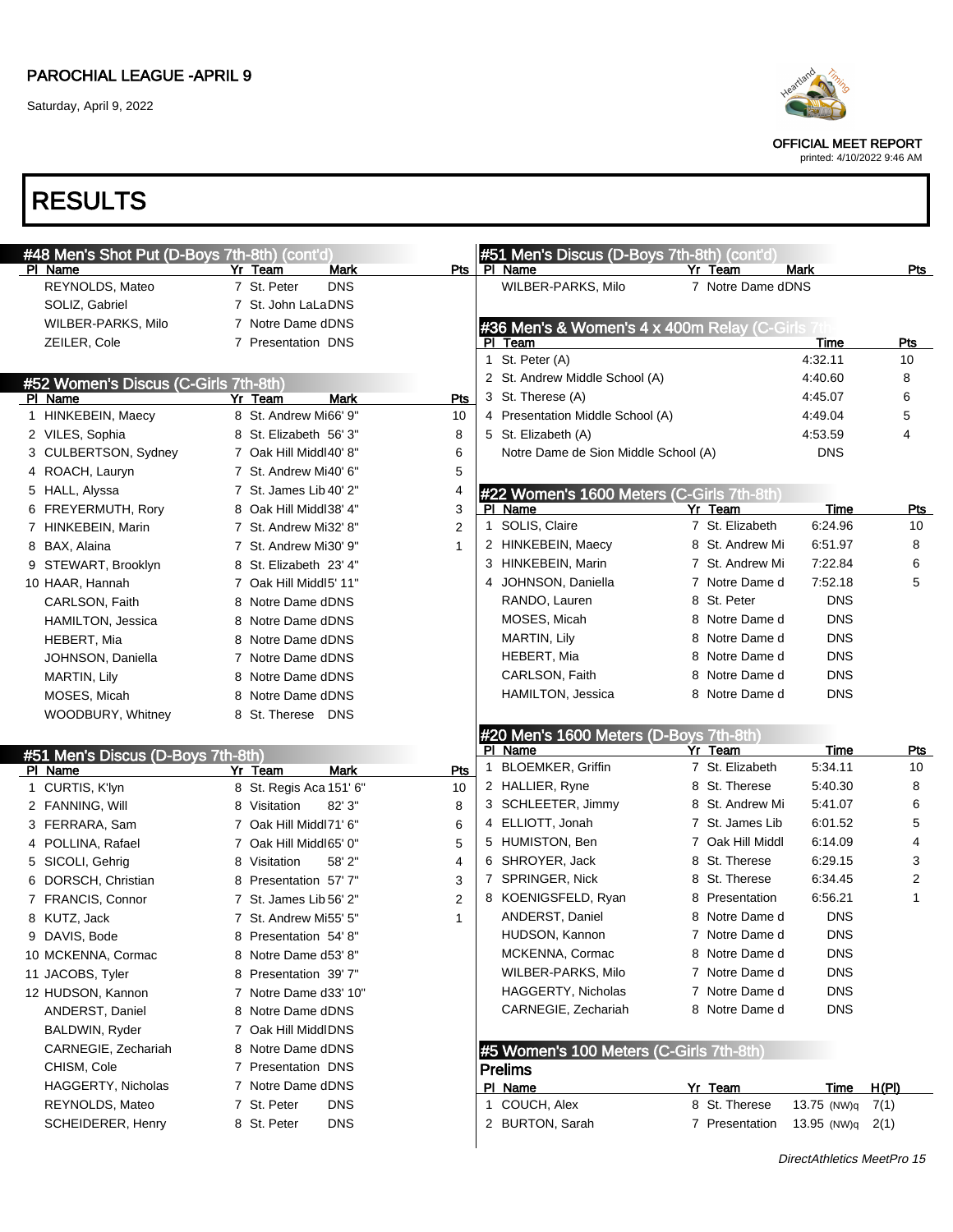# RESULTS

| #5 Women's 100 Meters (C-Girls 7th-8th) (cont'd) |                             |             |              |                | #5 Women's 100 Meters (C-Girls 7th-8th) (cont'd) |   |                             |             |              |  |
|--------------------------------------------------|-----------------------------|-------------|--------------|----------------|--------------------------------------------------|---|-----------------------------|-------------|--------------|--|
| <b>Prelims</b>                                   |                             |             |              |                | <b>Prelims</b>                                   |   |                             |             |              |  |
| PI Name                                          | Yr Team                     | <u>Time</u> | H(PI)        |                | PI Name                                          |   | Yr_Team                     | <b>Time</b> | H(PI)        |  |
| 3 COUCH, Mia                                     | 8 St. Therese               | 14.06 (NW)q | 7(2)         |                | CIRLINCUINA, Briana                              |   | 8 St. Andrew Mi             | DNS (NW)    | 4            |  |
| 4 HEBERT, Mia                                    | 8 Notre Dame d 14.36 (NW)q  |             | 6(1)         |                | RUEMKER, Taylor                                  |   | 8 St. Elizabeth             | DNS (NW)    | 5            |  |
| 5 ROMO, Ximena                                   | 7 St. John LaLa 14.38 (NW)q |             | 1(1)         |                | MOSES, Micah                                     |   | 8 Notre Dame d              | DNS (NW)    | 5            |  |
| 6 BENNETT, Brianna                               | 8 St. Therese               | 14.50 (NW)q | 6(2)         |                | PICKENS, Josie                                   |   | 7 Oak Hill Middl            | DNS (NW)    | 5            |  |
| 7 WHEIN, Allison                                 | 8 St. Regis Aca             | 14.61 (NW)q | 2(2)         |                | CARLSON, Faith                                   |   | 8 Notre Dame d              | DNS (NW)    | 6            |  |
| 8 PARKER, Brianna                                | 7 St. Elizabeth             | 14.64 (NW)q | 6(3)         |                | COWAN, Shea                                      |   | 7 St. Peter                 | DNS (NW)    | 6            |  |
| 9 JANSEN, Aleena                                 | 8 St. Elizabeth             | 14.65 (NW)  | 1(2)         |                | STEINER, Clarie                                  |   | 7 Presentation              | DNS (NW)    | 6            |  |
| 10 HONAN, Suzie                                  | 8 Visitation                | 14.67 (NW)  | 7(3)         |                | GROWNEY, Emily                                   |   | 7 St. Peter                 | DNS (NW)    | 7            |  |
| 11 HOPSON, Piper                                 | 7 St. Elizabeth             | 14.77 (NW)  | 4(1)         |                |                                                  |   |                             |             |              |  |
| 12 WINKELER, Amelia                              | 8 Presentation              | 14.94 (NW)  | 6(4)         |                | #4 Men's 100 Meters (D-Boys 7th-8th)             |   |                             |             |              |  |
| 13 GAJEWSKI, Katie                               | 8 St. Elizabeth             | 14.99 (NW)  | 3(1)         |                | <b>Prelims</b>                                   |   |                             |             |              |  |
| 14 NAVARRO, Siena                                | 7 St. Therese               | 15.00 (NW)  | 2(3)         |                | PI Name                                          |   | Yr Team                     | Time        | <u>H(PI)</u> |  |
| 15 DORSCH, Samantha                              | 8 Presentation              | 15.21 (NW)  | 5(1)         | $\mathbf{1}$   | LOVE, Isaiah                                     |   | 8 St. Regis Aca 12.67 (NW)q |             | 6(1)         |  |
| 16 MARTIN, Lily                                  | 8 Notre Dame d 15.28 (NW)   |             | 1(3)         |                | 2 DUNSWORTH, Clark                               |   | 7 St. Elizabeth             | 12.71 (NW)q | 1(1)         |  |
| 17 MOLLOY, Fiona                                 | 7 Visitation                | 15.30 (NW)  | 5(2)         |                | 3 POYNTER, Aidan                                 |   | 8 St. Therese               | 12.71 (NW)q | 2(1)         |  |
| 18 GREIM, Paloma                                 | 8 Visitation                | 15.37 (NW)  | 5(3)         | 4              | CARNEGIE, Zechariah                              |   | 8 Notre Dame d 12.73 (NW)q  |             | 6(2)         |  |
| 19 SCHROEDER, Reagan                             | 8 St. Andrew Mi 15.48 (NW)  |             | 4(2)         | 5              | SHIPLEY, Nigel                                   |   | 8 St. Elizabeth             | 13.22 (NW)q | 1(2)         |  |
| 20 ANDERSON, Sloan                               | 7 Visitation                | 15.48 (NW)  | 3(2)         | 6              | WALSH, Quinn                                     |   | 7 St. Peter                 | 13.30 (NW)q | 1(3)         |  |
| 21 STUCKEY, Bayley                               | 7 St. John LaLa 15.52 (NW)  |             | 3(3)         | $\overline{7}$ | PRICE, Jackson                                   |   | 8 St. Regis Aca 13.47 (NW)q |             | 6(3)         |  |
| 22 MOORES, Grace                                 | 8 St. Elizabeth             | 15.55 (NW)  | 4(3)         | 8              | <b>KENDRICK, Samuel</b>                          |   | 8 St. Therese               | 13.72 (NW)q | 5(1)         |  |
| 23 HOTOP, Marjorie                               | 8 Presentation              | 15.58 (NW)  | 4(4)         | 9              | <b>BOLCH, Luke</b>                               |   | 7 St. Peter                 | 13.74 (NW)  | 5(2)         |  |
| 24 ST.JOHN, Julia                                | 7 St. Andrew Mi 15.80 (NW)  |             | 7(4)         |                | 10 MCSHANE, Jack                                 |   | 8 St. Peter                 | 14.01 (NW)  | 4(1)         |  |
| 25 LYON, Gwyneth                                 | 7 Presentation              | 15.81 (NW)  | 3(4)         |                | 11 FANNING, Will                                 |   | 8 Visitation                | 14.17 (NW)  | 3(1)         |  |
| 26 HAMILTON, Jessica                             | 8 Notre Dame d 16.19 (NW)   |             | 2(4)         |                | 12 MARGHERIO, Benjamin                           |   | 8 St. Peter                 | 14.20 (NW)  | 4(2)         |  |
| 27 BAX, Alaina                                   | 7 St. Andrew Mi 16.52 (NW)  |             | 1(4)         |                | 13 BASKIN, Lamar                                 |   | 7 St. Elizabeth             | 14.24 (NW)  | 3(2)         |  |
| 28 SHOOK, Sadie                                  | 7 St. Andrew Mi 16.68 (NW)  |             | 7(5)         |                | 14 TONEY, Sam                                    |   | 8 St. Andrew Mi 14.26 (NW)  |             | 5(3)         |  |
| 29 CLOUSE, Addysen                               | 7 Nativity of Ma 16.78 (NW) |             | 3(5)         |                | 15 SOLIZ, Gabriel                                |   | 7 St. John LaLa 14.30 (NW)  |             | 2(2)         |  |
| 30 BULLOC, Olivea                                | 8 Nativity of Ma 16.92 (NW) |             | 4(5)         |                | 16 LUEBBERT, Rhys                                |   | 8 St. Therese               | 14.37 (NW)  | 1(4)         |  |
| 31 TURNER, Charlotte                             | 7 Visitation                | 17.05 (NW)  | 2(5)         |                | 17 DORSCH, Christian                             | 8 | Presentation                | 14.40 (NW)  | 5(4)         |  |
| 32 MCNAMARA, Molly                               | 8 Presentation              | 17.17 (NW)  | 3(6)         |                | 18 TROZZOLO, Marcus                              |   | 8 St. Elizabeth             | 14.47 (NW)  | 5(5)         |  |
| 33 JIMENEZ, Mira                                 | 8 St. Elizabeth             | 17.21 (NW)  | 6(5)         |                | 19 WILBER-PARKS, Milo                            |   | 7 Notre Dame d 14.57 (NW)   |             | 5(6)         |  |
| 34 GROVES, Frances                               | 7 St. Elizabeth             | 17.25 (NW)  | 4(6)         |                | 20 DENNIS, Liam                                  | 8 | Visitation                  | 14.58 (NW)  | 2(3)         |  |
| 35 MOHART, Madelyn                               | 7 St. Peter                 | 17.27 (NW)  | 7(6)         |                | 21 SULLIVAN, Declan                              |   | 7 St. Elizabeth             | 14.70 (NW)  | 6(4)         |  |
| 36 HERRINGTON, Madelyn                           | 7 Nativity of Ma 17.29 (NW) |             | 1(5)         |                | 22 CARLSON, Atticus                              |   | 8 Visitation                | 14.74 (NW)  | 3(3)         |  |
| 37 HUGGINS, Julianna                             | 7 Nativity of Ma 17.45 (NW) |             | 5(4)         |                | 23 DURAND, Blake                                 |   | 8 Oak Hill Middl 14.75 (NW) |             | 4(3)         |  |
| 38 NOLAN, Cora                                   | 8 St. Andrew Mi 17.64 (NW)  |             | 2(6)         |                | 24 RAY, Luke                                     |   | 8 St. James Lib 14.84 (NW)  |             | 2(4)         |  |
| 39 DAMERON, Nora                                 | 7 St. Elizabeth 17.87 (NW)  |             | 7(7)         |                | 25 LAFOND, Langston                              |   | 7 St. Peter                 | 15.01 (NW)  | 4(4)         |  |
| 40 SPRUNG, Ariel                                 | 7 St. James Lib 18.38 (NW)  |             | 5(5)         |                | 26 ZEILER, Cole                                  |   | 7 Presentation              | 15.14 (NW)  | 3(4)         |  |
| 41 ROACH, Lauryn                                 | 7 St. Andrew Mi 18.52 (NW)  |             | 4(7)         |                | 27 JUDGE, Edward                                 |   | 7 St. Elizabeth             | 15.21 (NW)  | 4(5)         |  |
| PETERSON, Audrey                                 | 8 St. Therese               | DNS (NW)    | 1            |                | 28 NEELY, Jack                                   |   | 7 St. Peter                 | 15.27 (NW)  | 2(5)         |  |
| JOHNSON, Daniella                                | 7 Notre Dame d              | DNS (NW)    | $\mathbf{1}$ |                | 29 MCMAHON, Sean                                 |   | 8 St. James Lib 15.28 (NW)  |             | 2(6)         |  |
| <b>BARNES, Lucy</b>                              | 8 Nativity of Ma            | DNS (NW)    | 2            |                | 30 COLFORD, Kolton                               |   | 7 St. James Lib 15.38 (NW)  |             | 5(7)         |  |
| WOODBURY, Whitney                                | 8 St. Therese               | DNS (NW)    | 2            |                | 31 KUTZ, Jack                                    |   | 7 St. Andrew Mi 15.47 (NW)  |             | 5(8)         |  |
| WALSH, Tatum                                     | 8 St. Peter                 | DNS (NW)    | 3            |                | 32 POLLINA, Rafael                               |   | 7 Oak Hill Middl 15.75 (NW) |             | 1(5)         |  |
| AGUILERA, Mary                                   | 8 St. Peter                 | DNS (NW)    | 3            |                | 33 SICOLI, Gehrig                                |   | 8 Visitation                | 16.02 (NW)  | 4(6)         |  |
|                                                  |                             |             |              |                |                                                  |   |                             |             |              |  |



OFFICIAL MEET REPORT printed: 4/10/2022 9:46 AM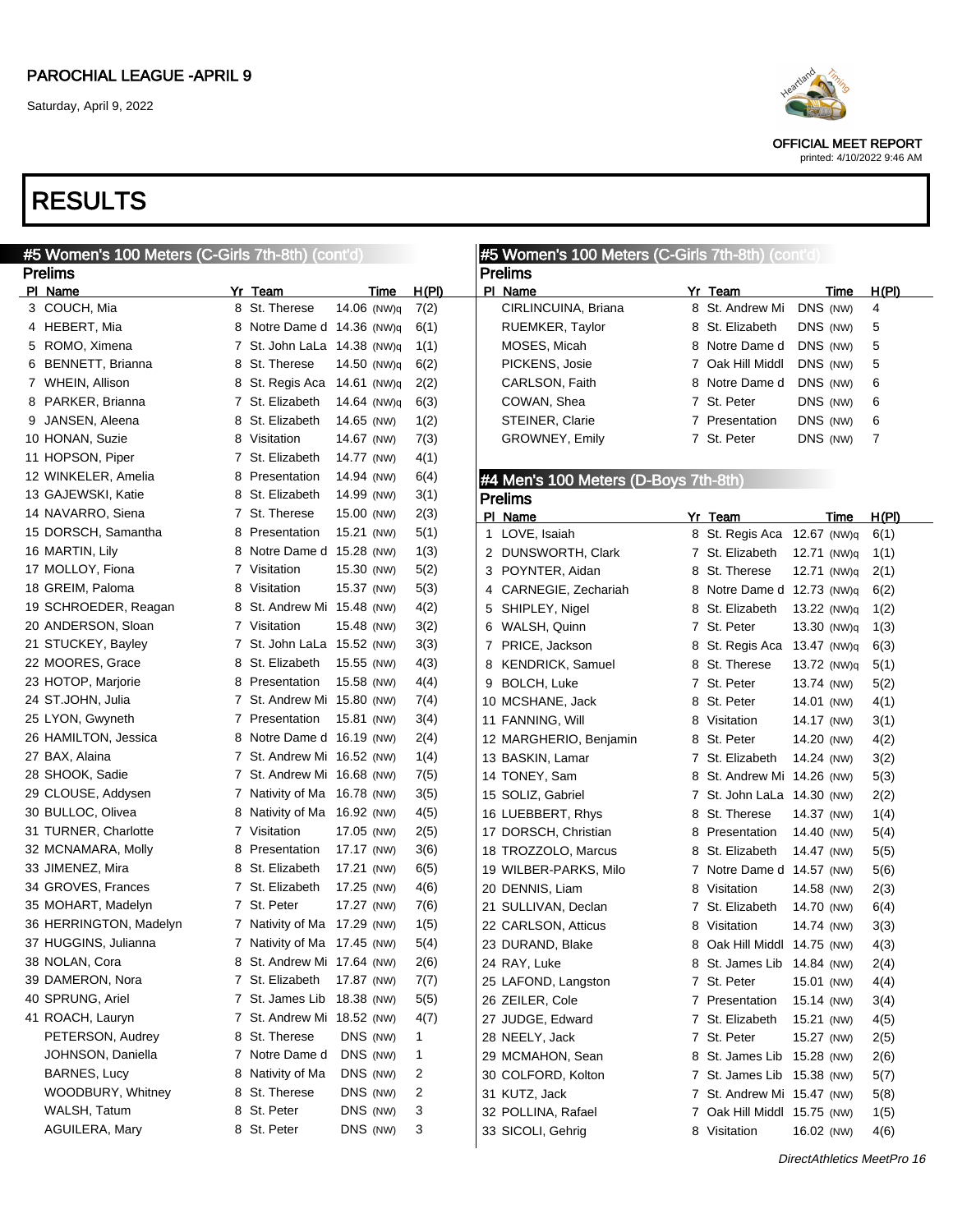OFFICIAL MEET REPORT printed: 4/10/2022 9:46 AM

| #4 Men's 100 Meters (D-Boys 7th-8th) (cont'd) |                             |            |                        | #10 Women's 200 Meters (C-Girls 7th-8th) (conti |                             |             |             |                |
|-----------------------------------------------|-----------------------------|------------|------------------------|-------------------------------------------------|-----------------------------|-------------|-------------|----------------|
| <b>Prelims</b>                                |                             |            |                        | PI Name                                         | Yr Team                     | <u>Time</u> | $H(PI)$ Pts |                |
| PI Name                                       | Yr Team                     | Time       | H(PI)                  | WALSH, Tatum                                    | 8 St. Peter                 | DNS (NW)    | 2           |                |
| 34 JUMA, Wani                                 | 7 St. James Lib 16.20 (NW)  |            | 2(7)                   | JOHNSON, Daniella                               | 7 Notre Dame d              | DNS (NW)    | 2           |                |
| 35 REYNOLDS, Mateo                            | 7 St. Peter                 | 16.44 (NW) | 1(6)                   | AGUILERA, Mary                                  | 8 St. Peter                 | DNS (NW)    | 3           |                |
| 36 HULLINGER, Colten                          | 7 St. John LaLa 17.35 (NW)  |            | 1(7)                   | RUEMKER, Taylor                                 | 8 St. Elizabeth             | DNS (NW)    | 3           |                |
| 37 PANEK, Rob                                 | 7 St. Elizabeth             | 18.74 (NW) | 3(5)                   | MOSES, Micah                                    | 8 Notre Dame d              | DNS (NW)    | 4           |                |
| 38 HAGGERTY, Nicholas                         | 7 Notre Dame d 18.95 (NW)   |            | 3(6)                   | GROWNEY, Emily                                  | 7 St. Peter                 | DNS (NW)    | 4           |                |
| MCKENNA, Cormac                               | 8 Notre Dame d              | DNS (NW)   | 3                      | PICKENS, Josie                                  | 7 Oak Hill Middl            | DNS (NW)    | 4           |                |
| <b>ANDERST, Daniel</b>                        | 8 Notre Dame d              | DNS (NW)   | 4                      | <b>MARTIN, Lily</b>                             | 8 Notre Dame d              | DNS (NW)    | 4           |                |
| BRYANT, Kevin                                 | 7 St. Therese               | DNS (NW)   | 6                      | CARLSON, Faith                                  | 8 Notre Dame d              | DNS (NW)    | 5           |                |
| CHISM, Cole                                   | 7 Presentation              | DNS (NW)   | 6                      | MOHART, Madelyn                                 | 7 St. Peter                 | DNS (NW)    | 5           |                |
| BALDWIN, Ryder                                | 7 Oak Hill Middl            | DNS (NW)   | 6                      | WHEIN, Allison                                  | 8 St. Regis Aca             | DNS (NW)    | 5           |                |
| HUDSON, Kannon                                | 7 Notre Dame d              | DNS (NW)   | 6                      | HAMILTON, Jessica                               | 8 Notre Dame d              | DNS (NW)    | 6           |                |
|                                               |                             |            |                        | MCNAMARA, Molly                                 | 8 Presentation              | DNS (NW)    | 6           |                |
| #10 Women's 200 Meters (C-Girls 7th-8th)      |                             |            |                        | PETERSON, Audrey                                | 8 St. Therese               | DNS (NW)    | 6           |                |
| PI Name                                       | Yr Team                     | Time       | $H(PI)$ Pts            |                                                 |                             |             |             |                |
| 1 COUCH, Mia                                  | 8 St. Therese               | 28.90 (NW) | 2(1)<br>10             | #7 Men's 200 Meters (D-Boys 7th-8th)            |                             |             |             |                |
| 2 COUCH, Alex                                 | 8 St. Therese               | 28.96 (NW) | 8<br>5(1)              | PI Name                                         | Yr Team                     | Time        | $H(PI)$ Pts |                |
| 3 JANSEN, Aleena                              | 8 St. Elizabeth             | 29.82 (NW) | 6<br>4(1)              | 1 POYNTER, Aidan                                | 8 St. Therese               | 25.59 (NW)  | 3(1)        | 10             |
| 4 HEBERT, Mia                                 | 8 Notre Dame d 29.93 (NW)   |            | 5<br>2(2)              | 2 CARNEGIE, Zechariah                           | 8 Notre Dame d 26.79 (NW)   |             | 6(1)        | 8              |
| 5 ROMO, Ximena                                | 7 St. John LaLa 30.15 (NW)  |            | $\overline{4}$<br>4(2) | 3 WALSH, Quinn                                  | 7 St. Peter                 | 27.29 (NW)  | 4(1)        | 6              |
| 6 BURTON, Sarah                               | 7 Presentation              | 30.24 (NW) | 3<br>6(1)              | 4 LOVE, Isaiah                                  | 8 St. Regis Aca 27.41 (NW)  |             | 1(1)        | 5              |
| 7 BENNETT, Brianna                            | 8 St. Therese               | 30.67 (NW) | $\overline{2}$<br>1(1) | 5 SHIPLEY, Nigel                                | 8 St. Elizabeth             | 27.50 (NW)  | 6(2)        | 4              |
| 8 NAVARRO, Siena                              | 7 St. Therese               | 31.28 (NW) | $\mathbf{1}$<br>5(2)   | 6 BOLCH, Luke                                   | 7 St. Peter                 | 27.59 (NW)  | 5(1)        | 3              |
| 9 FENDLER, Polly                              | 7 Visitation                | 31.36 (NW) | 6(2)                   | 7 MARCHESI, Beau                                | 7 Nativity of Ma 27.92 (NW) |             | 2(1)        | $\overline{2}$ |
| 10 HARMAN, Mary                               | 7 St. Peter                 | 32.15 (NW) | 2(3)                   | 8 CELIO, Anthony                                | 8 St. Regis Aca 28.28 (NW)  |             | 6(3)        | 1              |
| 11 SCHROEDER, Reagan                          | 8 St. Andrew Mi 32.25 (NW)  |            | 3(1)                   | 9 LUEBBERT, Rhys                                | 8 St. Therese               | 28.63 (NW)  | 3(2)        |                |
| 12 PARKER, Brianna                            | 7 St. Elizabeth             | 32.45 (NW) | 5(3)                   | 10 MCSHANE, Jack                                | 8 St. Peter                 | 29.20 (NW)  | 1(2)        |                |
| 13 WIEBE, Kellan                              | 7 Visitation                | 32.52 (NW) | 2(4)                   | 11 RAY, Luke                                    | 8 St. James Lib 29.66 (NW)  |             | 6(4)        |                |
| 14 SMITH, Ava                                 | 7 St. Peter                 | 32.72 (NW) | 4(3)                   | 12 DORSCH, Christian                            | 8 Presentation              | 29.87 (NW)  | 6(5)        |                |
| 15 WINKELER, Amelia                           | 8 Presentation              | 32.92 (NW) | 3(2)                   | 13 SULLIVAN, Declan                             | 7 St. Elizabeth             | 29.89 (NW)  | 5(2)        |                |
| 16 HOTOP, Marjorie                            | 8 Presentation              | 32.97 (NW) | 1(2)                   | 14 TROZZOLO, Marcus                             | 8 St. Elizabeth             | 30.11 (NW)  | 3(3)        |                |
| 17 ROSENBERG, Bella                           | 7 Nativity of Ma 33.49 (NW) |            | 6(3)                   | 15 VROMAN, Cruz                                 | 7 Nativity of Ma 30.12 (NW) |             | 4(2)        |                |
| 18 BAX, Alaina                                | 7 St. Andrew Mi 33.79 (NW)  |            | 3(3)                   | 16 TONEY, Sam                                   | 8 St. Andrew Mi 30.28 (NW)  |             | 3(4)        |                |
| 19 GAJEWSKI, Katie                            | 8 St. Elizabeth             | 34.11 (NW) | 3(4)                   | 17 LAFOND, Langston                             | 7 St. Peter                 | 30.36 (NW)  | 6(6)        |                |
| 20 MOORES, Grace                              | 8 St. Elizabeth             | 34.67 (NW) | 5(4)                   | 18 MCMAHON, Sean                                | 8 St. James Lib 30.43 (NW)  |             | 6(7)        |                |
| 21 HARMAN, Katherine                          | 7 St. Peter                 | 34.96 (NW) | 2(5)                   | 19 WILBER-PARKS, Milo                           | 7 Notre Dame d 30.71 (NW)   |             | 4(3)        |                |
| 22 ST.JOHN, Julia                             | 7 St. Andrew Mi 35.03 (NW)  |            | 1(3)                   | 20 MARGHERIO, Benjamin                          | 8 St. Peter                 | 30.90 (NW)  | 2(2)        |                |
| 23 HUGGINS, Sydni                             | 8 Nativity of Ma 35.09 (NW) |            | 6(4)                   | 21 ZEILER, Cole                                 | 7 Presentation              | 31.31 (NW)  | 3(5)        |                |
| 24 BULLOC, Olivea                             | 8 Nativity of Ma 35.78 (NW) |            | 3(5)                   | 22 ANDERST, Daniel                              | 8 Notre Dame d 31.83 (NW)   |             | 1(3)        |                |
| 25 SHOOK, Sadie                               | 7 St. Andrew Mi 36.39 (NW)  |            | 6(5)                   | 23 NEELY, Jack                                  | 7 St. Peter                 | 32.14 (NW)  | 1(4)        |                |
| 26 JIMENEZ, Mira                              | 8 St. Elizabeth             | 36.67 (NW) | 3(6)                   | 24 JUMA, Wani                                   | 7 St. James Lib 32.26 (NW)  |             | 5(3)        |                |
| 27 CLOUSE, Addysen                            | 7 Nativity of Ma 36.89 (NW) |            | 1(4)                   | 25 COLFORD, Kolton                              | 7 St. James Lib 32.95 (NW)  |             | 4(4)        |                |
| 28 HUGGINS, Julianna                          | 7 Nativity of Ma 37.10 (NW) |            | 1(5)                   | 26 DOYLE, Caleb                                 | 7 St. Elizabeth             | 33.33 (NW)  | 5(4)        |                |
| 29 DAMERON, Nora                              | 7 St. Elizabeth             | 38.02 (NW) | 2(6)                   | 27 SCHEIDERER, Henry                            | 8 St. Peter                 | 33.82 (NW)  | 1(5)        |                |
| 30 BRIER, Sadie                               | 8 St. James Lib 40.21 (NW)  |            | 4(4)                   | 28 CERVANTES, Jonathan                          | 8 St. Elizabeth             | 34.60 (NW)  | 5(5)        |                |
| 31 SPRUNG, Ariel                              | 7 St. James Lib 40.81 (NW)  |            | 5(5)                   | 29 CLUNE, Connor                                | 8 St. Peter                 | 36.16 (NW)  | 4(5)        |                |
|                                               |                             |            |                        |                                                 |                             |             |             |                |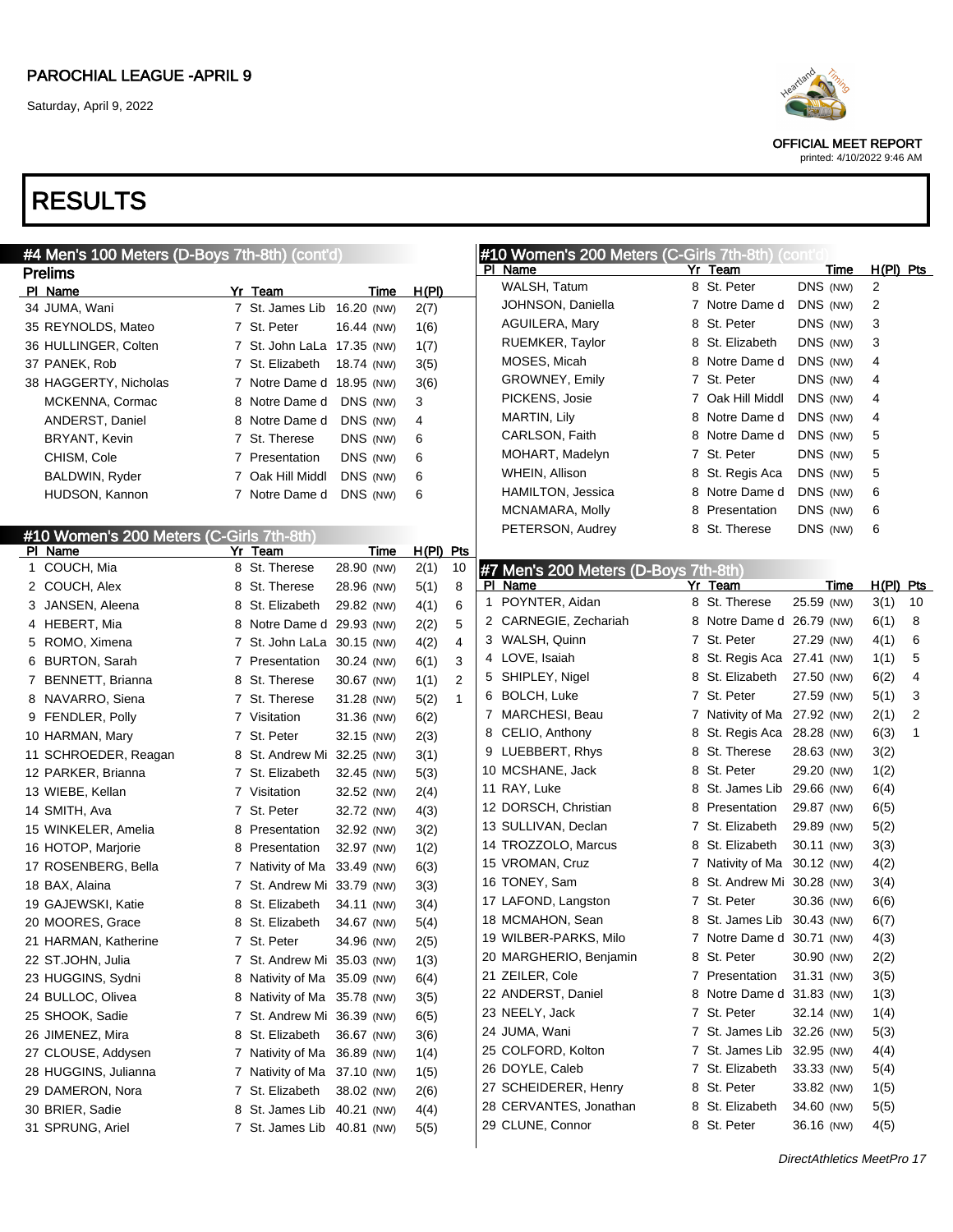OFFICIAL MEET REPORT

printed: 4/10/2022 9:46 AM

# RESULTS

|    | #7 Men's ZUU Meters (D-Boys 7tn-8tn) (cont'd)<br>PI Name |             | Yr Team          |            | <b>Time</b> |              | <u>H(PI) Pts</u> |
|----|----------------------------------------------------------|-------------|------------------|------------|-------------|--------------|------------------|
|    | 30 PANEK, Rob                                            |             | 7 St. Elizabeth  | 39.78 (NW) |             | 2(3)         |                  |
|    | BALDWIN, Ryder                                           |             | 7 Oak Hill Middl | DNS (NW)   |             | 2            |                  |
|    | GARCIA, Andre                                            |             | 7 St. Therese    | DNS (NW)   |             | 2            |                  |
|    | KRAMER, Sam                                              |             | 7 Oak Hill Middl | DNS (NW)   |             | 2            |                  |
|    | <b>HAGGERTY, Nicholas</b>                                |             | 7 Notre Dame d   | DNS (NW)   |             | 3            |                  |
|    | HUDSON, Kannon                                           |             | 7 Notre Dame d   | DNS (NW)   |             | 3            |                  |
|    | MCKENNA, Cormac                                          |             | 8 Notre Dame d   | DNS (NW)   |             | 4            |                  |
|    | CURTIS, K'lyn                                            |             | 8 St. Regis Aca  | DNS (NW)   |             | 4            |                  |
|    | PICKERT, Henry                                           |             | 8 St. Peter      | DNS (NW)   |             | 5            |                  |
|    | <b>BRYANT, Kevin</b>                                     |             | 7 St. Therese    | DNS (NW)   |             | 5            |                  |
|    | KOENIGSFELD, Ryan                                        |             | 8 Presentation   | DNS (NW)   |             | 5            |                  |
|    | REYNOLDS, Mateo                                          |             | 7 St. Peter      | DNS (NW)   |             | 6            |                  |
|    |                                                          |             |                  |            |             |              |                  |
|    | #23 8 x 100 (C-Girls 7th-8th)                            |             |                  |            |             |              |                  |
| ΡI | <b>Team</b>                                              |             |                  |            | Time        |              | Pts              |
|    | 1 Visitation (A)                                         |             |                  | 2:02.84    |             |              | 10               |
|    | 2 Presentation Middle School (A)                         |             |                  | 2:12.05    |             |              | 8                |
|    | 3 St. Elizabeth (A)                                      |             |                  | 2:12.18    |             |              | 6                |
|    | Notre Dame de Sion Middle School (A)                     |             |                  |            | DNS         |              |                  |
|    |                                                          |             |                  |            |             |              |                  |
|    | #5 Women's 100 Meters (C-Girls 7th-8th)                  |             |                  |            |             |              |                  |
|    |                                                          |             |                  |            |             |              |                  |
|    | <b>Finals</b>                                            |             |                  |            |             | Wind: (+0.0) |                  |
|    | PI Name                                                  |             | Yr Team          |            | Time        |              | Pts              |
|    | 1 BURTON, Sarah                                          |             | 7 Presentation   |            | 13.82       |              | 10               |
|    | 2 COUCH, Mia                                             |             | 8 St. Therese    |            | 13.86       |              | 8                |
|    | 3 COUCH, Alex                                            |             | 8 St. Therese    |            | 13.98       |              | 6                |
|    | 4 ROMO, Ximena                                           |             | 7 St. John LaLa  |            | 14.53       |              | 5                |
|    | 5 HEBERT, Mia                                            |             | 8 Notre Dame d   |            | 14.63       |              | 4                |
|    | 6 WHEIN, Allison                                         |             | 8 St. Regis Aca  |            | 14.72       |              | 3                |
|    | 7 BENNETT, Brianna                                       |             | 8 St. Therese    |            | 14.89       |              | 2                |
|    | 8 PARKER, Brianna                                        |             | 7 St. Elizabeth  |            | 15.05       |              | 1                |
|    |                                                          |             |                  |            |             |              |                  |
|    | #4 Men's 100 Meters (D-Boys 7th-8th)                     |             |                  |            |             |              |                  |
|    | <b>Finals</b>                                            |             |                  |            |             | Wind: (+0.0) |                  |
|    | PI Name                                                  |             | Yr Team          |            | Time        |              | Pts              |
| 1  | DUNSWORTH, Clark                                         | $7^{\circ}$ | St. Elizabeth    |            | 12.42       |              | 10               |
| 2  | LOVE, Isaiah                                             |             | 8 St. Regis Aca  |            | 12.50       |              | 8                |
| 3  | POYNTER, Aidan                                           | 8.          | St. Therese      |            | 12.59       |              | 6                |
| 4  | CARNEGIE, Zechariah                                      | 8.          | Notre Dame d     |            | 12.83       |              | 5                |
| 5  | WALSH, Quinn                                             | 7           | St. Peter        |            | 13.35       |              | 4                |
| 6  | PRICE, Jackson                                           | 8           | St. Regis Aca    |            | 13.73       |              | 3                |
|    | 7 KENDRICK, Samuel<br>SHIPLEY, Nigel                     | 8           | St. Therese      |            | 14.03       |              | 2                |

 $\mathbf{F}$  Mess 7th-8th) (contains  $\mathbf{F}$ 

#### #17 Women's 800 Meters (C-Girls 7th-8th)

| PI. | Name                | Yr Team          | Time       | Pts |
|-----|---------------------|------------------|------------|-----|
|     | 1 WIEBE, Kellan     | 7 Visitation     | 2:55.71    | 10  |
|     | 2 HARMAN, Mary      | 7 St. Peter      | 2:59.98    | 8   |
|     | 3 WELCH, Clare      | 8 St. Therese    | 3:00.98    | 6   |
|     | 4 CARLSON, Faith    | 8 Notre Dame d   | 3:01.60    | 5   |
|     | 5 JOHNSON, Daniella | 7 Notre Dame d   | 3:24.47    | 4   |
|     | 6 HINKEBEIN, Marin  | 7 St. Andrew Mi  | 3:24.75    | 3   |
|     | SMITH, Ava          | 7 St. Peter      | <b>DNS</b> |     |
|     | MOSES, Micah        | 8 Notre Dame d   | <b>DNS</b> |     |
|     | ROSENBERG, Bella    | 7 Nativity of Ma | <b>DNS</b> |     |
|     | RANDO, Lauren       | 8 St. Peter      | <b>DNS</b> |     |
|     | HAMILTON, Jessica   | 8 Notre Dame d   | <b>DNS</b> |     |
|     | MARTIN, Lily        | 8 Notre Dame d   | <b>DNS</b> |     |
|     | HEBERT, Mia         | 8 Notre Dame d   | <b>DNS</b> |     |
|     | HARMAN, Katherine   | 7 St. Peter      | <b>DNS</b> |     |
|     | CIRLINCUINA, Briana | 8 St. Andrew Mi  | <b>DNS</b> |     |

|    | #15 Men's 800 Meters (D-Boys 7th-8th) |                |                  |            |     |
|----|---------------------------------------|----------------|------------------|------------|-----|
| PI | Name                                  | Yr             | Team             | Time       | Pts |
| 1  | SCHLEETER, Jimmy                      |                | 8 St. Andrew Mi  | 2:34.35    | 10  |
| 2  | GARCIA, Andre                         | $\mathbf{7}$   | St. Therese      | 2:39.40    | 8   |
| 3  | CELIO, Anthony                        |                | 8 St. Regis Aca  | 2:39.98    | 6   |
| 4  | ELLIOTT, Jonah                        | $7^{\circ}$    | St. James Lib    | 2:40.12    | 5   |
| 5  | RAVASINI, Andrew                      |                | 7 Presentation   | 2:45.46    | 4   |
| 6  | PICKERT, Henry                        |                | 8 St. Peter      | 2:46.95    | 3   |
| 7  | DURAND, Blake                         | 8              | Oak Hill Middl   | 2:50.04    | 2   |
| 8  | HUMISTON, Ben                         |                | 7 Oak Hill Middl | 2:52.32    | 1   |
| 9  | SHROYER, Jack                         |                | 8 St. Therese    | 3:00.72    |     |
|    | 10 PANEK, Rob                         |                | 7 St. Elizabeth  | 3:29.99    |     |
|    | WILBER-PARKS, Milo                    | 7              | Notre Dame d     | <b>DNS</b> |     |
|    | SPRINGER, Nick                        |                | 8 St. Therese    | <b>DNS</b> |     |
|    | <b>BLOEMKER, Griffin</b>              |                | 7 St. Elizabeth  | <b>DNS</b> |     |
|    | CARNEGIE, Zechariah                   |                | 8 Notre Dame d   | <b>DNS</b> |     |
|    | NEELY, Jack                           | $7^{\circ}$    | St. Peter        | <b>DNS</b> |     |
|    | ANDERST, Daniel                       |                | 8 Notre Dame d   | <b>DNS</b> |     |
|    | HUDSON, Kannon                        | $7^{\circ}$    | Notre Dame d     | <b>DNS</b> |     |
|    | MCKENNA, Cormac                       | 8              | Notre Dame d     | <b>DNS</b> |     |
|    | HAGGERTY, Nicholas                    | $\overline{7}$ | Notre Dame d     | <b>DNS</b> |     |
|    | CLUNE, Connor                         |                | 8 St. Peter      | <b>DNS</b> |     |

#### #30 Women's 4 x 100m Relay (C-Girls 7th-8th)

| Team                             | Time    | $H(PI)$ Pts |     |  |
|----------------------------------|---------|-------------|-----|--|
| 1 St. Therese (A)                | 58.38   | 1(1)        | -10 |  |
| 2 Presentation Middle School (A) | 1:01.40 | 2(1)        | -8  |  |
| 3 Visitation (A)                 | 1:01.49 | 1(2)        | -6  |  |
| 4 St. Elizabeth (A)              | 1:03.29 | 1(3)        | -5  |  |
| 5 St. Elizabeth (B)              | 1:08.95 | 2(2)        | 4   |  |
|                                  |         |             |     |  |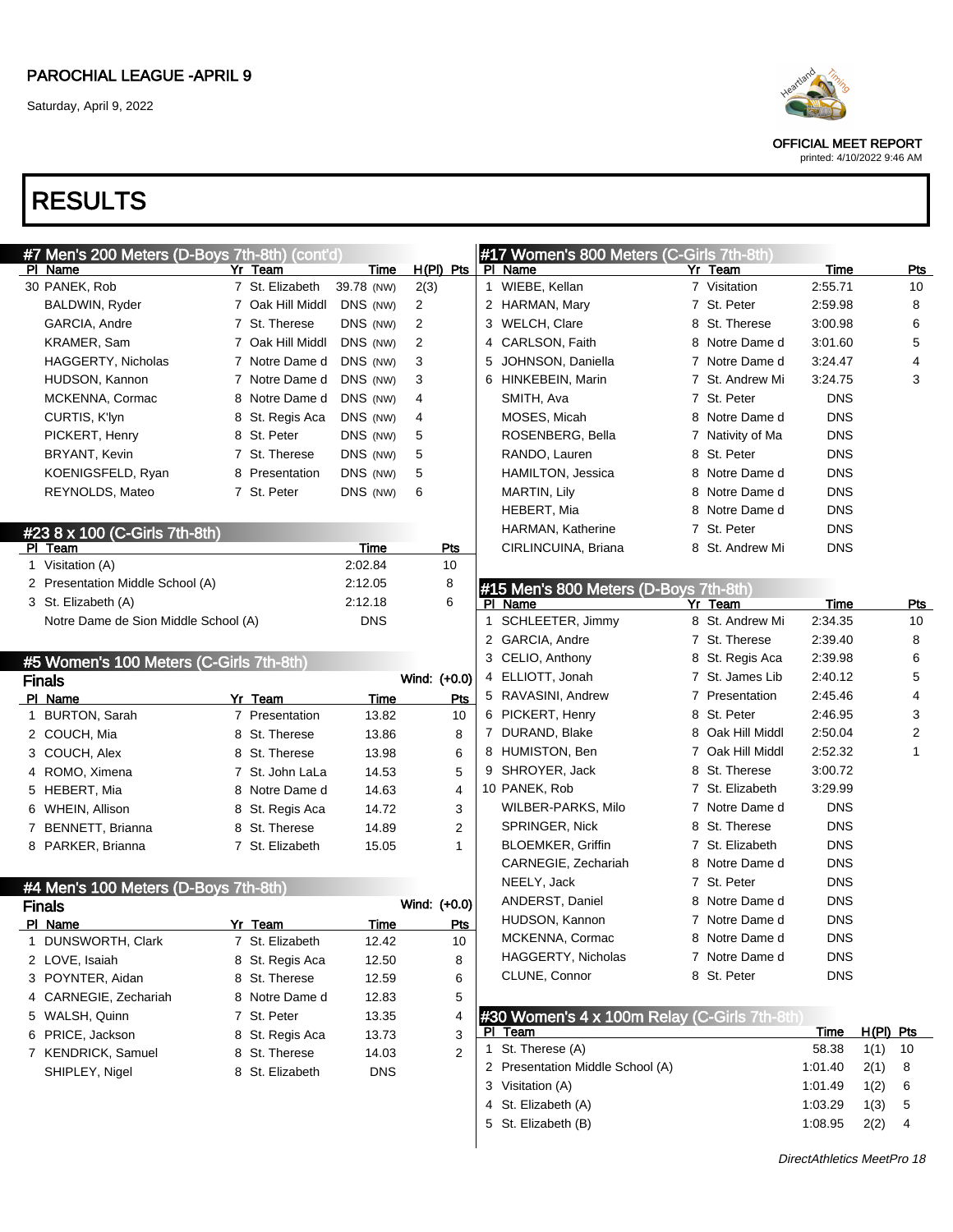Saturday, April 9, 2022



OFFICIAL MEET REPORT

printed: 4/10/2022 9:46 AM

| #30 Women's 4 x 100m Relay (C-Girls 7th-8th) (contic |                  |             |                |           |              | #14 Women's 400 Meters (C-Girls 7th-8th) (conti |   |                  |                            |                |                |
|------------------------------------------------------|------------------|-------------|----------------|-----------|--------------|-------------------------------------------------|---|------------------|----------------------------|----------------|----------------|
| PI Team                                              |                  | Time        | H(PI) Pts      |           |              | PI Name                                         |   | Yr Team          | Time                       | $H(PI)$ Pts    |                |
| 6 St. Andrew Middle School (A)                       |                  | 1:09.53     | 2(3)           | 3         |              | HAMILTON, Jessica                               |   | 8 Notre Dame d   | <b>DNS</b>                 | 2              |                |
| 7 Nativity of Mary (A)                               |                  | 1:11.11     | 2(4)           | 2         |              | MARTIN, Lily                                    |   | 8 Notre Dame d   | <b>DNS</b>                 | $\overline{2}$ |                |
| Notre Dame de Sion Middle School (A)                 |                  | <b>DNS</b>  | $\mathbf{1}$   |           |              | MOSES, Micah                                    |   | 8 Notre Dame d   | <b>DNS</b>                 | 2              |                |
| Nativity of Mary (B)                                 |                  | <b>DNS</b>  | 2              |           |              | WHEIN, Allison                                  |   | 8 St. Regis Aca  | <b>DNS</b>                 | $\mathbf{1}$   |                |
| St. Peter (A)                                        |                  | <b>DNS</b>  | $\overline{2}$ |           |              | JOHNSON, Daniella                               |   | 7 Notre Dame d   | <b>DNS</b>                 | $\overline{2}$ |                |
|                                                      |                  |             |                |           |              | CIRLINCUINA, Briana                             |   | 8 St. Andrew Mi  | <b>DNS</b>                 | 3              |                |
| #28 Men's 4 x 100m Relay (D-Boys 7th-8th)            |                  |             |                |           |              | RANDO, Lauren                                   |   | 8 St. Peter      | <b>DNS</b>                 | 3              |                |
| PI Team                                              |                  | <b>Time</b> |                | Pts       |              |                                                 |   |                  |                            |                |                |
| 1 St. Elizabeth (A)                                  |                  | 55.40       |                | 10        |              | #12 Men's 400 Meters (D-Boys 7th-8th)           |   |                  |                            |                |                |
| 2 St. Regis Academy Middle School (A)                |                  | 55.44       |                | 8         |              | PI Name                                         |   | Yr Team          | <u>Time</u>                | $H(PI)$ Pts    |                |
| 3 Visitation (A)                                     |                  | 57.67       |                | 6         | $\mathbf 1$  | DUNSWORTH, Clark                                |   | 7 St. Elizabeth  | 1:03.26                    | 2(1)           | 10             |
| 4 St. Peter (A)                                      |                  | 1:01.69     |                | 5         |              | 2 BOLCH, Luke                                   |   | 7 St. Peter      | 1:07.58                    | 3(1)           | 8              |
| 5 St. James Liberty Middle School (A)                |                  | 1:02.37     |                | 4         |              | 3 MARCHESI, Beau                                |   | 7 Nativity of Ma | 1:09.23                    | 1(1)           | 6              |
| 6 Notre Dame de Sion Middle School (A)               |                  | 1:03.23     |                | 3         |              | 4 CELIO, Anthony                                |   | 8 St. Regis Aca  | 1:09.51                    | 3(2)           | 5              |
| Presentation Middle School (A)                       |                  | <b>DNS</b>  |                |           |              | 5 HALLIER, Ryne                                 |   | 8 St. Therese    | 1:11.73                    | 2(2)           | 4              |
| St. Regis Academy Middle School (B)                  |                  | <b>DNS</b>  |                |           |              | 6 KENDRICK, Samuel                              |   | 8 St. Therese    | 1:13.34                    | 2(3)           | 3              |
|                                                      |                  |             |                |           |              | 7 JUMA, Wani                                    |   | 7 St. James Lib  | 1:14.40                    | 1(2)           | $\overline{2}$ |
| #34 Women's 4 x 200m Relay (C-Girls 7th-8th)         |                  |             |                |           |              | 8 ELLIOTT, Jonah                                |   | 7 St. James Lib  | 1:15.22                    | 2(4)           | $\mathbf{1}$   |
| PI Team                                              |                  | Time        |                | Pts       |              | 9 FRENZEL, Isaac                                |   | 7 St. Elizabeth  | 1:16.51                    | 2(5)           |                |
| 1 Visitation (A)                                     |                  | 2:10.90     |                | 10        |              | 10 LAFOND, Langston                             |   | 7 St. Peter      | 1:16.72                    | 1(3)           |                |
| 2 St. Andrew Middle School (A)                       |                  | 2:18.55     |                | 8         |              | 10 SMITH, Jeremy                                |   | 8 St. Regis Aca  | 1:16.72                    | 1(3)           |                |
| 3 Nativity of Mary (A)                               |                  | 2:19.87     |                | 6         |              | 12 PICKERT, Henry                               |   | 8 St. Peter      | 1:16.76                    | 1(5)           |                |
| 4 St. Elizabeth (A)                                  |                  | 2:21.03     |                | 5         |              | 13 DOTSON, Jack                                 |   | 7 Oak Hill Middl | 1:19.44                    | 2(6)           |                |
| Notre Dame de Sion Middle School (A)                 |                  | <b>DNS</b>  |                |           |              | 14 CLUNE, Connor                                | 8 | St. Peter        | 1:27.16                    | 3(3)           |                |
| St. Peter (A)                                        |                  | <b>DNS</b>  |                |           |              | CARNEGIE, Zechariah                             |   | 8 Notre Dame d   | <b>DNS</b>                 | 3              |                |
|                                                      |                  |             |                |           |              | ANDERST, Daniel                                 |   | 8 Notre Dame d   | <b>DNS</b>                 | 3              |                |
| #31 Men's 4 x 200m Relay (D-Boys 7th-8th)            |                  |             |                |           |              | HUDSON, Kannon                                  |   | 7 Notre Dame d   | <b>DNS</b>                 | 3              |                |
| PI Team                                              |                  | Time        |                | Pts       |              |                                                 |   |                  |                            |                |                |
| 1 Notre Dame de Sion Middle School (A)               |                  | 2:09.21     |                | 10        |              | #38 Women's 800m SMR (C-Girls 7th-8th)          |   |                  |                            |                |                |
| 2 St. James Liberty Middle School (A)                |                  | 2:11.10     |                | 8         |              | PI Team                                         |   |                  | Time                       |                | Pts            |
| 3 St. Therese (A)                                    |                  | 2:13.10     |                | 6         | $\mathbf{1}$ | St. Andrew Middle School (A)                    |   |                  | 2:42.45                    |                | 10             |
| 4 St. Elizabeth (A)                                  |                  | 2:14.36     |                | 5         |              | 2 St. Elizabeth (A)                             |   |                  | 2:44.32                    |                | 8              |
| St. James Liberty Middle School (B)                  |                  | <b>DNS</b>  |                |           |              |                                                 |   |                  |                            |                |                |
|                                                      |                  |             |                |           |              | #37 Men's 800m SMR (D-Boys 7th-8th)             |   |                  |                            |                |                |
| #14 Women's 400 Meters (C-Girls 7th-8th)             |                  |             |                |           |              | PI Team                                         |   |                  | Time                       |                | Pts            |
| PI Name                                              | Yr Team          | <b>Time</b> |                | H(PI) Pts |              | 1 St. Therese (A)                               |   |                  | 2:08.40                    |                | 10             |
| 1 FENDLER, Polly                                     | 7 Visitation     | 1:11.28     |                | $1(1)$ 10 |              | 2 Visitation (A)                                |   |                  | 2:08.53                    |                | 8              |
| 2 CARLSON, Faith                                     | 8 Notre Dame d   | 1:14.26     | 3(1)           | 8         |              | 3 St. Elizabeth (A)                             |   |                  | 2:24.92                    |                | 6              |
| 3 SOLIS, Claire                                      | 7 St. Elizabeth  | 1:14.65     | 3(2)           | 6         |              |                                                 |   |                  |                            |                |                |
| 4 HARMAN, Mary                                       | 7 St. Peter      | 1:14.94     | 3(3)           | 5         |              | A-Girls 4th-6th Women's Scores                  |   |                  |                            |                |                |
| 5 WELCH, Clare                                       | 8 St. Therese    | 1:17.18     | 3(4)           | 4         | <b>PI</b>    | Team                                            |   | Code             | Score                      |                |                |
| 6 SMITH, Ava                                         | 7 St. Peter      | 1:17.97     | 1(2)           | 3         | 1            | <b>Presentation Middle School</b>               |   | PREM             | 89                         |                |                |
| 7 HARMAN, Katherine                                  | 7 St. Peter      | 1:18.99     | 3(5)           | 2         | 2            | St. Therese                                     |   | <b>STTE</b>      | 85                         |                |                |
| 8 LYON, Gwyneth                                      | 7 Presentation   | 1:19.40     | 1(3)           | 1         | 3            | Notre Dame de Sion Middle School                |   | <b>NDMS</b>      | 81                         |                |                |
| 9 ABADIE, Rachel                                     | 7 Nativity of Ma | 1:20.85     | 1(4)           |           | 4            | Visitation                                      |   | <b>VES</b>       | 59                         |                |                |
| 10 MOORES, Grace                                     | 8 St. Elizabeth  | 1:26.58     | 1(5)           |           | 5            | St. Andrew Middle School                        |   | <b>ANDY</b>      | 46.5                       |                |                |
| HEBERT, Mia                                          | 8 Notre Dame d   | <b>DNS</b>  | $\overline{2}$ |           |              |                                                 |   |                  |                            |                |                |
|                                                      |                  |             |                |           |              |                                                 |   |                  | DirectAthletics MeetPro 19 |                |                |